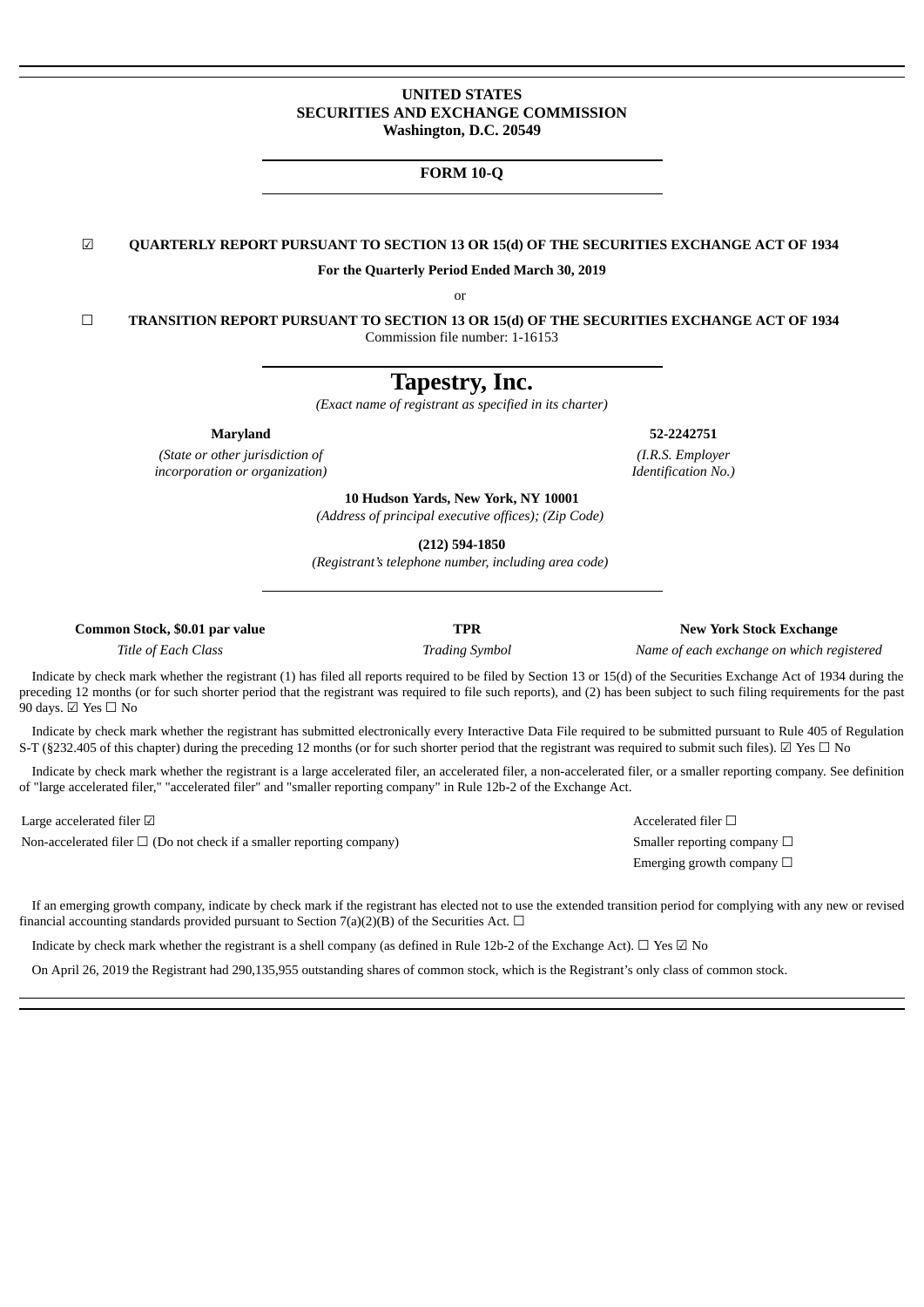## **TAPESTRY, INC. INDEX**

Page Number

## **PART I – FINANCIAL INFORMATION (unaudited)**

| ITEM 1.          | <b>Financial Statements:</b>                                                          |                |
|------------------|---------------------------------------------------------------------------------------|----------------|
|                  | <b>Condensed Consolidated Balance Sheets</b>                                          |                |
|                  | <b>Condensed Consolidated Statements of Operations</b>                                | $\overline{2}$ |
|                  | <b>Condensed Consolidated Statements of Comprehensive Income (Loss)</b>               |                |
|                  | <b>Condensed Consolidated Statements of Cash Flows</b>                                | $\overline{4}$ |
|                  | <b>Notes to Condensed Consolidated Financial Statements</b>                           | $\overline{5}$ |
| ITEM 2.          | Management's Discussion and Analysis of Financial Condition and Results of Operations | 26             |
| ITEM 3.          | <b>Quantitative and Qualitative Disclosures about Market Risk</b>                     | <u>47</u>      |
| ITEM 4.          | <b>Controls and Procedures</b>                                                        | 48             |
|                  | <b>PART II - OTHER INFORMATION</b>                                                    |                |
| ITEM 1.          | <b>Legal Proceedings</b>                                                              | <u>49</u>      |
| ITEM 1A.         | <b>Risk Factors</b>                                                                   | 49             |
| ITEM 2.          | Unregistered Sales of Equity Securities and Use of Proceeds                           | 49             |
| ITEM 4.          | <b>Mine Safety Disclosures</b>                                                        | <u>49</u>      |
| ITEM 6.          | <b>Exhibits</b>                                                                       | <u>49</u>      |
| <b>SIGNATURE</b> |                                                                                       | 50             |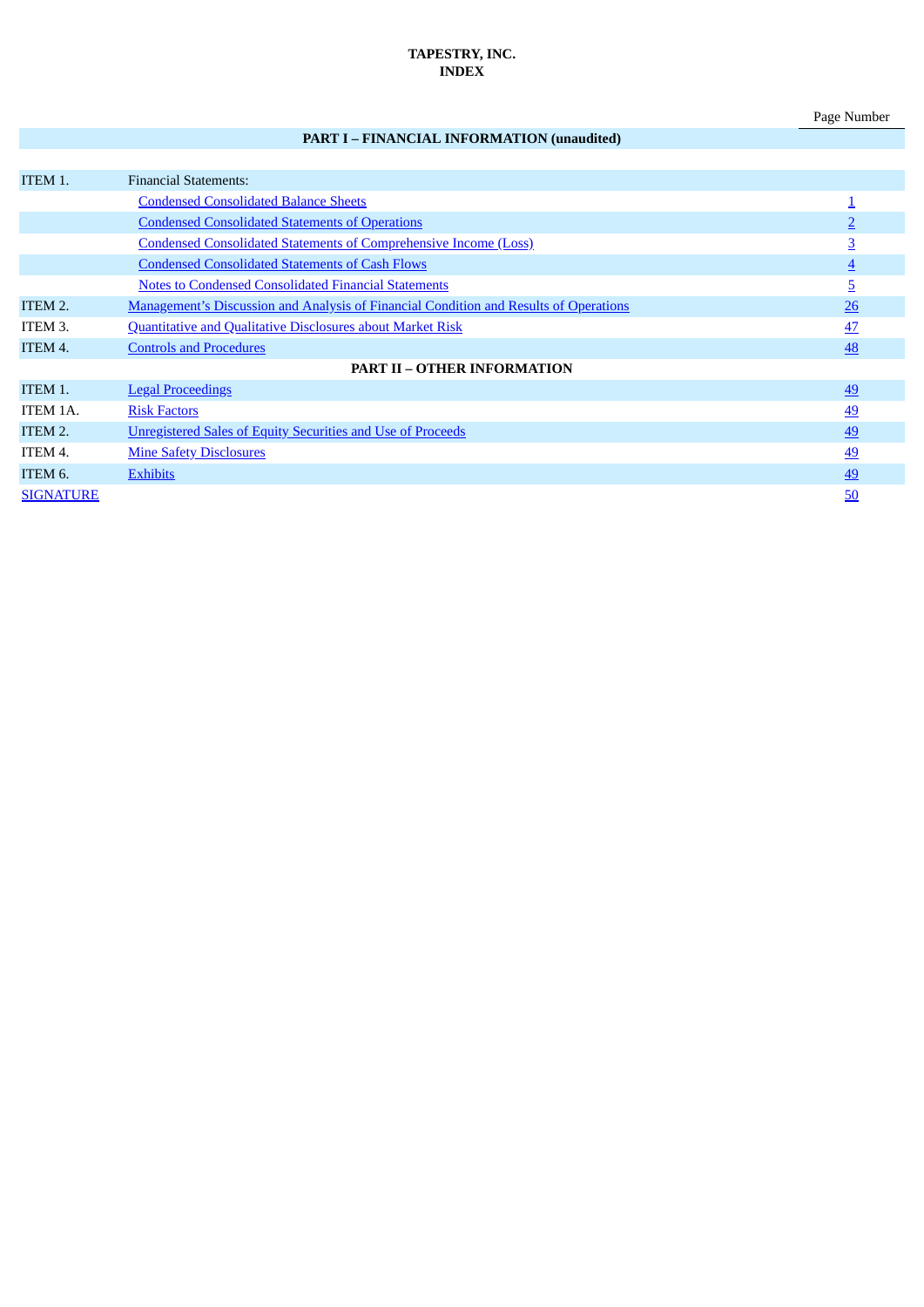In this Form 10-Q, references to "we," "our," "us," "Tapestry" and the "Company" refer to Tapestry, Inc., including consolidated subsidiaries. References to *"Coach," "Kate Spade," "kate spade new york" or "Stuart Weitzman" refer only to the referenced brand.*

### **SPECIAL NOTE ON FORWARD-LOOKING INFORMATION**

This document, and the documents incorporated by reference in this document, in our press releases and in oral statements made from time to time by us or on our behalf, contain certain "forward-looking statements" within the meaning of the Private Securities Litigation Reform Act of 1995, and are based on management's current expectations, that involve risks and uncertainties that could cause our actual results to differ materially from our current expectations. These forward-looking statements can be identified by the use of forward-looking terminology such as "believes," "may," "will," "should," "expect," "confidence," "trends," "intend," "estimate," "on track," "are positioned to," "on course," "opportunity," "continue," "project," "guidance," "target," "forecast," "anticipated," "plan," "potential," the negative of these terms or comparable terms. The Company's actual results could differ materially from the results contemplated by these forward-looking statements and are subject to a number of risks, uncertainties, estimates and assumptions that may cause actual results to differ materially from current expectations due to a number of important factors, including but not limited to: (i) our ability to achieve intended benefits, cost savings and synergies from acquisitions; (ii) our ability to upgrade our information technology systems precisely and efficiently; (iii) our ability to successfully execute our growth strategies, including our efforts to expand internationally into a global house of lifestyle brands; (iv) our ability to successfully execute our operational efficiency initiatives; (v) our exposure to international risks, including currency fluctuations and changes in economic or political conditions in the markets where we sell or source our products; (vi) the effect of existing and new competition in the marketplace; (vii) our ability to retain the value of our brands and to respond to changing fashion and retail trends in a timely manner; (viii) our ability to control costs; (ix) the effect of seasonal and quarterly fluctuations on our sales or operating results; (x) our ability to protect against infringement of our trademarks and other proprietary rights; (xi) the risk of cyber security threats and privacy or data security breaches; (xii) the impact of tax legislation; and such other risk factors as set forth in Part II, Item 1A. "Risk Factors" and elsewhere in this report and in the Company's Annual Report on Form 10-K for the fiscal year ended June 30, 2018 ("fiscal year 2018"). The Company assumes no obligation to revise or update any such forward-looking statements for any reason, except as required by law.

## **WHERE YOU CAN FIND MORE INFORMATION**

Tapestry's quarterly financial results and other important information are available by calling the Investor Relations Department at (212) 629-2618.

Tapestry maintains its website at www.tapestry.com where investors and other interested parties may obtain, free of charge, press releases and other information as well as gain access to our periodic filings with the SEC.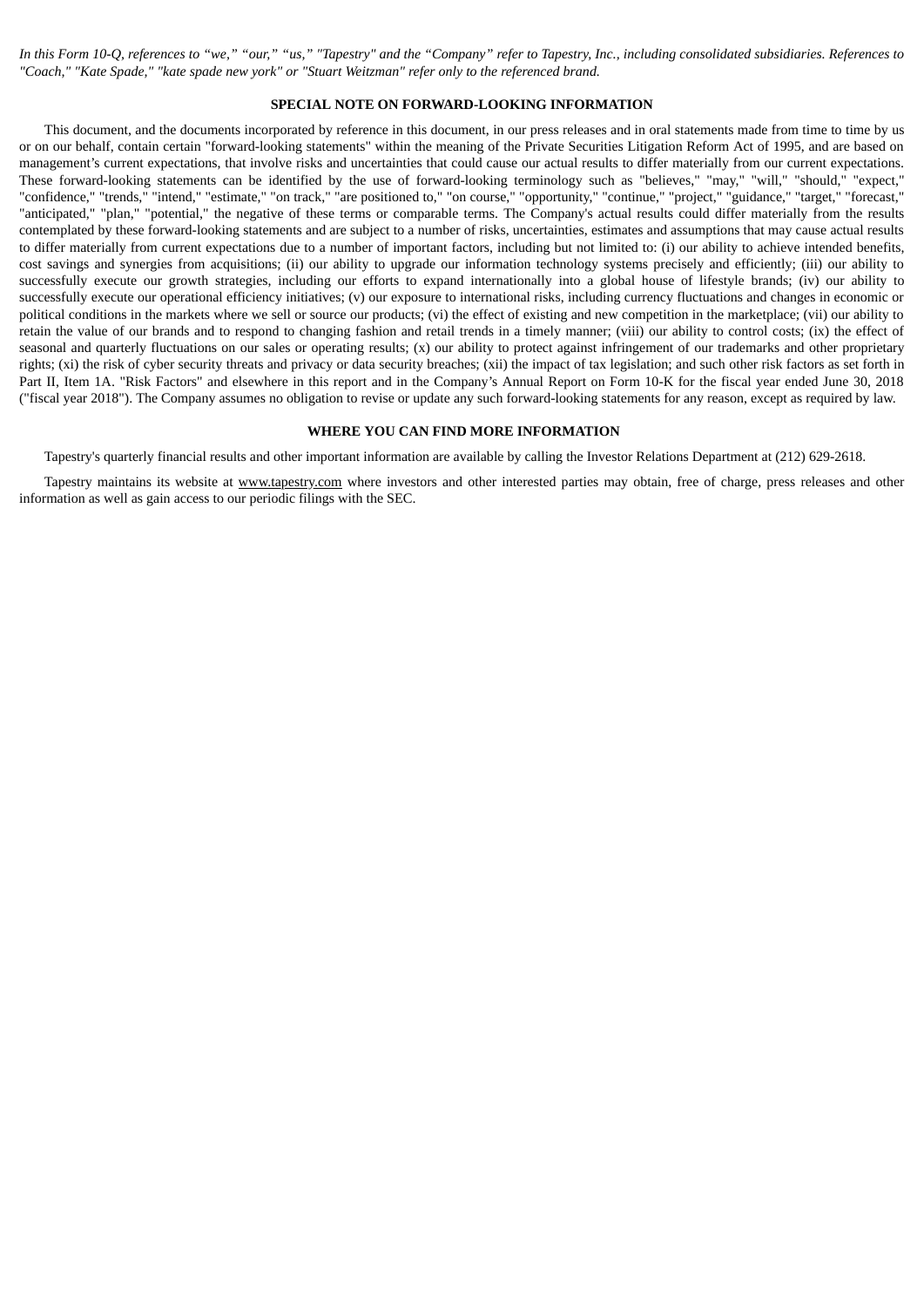## **TAPESTRY, INC. CONDENSED CONSOLIDATED BALANCE SHEETS**

<span id="page-3-0"></span>

|                                                                                                                                                            |      | March 30,<br>2019 |                           | June 30,<br>2018 |
|------------------------------------------------------------------------------------------------------------------------------------------------------------|------|-------------------|---------------------------|------------------|
|                                                                                                                                                            |      |                   | (millions)                |                  |
|                                                                                                                                                            |      |                   | (unaudited)               |                  |
| <b>ASSETS</b>                                                                                                                                              |      |                   |                           |                  |
| <b>Current Assets:</b>                                                                                                                                     |      |                   |                           |                  |
| Cash and cash equivalents                                                                                                                                  | \$   | 1,075.3           | \$                        | 1,243.4          |
| Short-term investments                                                                                                                                     |      | 262.0             |                           | 6.6              |
| Trade accounts receivable, less allowances of \$4.6 and \$1.5, respectively                                                                                |      | 285.7             |                           | 314.1            |
| Inventories                                                                                                                                                |      | 811.1             |                           | 673.8            |
| Prepaid expenses                                                                                                                                           |      | 87.9              |                           | 82.6             |
| Income tax receivable                                                                                                                                      |      | 40.9              |                           | 25.8             |
| Other current assets                                                                                                                                       |      | 99.5              |                           | 86.3             |
| <b>Total current assets</b>                                                                                                                                |      | 2,662.4           |                           | 2,432.6          |
| Property and equipment, net                                                                                                                                |      | 921.6             |                           | 885.4            |
| Long-term investments                                                                                                                                      |      | 0.1               |                           |                  |
| Goodwill                                                                                                                                                   |      | 1,504.1           |                           | 1,484.3          |
| Intangible assets                                                                                                                                          |      | 1,716.8           |                           | 1,732.9          |
| Deferred income taxes                                                                                                                                      |      | 26.0              |                           | 24.3             |
| Other assets                                                                                                                                               |      | 138.9             |                           | 118.8            |
| <b>Total assets</b>                                                                                                                                        | \$   | 6,969.9           | \$                        | 6,678.3          |
| LIABILITIES AND STOCKHOLDERS' EQUITY                                                                                                                       |      |                   |                           |                  |
| <b>Current Liabilities:</b>                                                                                                                                |      |                   |                           |                  |
| Accounts payable                                                                                                                                           | \$   | 260.6             | $\boldsymbol{\mathsf{S}}$ | 264.3            |
| <b>Accrued liabilities</b>                                                                                                                                 |      | 659.0             |                           | 622.9            |
| Accrued income taxes                                                                                                                                       |      | 76.3              |                           | 50.3             |
| Current debt                                                                                                                                               |      | 0.7               |                           | 0.7              |
| <b>Total current liabilities</b>                                                                                                                           |      | 996.6             |                           | 938.2            |
| Long-term debt                                                                                                                                             |      | 1,601.5           |                           | 1,599.9          |
| Deferred income taxes                                                                                                                                      |      | 245.3             |                           | 206.2            |
| Long-term income taxes payable                                                                                                                             |      | 155.9             |                           | 222.4            |
| Other liabilities                                                                                                                                          |      | 439.4             |                           | 467.0            |
| <b>Total liabilities</b>                                                                                                                                   |      | 3,438.7           |                           | 3,433.7          |
| See Note 16 on commitments and contingencies                                                                                                               |      |                   |                           |                  |
| <b>Stockholders' Equity:</b>                                                                                                                               |      |                   |                           |                  |
| Preferred stock: (authorized 25.0 million shares; \$0.01 par value per share) none issued                                                                  |      |                   |                           |                  |
| Common stock: (authorized 1.0 billion shares; \$0.01 par value per share) issued and outstanding - 290.1 million<br>and 288.0 million shares, respectively |      | 2.9               |                           | 2.9              |
| Additional paid-in-capital                                                                                                                                 |      | 3,278.6           |                           | 3,205.5          |
| Retained earnings                                                                                                                                          |      | 340.2             |                           | 119.0            |
| Accumulated other comprehensive income (loss)                                                                                                              |      | (90.5)            |                           | (82.8)           |
| <b>Total stockholders' equity</b>                                                                                                                          |      | 3,531.2           |                           | 3,244.6          |
| <b>Total liabilities and stockholders' equity</b>                                                                                                          | - \$ | 6,969.9           | $\boldsymbol{\mathsf{S}}$ | 6,678.3          |

*See accompanying Notes.*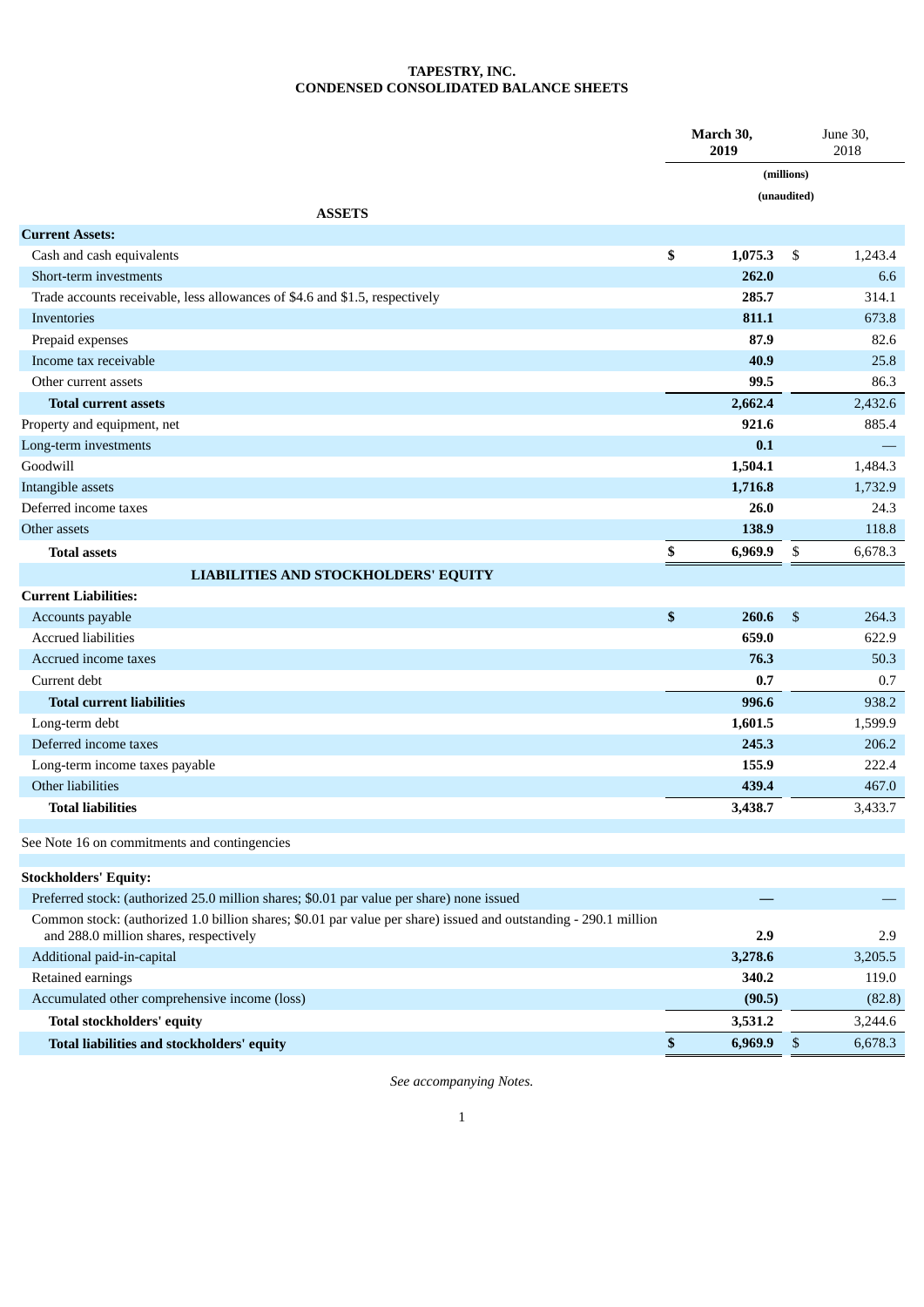## **TAPESTRY, INC. CONDENSED CONSOLIDATED STATEMENTS OF OPERATIONS**

<span id="page-4-0"></span>

|                                                |                                                  | <b>Three Months Ended</b> |                   |         | <b>Nine Months Ended</b> |         |     |                   |  |  |  |  |  |
|------------------------------------------------|--------------------------------------------------|---------------------------|-------------------|---------|--------------------------|---------|-----|-------------------|--|--|--|--|--|
|                                                |                                                  | March 30,<br>2019         | March 31,<br>2018 |         | March 30,<br>2019        |         |     | March 31,<br>2018 |  |  |  |  |  |
|                                                | (millions, except per share data)<br>(unaudited) |                           |                   |         |                          |         |     |                   |  |  |  |  |  |
| <b>Net sales</b>                               | \$                                               | 1,331.4                   | \$                | 1,322.4 | $\mathbf{s}$             | 4,513.4 | \$  | 4,396.3           |  |  |  |  |  |
| Cost of sales                                  |                                                  | 415.5                     |                   | 414.8   |                          | 1,458.9 |     | 1,549.6           |  |  |  |  |  |
| <b>Gross profit</b>                            |                                                  | 915.9                     |                   | 907.6   |                          | 3,054.5 |     | 2,846.7           |  |  |  |  |  |
| Selling, general and administrative expenses   |                                                  | 810.1                     |                   | 748.6   |                          | 2,410.3 |     | 2,363.1           |  |  |  |  |  |
| <b>Operating income</b>                        |                                                  | 105.8                     |                   | 159.0   |                          | 644.2   |     | 483.6             |  |  |  |  |  |
| Interest expense, net                          |                                                  | 10.6                      |                   | 16.9    |                          | 36.9    |     | 59.6              |  |  |  |  |  |
| Income before provision for income taxes       |                                                  | 95.2                      |                   | 142.1   |                          | 607.3   |     | 424.0             |  |  |  |  |  |
| Provision for income taxes                     |                                                  | (22.2)                    |                   | 1.8     |                          | 112.8   |     | 238.2             |  |  |  |  |  |
| <b>Net income</b>                              | \$                                               | 117.4                     | \$                | 140.3   | \$                       | 494.5   | \$  | 185.8             |  |  |  |  |  |
| Net income per share:                          |                                                  |                           |                   |         |                          |         |     |                   |  |  |  |  |  |
| <b>Basic</b>                                   | \$                                               | 0.40                      | \$                | 0.49    | \$                       | 1.71    | -S  | 0.65              |  |  |  |  |  |
| <b>Diluted</b>                                 | S                                                | 0.40                      | S                 | 0.48    |                          | 1.70    | \$. | 0.65              |  |  |  |  |  |
| Shares used in computing net income per share: |                                                  |                           |                   |         |                          |         |     |                   |  |  |  |  |  |
| <b>Basic</b>                                   |                                                  | 290.0                     |                   | 286.2   |                          | 289.5   |     | 284.7             |  |  |  |  |  |
| <b>Diluted</b>                                 |                                                  | 290.9                     |                   | 290.1   |                          | 291.2   |     | 287.8             |  |  |  |  |  |
| Cash dividends declared per common share       | \$                                               | 0.3375                    | \$                | 0.3375  | \$                       | 1.0125  | \$  | 1.0125            |  |  |  |  |  |

*See accompanying Notes.*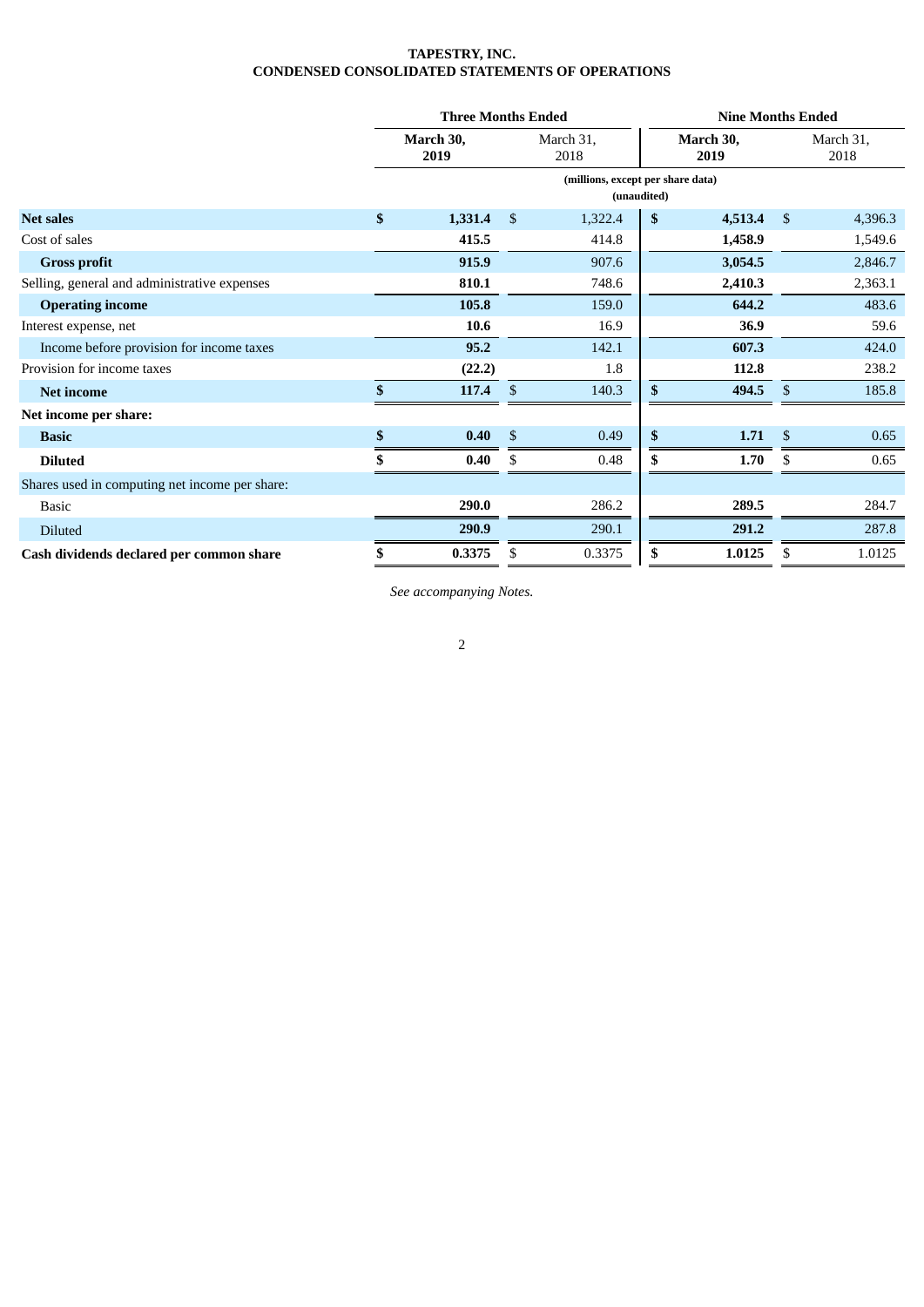## **TAPESTRY, INC. CONDENSED CONSOLIDATED STATEMENTS OF COMPREHENSIVE INCOME (LOSS)**

<span id="page-5-0"></span>

|                                                              | <b>Three Months Ended</b> |                   |                           | <b>Nine Months Ended</b>  |                   |               |                   |  |  |
|--------------------------------------------------------------|---------------------------|-------------------|---------------------------|---------------------------|-------------------|---------------|-------------------|--|--|
|                                                              | March 30.<br>2019         | March 31.<br>2018 |                           |                           | March 30,<br>2019 |               | March 31,<br>2018 |  |  |
|                                                              |                           |                   | (millions)<br>(unaudited) |                           |                   |               |                   |  |  |
| <b>Net income</b>                                            | \$<br>117.4               | -S                | 140.3                     | $\boldsymbol{\mathsf{s}}$ | 494.5             | <sup>\$</sup> | 185.8             |  |  |
| Other comprehensive income (loss), net of tax:               |                           |                   |                           |                           |                   |               |                   |  |  |
| Unrealized gains (losses) on cash flow hedging derivatives,  |                           |                   |                           |                           |                   |               |                   |  |  |
| net                                                          | (4.0)                     |                   | (2.7)                     |                           | (2.7)             |               | (6.8)             |  |  |
| Unrealized gains (losses) on available-for-sale investments, |                           |                   |                           |                           |                   |               |                   |  |  |
| net                                                          | 0.1                       |                   | (0.1)                     |                           | 0.2               |               | $0.4\,$           |  |  |
| Foreign currency translation adjustments                     | 4.9                       |                   | 28.7                      |                           | (5.2)             |               | 46.9              |  |  |
| Other comprehensive income (loss), net of tax                | 1.0                       |                   | 25.9                      |                           | (7.7)             |               | 40.5              |  |  |
| Comprehensive income (loss)                                  | 118.4                     | \$.               | 166.2                     | \$                        | 486.8             | \$.           | 226.3             |  |  |

*See accompanying Notes.*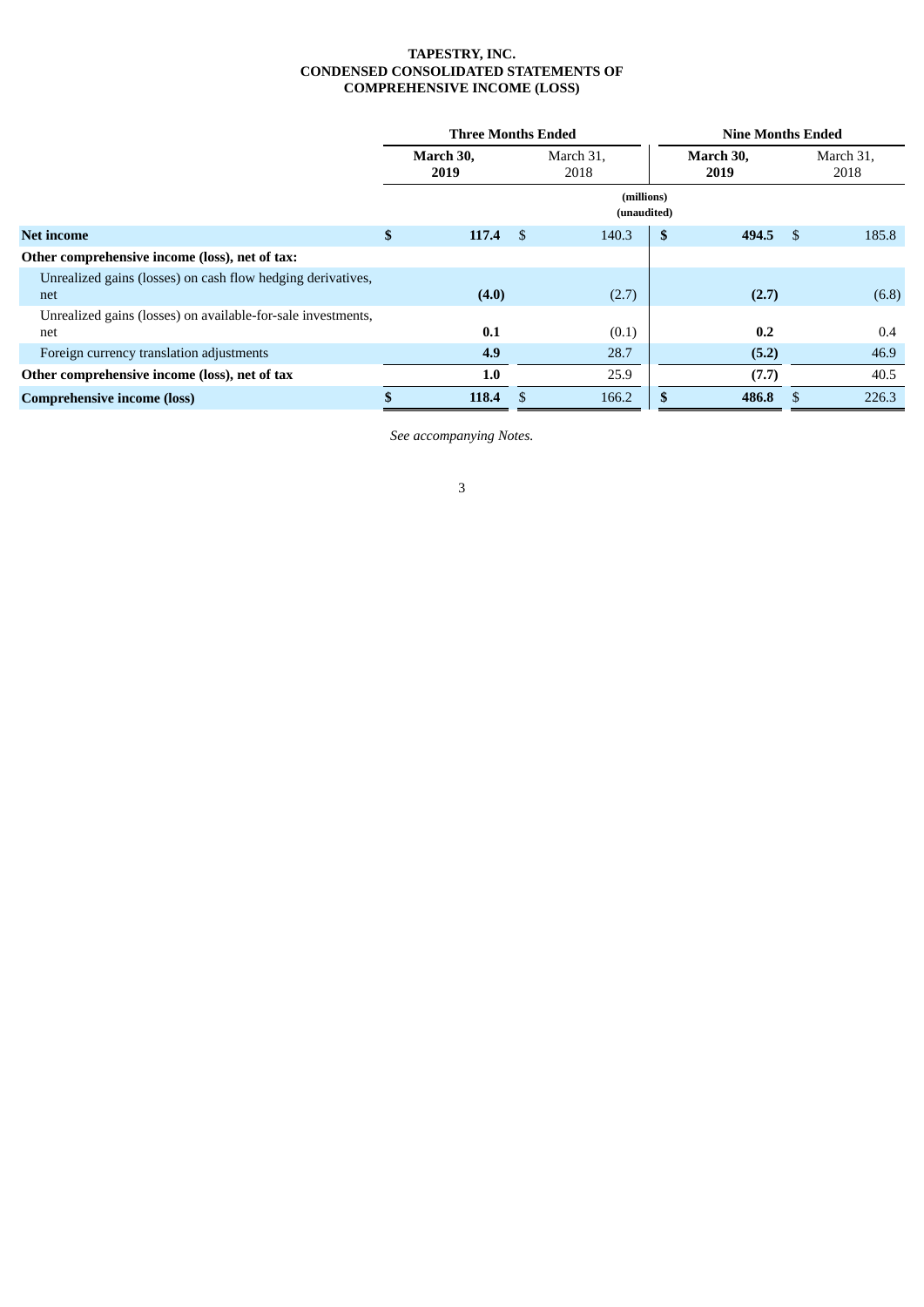## **TAPESTRY, INC. CONDENSED CONSOLIDATED STATEMENTS OF CASH FLOWS**

<span id="page-6-0"></span>

|                                                                               |                   | <b>Nine Months Ended</b>  |                   |  |  |  |
|-------------------------------------------------------------------------------|-------------------|---------------------------|-------------------|--|--|--|
|                                                                               | March 30,<br>2019 |                           | March 31,<br>2018 |  |  |  |
|                                                                               |                   | (millions)<br>(unaudited) |                   |  |  |  |
| <b>CASH FLOWS PROVIDED BY OPERATING ACTIVITIES</b>                            |                   |                           |                   |  |  |  |
| Net income                                                                    | \$                | \$<br>494.5               | 185.8             |  |  |  |
| Adjustments to reconcile net income to net cash used in operating activities: |                   |                           |                   |  |  |  |
| Depreciation and amortization                                                 |                   | 189.8                     | 188.6             |  |  |  |
| Provision for bad debt                                                        |                   | 6.4                       | 1.0               |  |  |  |
| Share-based compensation                                                      |                   | 65.4                      | 60.9              |  |  |  |
| Integration and restructuring activities                                      |                   | 13.0                      | 125.1             |  |  |  |
| Deferred income taxes                                                         |                   | 41.5                      | (39.3)            |  |  |  |
| Other non-cash charges, net                                                   |                   | (5.5)                     |                   |  |  |  |
| Changes in operating assets and liabilities:                                  |                   |                           |                   |  |  |  |
| Trade accounts receivable                                                     |                   | 50.9                      | 78.6              |  |  |  |
| Inventories                                                                   |                   | (123.1)                   | 12.0              |  |  |  |
| Accounts payable                                                              |                   | (43.5)                    | (136.7)           |  |  |  |
| Accrued liabilities                                                           |                   | 28.5                      | (40.0)            |  |  |  |
| Other liabilities                                                             |                   | (61.2)                    | 168.6             |  |  |  |
| Other assets                                                                  |                   | (54.5)                    | (18.1)            |  |  |  |
| Net cash provided by operating activities                                     |                   | 602.2                     | 586.5             |  |  |  |
| <b>CASH FLOWS USED IN INVESTING ACTIVITIES</b>                                |                   |                           |                   |  |  |  |
| Acquisitions, net of cash acquired                                            |                   | (39.4)                    | (2,373.2)         |  |  |  |
| Purchases of investments                                                      |                   | (336.4)                   | (3.5)             |  |  |  |
| Proceeds from maturities and sales of investments                             |                   | 82.3                      | 482.2             |  |  |  |
| Purchases of property and equipment                                           |                   | (184.2)                   | (186.6)           |  |  |  |
| Net cash used in investing activities                                         |                   | (477.7)                   | (2,081.1)         |  |  |  |
| CASH FLOWS USED IN FINANCING ACTIVITIES                                       |                   |                           |                   |  |  |  |
| Dividend payments                                                             |                   | (292.8)                   | (287.1)           |  |  |  |
| Proceeds from issuance of debt                                                |                   |                           | 1,100.0           |  |  |  |
| Repayment of debt                                                             |                   |                           | (1,100.0)         |  |  |  |
| Proceeds from share-based awards                                              |                   | 31.6                      | 159.9             |  |  |  |
| Taxes paid to net settle share-based awards                                   |                   | (26.1)                    | (31.2)            |  |  |  |
| Net cash used in financing activities                                         |                   | (287.3)                   | (158.4)           |  |  |  |
| Effect of exchange rate changes on cash and cash equivalents                  |                   | (5.3)                     | 11.8              |  |  |  |
| Net decrease in cash and cash equivalents                                     |                   | (168.1)                   | (1,641.2)         |  |  |  |
| Cash and cash equivalents at beginning of period                              |                   | 1,243.4                   | 2,672.9           |  |  |  |
| Cash and cash equivalents at end of period                                    | \$                | \$<br>1,075.3             | 1,031.7           |  |  |  |
| <b>Supplemental information:</b>                                              |                   |                           |                   |  |  |  |
| Cash paid for income taxes, net                                               | \$                | \$<br>135.3               | 68.0              |  |  |  |
| Cash paid for interest                                                        | \$                | $\$$<br>45.4              | 49.2              |  |  |  |
| Noncash investing activity - property and equipment obligations               | \$                | $\frac{\$}{}$<br>53.2     | 33.8              |  |  |  |

*See accompanying Notes.*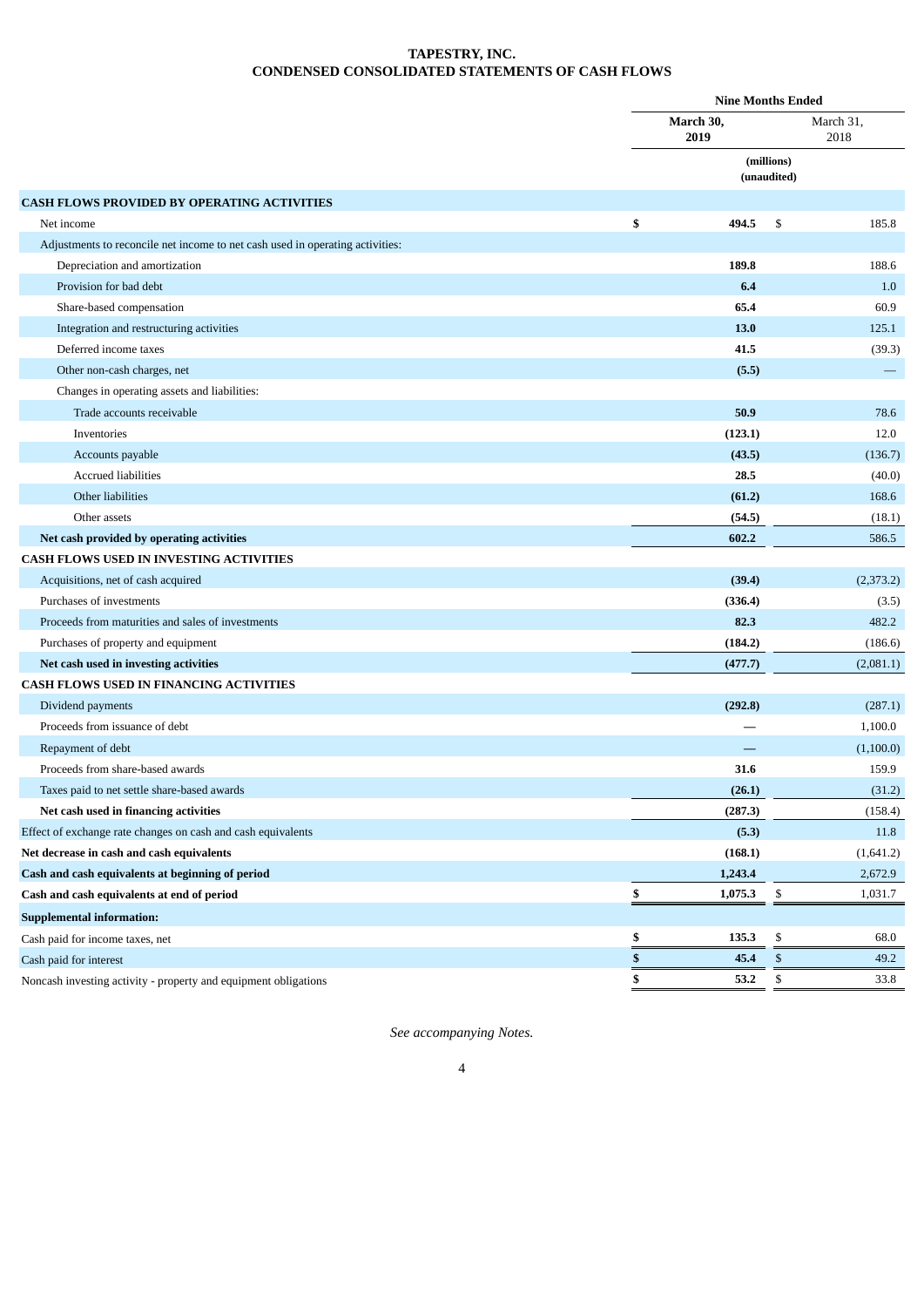## **Notes to Condensed Consolidated Financial Statements (Unaudited)**

#### <span id="page-7-0"></span>**1. NATURE OF OPERATIONS**

Tapestry, Inc. (the "Company") is a leading New York-based house of modern luxury accessories and lifestyle brands. Tapestry owns the Coach, Kate Spade and Stuart Weitzman brands. The Company's primary product offerings, manufactured by third-party suppliers, include women's and men's bags, small leather goods, footwear, ready-to-wear including outerwear, watches, weekend and travel accessories, scarves, eyewear, fragrance, jewelry and other lifestyle products.

The Coach segment includes global sales of Coach brand products to customers through Coach operated stores, including the Internet and concession shop-in-shops, sales to wholesale customers and through independent third party distributors.

The Kate Spade segment includes global sales primarily of kate spade new york brand products to customers through Kate Spade operated stores, including the Internet, sales to wholesale customers, through concession shop-in-shops and through independent third party distributors.

The Stuart Weitzman segment includes global sales of Stuart Weitzman brand products primarily through Stuart Weitzman operated stores, including the Internet, sales to wholesale customers and through numerous independent third party distributors.

### **2. BASIS OF PRESENTATION AND ORGANIZATION**

### *Interim Financial Statements*

These interim condensed consolidated financial statements have been prepared pursuant to the rules and regulations of the Securities and Exchange Commission ("SEC") and are unaudited. In the opinion of management, such condensed consolidated financial statements contain all normal and recurring adjustments necessary to present fairly the consolidated financial position, results of operations, comprehensive income (loss) and cash flows of the Company for the interim periods presented. In addition, certain information and footnote disclosures normally included in financial statements prepared in accordance with accounting principles generally accepted in the U.S. ("U.S. GAAP") have been condensed or omitted from this report as is permitted by the SEC's rules and regulations. However, the Company believes that the disclosures provided herein are adequate to prevent the information presented from being misleading. This report should be read in conjunction with the audited consolidated financial statements and notes thereto, included in the Company's Annual Report on Form 10-K for the year ended June 30, 2018 ("fiscal 2018") and other filings filed with the SEC.

The results of operations, cash flows and comprehensive income for the nine months ended March 30, 2019 are not necessarily indicative of results to be expected for the entire fiscal year, which will end on June 29, 2019 ("fiscal 2019").

During the second quarter of fiscal 2019, the Company acquired designated assets of its Kate Spade distributor in Singapore and Malaysia. During the first quarter of fiscal 2019, the Company acquired designated assets of its Stuart Weitzman distributor in Southern China and of its Kate Spade distributor in Australia. During the third quarter of fiscal 2018, the Company acquired designated assets of its Stuart Weitzman distributor in Northern China, entered into an agreement to take operational control of the KS China Co., Limited and KS HMT Co., Limited joint ventures ("Kate Spade Joint Ventures") that operate in mainland China, Hong Kong, Macau and Taiwan in which the Company has 50% interest, and acquired designated assets of its Coach distributor in Australia and New Zealand. During the first quarter of 2018, the Company completed its acquisition of Kate Spade & Company. The results of operations of each acquired entity have been included in the condensed consolidated financial statements since the respective date of each acquisition.

### *Fiscal Periods*

The Company utilizes a 52-53 week fiscal year ending on the Saturday closest to June 30. Fiscal 2019 will be a 52-week period. Fiscal 2018 ended on June 30, 2018 and was also a 52-week period. The third quarter of fiscal 2019 ended on March 30, 2019 and the third quarter of fiscal 2018 ended on March 31, 2018. These were 13-week periods.

#### *Use of Estimates*

The preparation of financial statements in conformity with U.S. GAAP requires management to make estimates and assumptions that affect the amounts reported in the condensed consolidated financial statements and footnotes thereto. Actual results could differ from estimates in amounts that may be material to the financial statements.

Significant estimates inherent in the preparation of the condensed consolidated financial statements include reserves for the realizability of inventory; customer returns, end-of-season markdowns and operational chargebacks; useful lives and impairments of long-lived tangible and intangible assets; accounting for income taxes (including the impacts of recently enacted tax legislation) and related uncertain tax positions; accounting for business combinations; the valuation of stock-based compensation awards and related expected forfeiture rates; reserves for restructuring; and reserves for litigation and other contingencies, amongst others.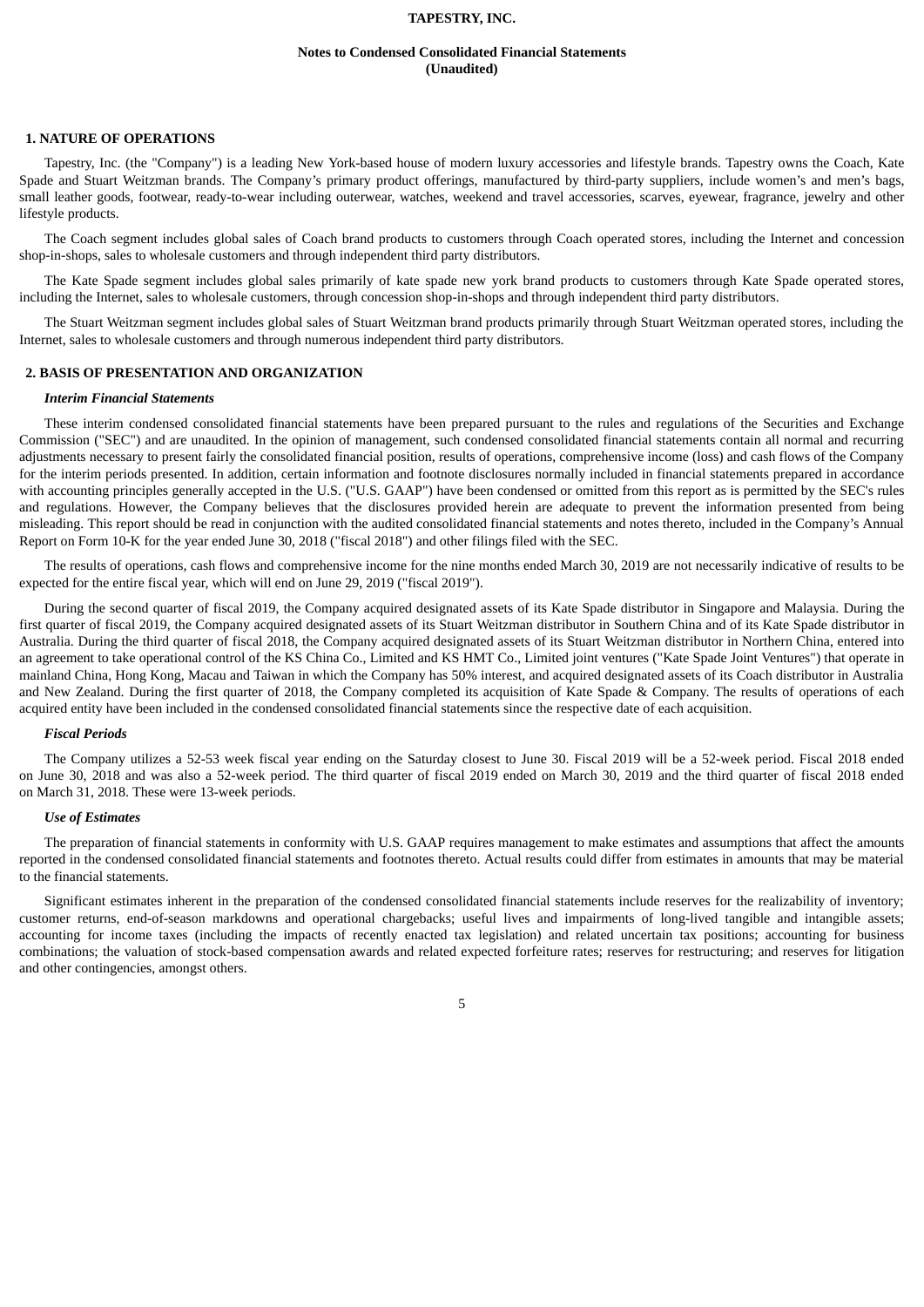#### **Notes to Condensed Consolidated Financial Statements (continued)**

#### *Principles of Consolidation*

These unaudited interim condensed consolidated financial statements include the accounts of the Company and all 100% owned and controlled subsidiaries. All intercompany transactions and balances are eliminated in consolidation.

### *Reclassifications*

Certain reclassifications have been made to the prior periods' financial information in order to conform to the current period's presentation. Beginning in fiscal 2019, the Company changed its expense reporting to more closely align with the organizational structure and management of the business. Accordingly, certain Selling, general and administrative ("SG&A") expenses that were reported within our reportable segments in fiscal 2018 are now reflected as Corporate expenses. Refer to Note 17, "Segment Information," for further information.

In addition, certain prior year costs related to compensation of the supply chain function for Kate Spade have been reclassified to conform to the current year presentation. These costs amounted to \$5.4 million for the fiscal year ended June 30, 2018 and have been reclassified from SG&A expenses to Cost of sales within the Company's Condensed Consolidated Statements of Operations.

## **3. RECENT ACCOUNTING PROUNOUNCEMENTS**

### *Recently Adopted Accounting Pronouncements*

In May 2014, the Financial Accounting Standards Board ("FASB") issued Accounting Standards Update ("ASU") No. 2014-09, "*Revenue from Contracts with Customers*" ("ASU 2014-09"), which provides a single, comprehensive revenue recognition model for all contracts with customers, and contains principles to determine the measurement of revenue and timing of when it is recognized. The model supersedes most existing revenue recognition guidance, and also requires enhanced revenue-related disclosures. The FASB has also issued several related ASUs which provide additional implementation guidance and clarify the requirements of the model.

The Company adopted ASU 2014-09 beginning in the first quarter of fiscal 2019 utilizing the modified retrospective approach. The cumulative effect of initially applying the new standard did not result in a change to opening Retained earnings. Prior year comparative information has not been restated and continues to be reported under the accounting standards in effect for those periods. Effects of adoption include balance sheet presentation changes including presentation of estimated returned products and refund liabilities on a gross basis, as well as an increase in deferred revenue related to current year licensing contract activity due to a change in the method of recognizing sales-based royalties. These balance sheet presentation changes resulted in an increase of \$8.0 million to Other current assets, an increase of \$5.4 million to Accrued liabilities and a decrease of \$4.6 million to Accounts receivable as of March 30, 2019. Furthermore, the adoption changed the income statement classification of certain items, primarily related to cooperative advertising allowances and other consideration provided to wholesale customers. The following table compares the reported results in fiscal 2019 under the new standard to the amounts that would have been reported if the standard had not been adopted:

|                                              |                    |         |     | <b>Three Months Ended</b><br><b>March 30, 2019</b> |                                     | <b>Nine Months Ended</b><br><b>March 30, 2019</b> |               |                                                        |                    |            |  |                                     |  |                                                        |
|----------------------------------------------|--------------------|---------|-----|----------------------------------------------------|-------------------------------------|---------------------------------------------------|---------------|--------------------------------------------------------|--------------------|------------|--|-------------------------------------|--|--------------------------------------------------------|
|                                              | <b>As Reported</b> |         |     |                                                    | <b>Impact of</b><br><b>Adoption</b> |                                                   |               | <b>Balances</b><br><b>Excluding</b><br><b>Adoption</b> | <b>As Reported</b> |            |  | <b>Impact of</b><br><b>Adoption</b> |  | <b>Balances</b><br><b>Excluding</b><br><b>Adoption</b> |
|                                              |                    |         |     |                                                    |                                     | (millions)                                        |               |                                                        |                    |            |  |                                     |  |                                                        |
| Net sales                                    | \$                 | 1,331.4 | \$  | (0.2)                                              | \$                                  | 1,331.6                                           | \$            | 4,513.4                                                | - \$               | $(3.9)$ \$ |  | 4,517.3                             |  |                                                        |
| Cost of sales                                |                    | 415.5   |     | 0.8                                                |                                     | 414.7                                             |               | 1,458.9                                                |                    | 1.5        |  | 1,457.4                             |  |                                                        |
| Gross profit                                 |                    | 915.9   |     | (1.0)                                              |                                     | 916.9                                             |               | 3,054.5                                                |                    | (5.4)      |  | 3,059.9                             |  |                                                        |
| Selling, general and administrative expenses |                    | 810.1   |     | (1.4)                                              |                                     | 811.5                                             |               | 2,410.3                                                |                    | (3.4)      |  | 2,413.7                             |  |                                                        |
| Operating income                             |                    | 105.8   | \$. | 0.4                                                | \$                                  | 105.4                                             | <sup>\$</sup> | 644.2                                                  | $\mathsf{S}$       | $(2.0)$ \$ |  | 646.2                               |  |                                                        |

For further information regarding revenue from contracts with customers, refer to Note 4, "Revenue."

In October 2016, the FASB issued ASU No. 2016-16, *"Intra-Entity Transfers of Assets Other Than Inventory" ("ASU 2016-16").* This ASU requires recognition of income tax consequences of an intra-entity transfer of an asset other than inventory when the transfer occurs, rather than when the asset has been sold to a third party. The Company adopted ASU 2016-16 beginning in the first quarter of fiscal 2019 utilizing the modified retrospective approach, which resulted in a cumulative adjustment of \$20.2 million to its opening Retained earnings balance. Overall, the adoption of ASU 2016-16 did not have a material impact on the Company's condensed consolidated financial statements.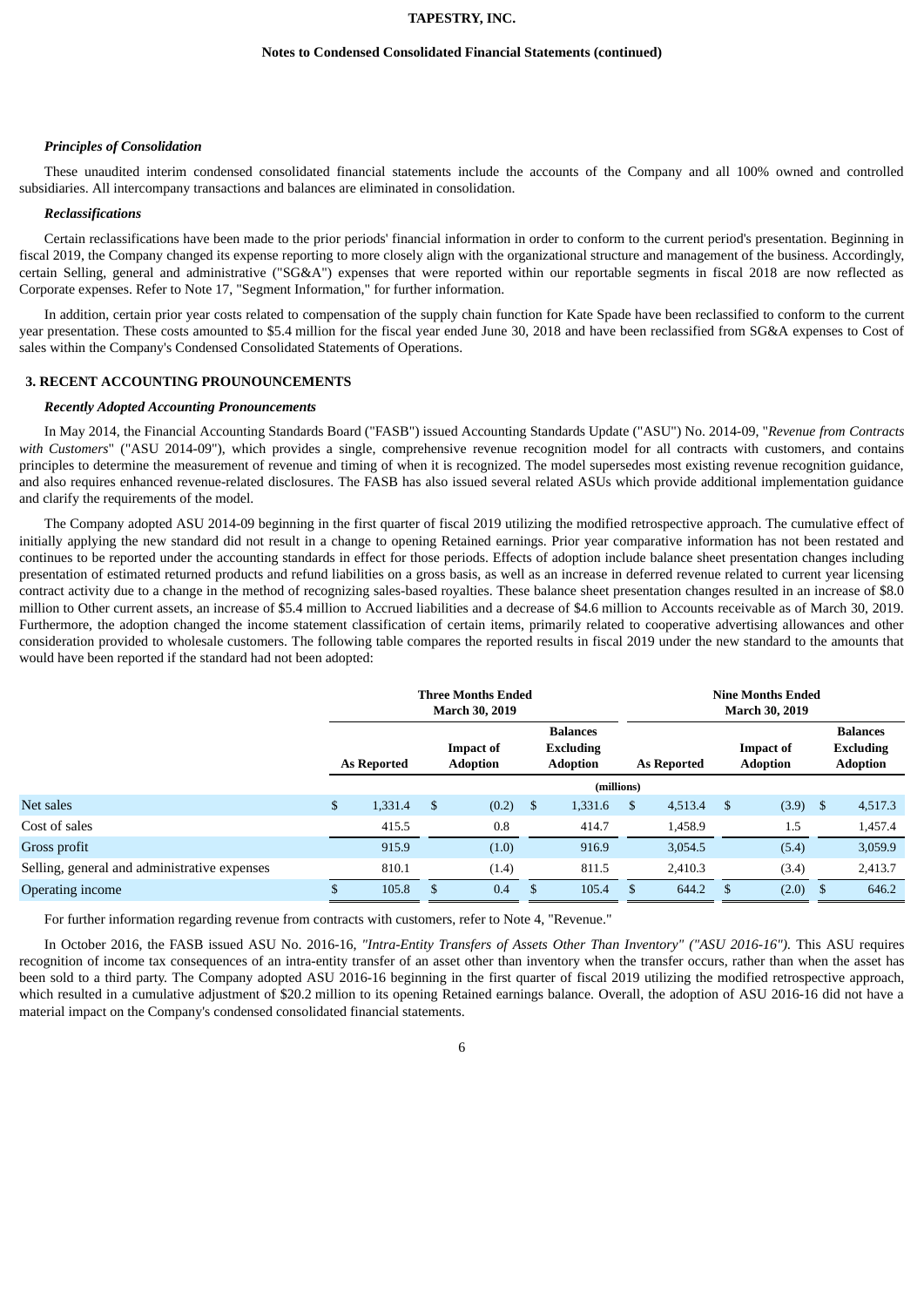#### **Notes to Condensed Consolidated Financial Statements (continued)**

#### *Recently Issued Accounting Pronouncements Not Yet Adopted*

In February 2016, the FASB issued ASU No. 2016-02, "*Leases (Topic 842),*" which is intended to increase transparency and comparability among companies that enter into leasing arrangements. This ASU requires recognition of lease assets and lease liabilities on the balance sheet for all leases, as well as a retrospective recognition and measurement of existing impacted leases. The requirements of the new standard will be effective for annual reporting periods beginning after December 15, 2018, and interim periods within those annual periods, which for the Company is the first quarter of fiscal 2020. In July 2018, the FASB issued ASU 2018-11, with targeted improvements to the guidance including an additional transition method for the new standard. As a result, the new standard may be applied with a retrospective approach to each prior reporting period or with the initial application at the adoption with a cumulativeeffect adjustment in the opening balance of Retained earnings, with various optional practical expedients.

The Company is currently performing a comprehensive evaluation of the impact of adopting this guidance on its consolidated financial statements and notes thereto. Assessment efforts to date have included reviewing the standard's provisions, gathering information to evaluate the landscape of arrangements that may meet the definition of a lease, collecting information from lease contracts, gathering information to assess for potential impairment of right-of-useassets, evaluating accounting policy elections and updating internal controls over systems and financial reporting. The Company has selected a global software solution to manage and account for all leases, which is currently being implemented.

The Company anticipates it will elect the package of practical expedients intended to ease transition whereby the Company need not assess (1) whether any expired or existing contracts are or contain leases, (2) the lease classification for any expired or existing leases and (3) initial direct costs for any existing leases. The Company also intends to elect the practical expedient to combine non-lease components and lease components. Furthermore, the Company has determined that it will apply the provisions of ASU 2018-11 with the initial application at the adoption date with a cumulative effect adjustment in the opening balance of Retained earnings in the first quarter of fiscal 2020. The Company expects the guidance will result in a significant increase to long-term assets and liabilities on its condensed consolidated balance sheets and does not expect it to have a material impact on the condensed consolidated statements of operations. This guidance is not expected to have a material impact on the Company's liquidity.

In August 2018, the FASB issued ASU No. 2018-13, "*Fair Value Measurement (Topic 820)*" ("ASU 2018-13"), which is intended to improve the effectiveness of fair value disclosures. The ASU removes or modifies certain disclosure requirements related to fair value information, as well as adds new disclosure requirements for Level 3 fair value measurements. The requirements of the new standard will be effective for annual reporting periods beginning after December 15, 2019, and interim periods within those annual periods, which for the Company is the first quarter of fiscal 2021. Early adoption is permitted. The Company is currently in the process of evaluating the impact that adopting ASU 2018-13 will have on its condensed consolidated financial statements and notes thereto, however, does not expect a material impact resulting from this guidance.

In August 2018, the FASB issued ASU No. 2018-15, "*Intangibles - Goodwill and Other - Internal-Use Software (Subtopic 350-40)*" ("ASU 2018-15"), which is intended to clarify the accounting for implementation costs of cloud computing arrangements which are deemed to be a service contract rather than a software license. The requirements of the new standard will be effective for annual reporting periods beginning after December 15, 2019, and interim periods within those annual periods, which for the Company is the first quarter of fiscal 2021. Early adoption is permitted. The Company is currently in the process of evaluating the impact that adopting ASU 2018-15 will have on its condensed consolidated financial statements and notes thereto.

### **4. REVENUE**

The Company recognizes revenue primarily from sales of the products of its brands through retail and wholesale channels, including the Internet. The Company also generates revenue from royalties related to licensing its trademarks, as well as sales in ancillary channels. In all cases, revenue is recognized upon the transfer of control of the promised products or services to the customer, which may be at a point in time or over time. Control is transferred when the customer obtains the ability to direct the use of and obtain substantially all of the remaining benefits from the products or services. The amount of revenue recognized is the amount of consideration to which the Company expects to be entitled, including estimation of sale terms that may create variability in the consideration. Revenue subject to variability is constrained to an amount which will not result in a significant reversal in future periods when the contingency that creates variability is resolved.

The Company recognizes revenue in its retail stores, including concession shop-in-shops, at the point-of-sale when the customer obtains physical possession of the products. Internet revenue from sales of products ordered through the Company's e-commerce sites is recognized upon delivery and receipt of the shipment by its customers and includes shipping and handling charges paid by customers. Retail and Internet revenues are recorded net of estimated returns, which are estimated by developing an expected value based on historical experience. Payment is due at the point of sale.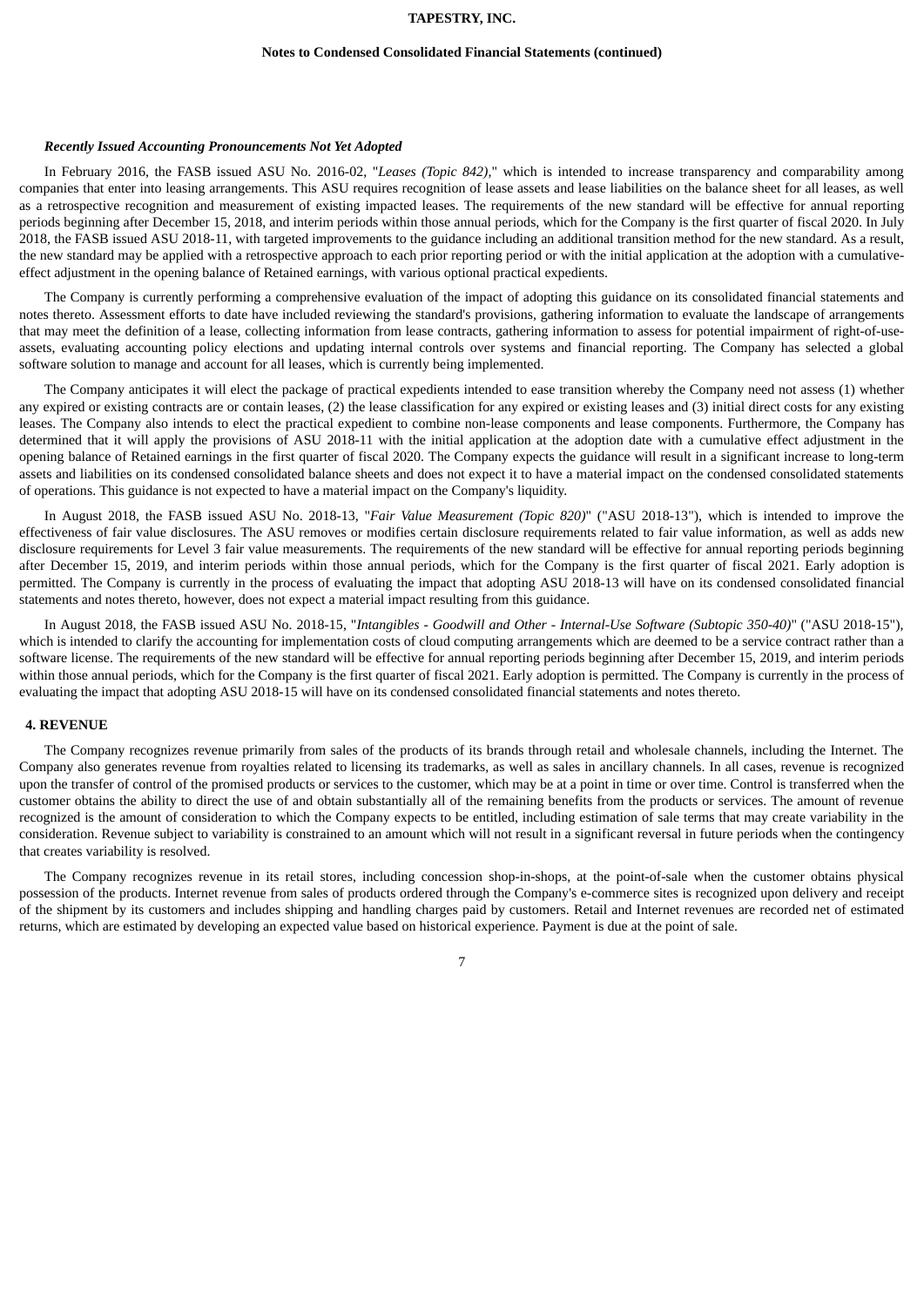#### **Notes to Condensed Consolidated Financial Statements (continued)**

Gift cards issued by the Company are recorded as a liability until redeemed by the customer, at which point revenue is recognized. The Company also uses historical information to estimate the amount of gift card balances that will never be redeemed and recognizes that amount as revenue over time in proportion to actual customer redemptions if the Company does not have a legal obligation to remit unredeemed gift cards to any jurisdiction as unclaimed property.

The Company recognizes revenue within the wholesale channel at the time title passes and risk of loss is transferred to customers, which is generally at the point of shipment of products but may occur upon receipt of the shipment by the customer in certain cases. Payment is generally due 30 to 90 days after shipment. Wholesale revenue is recorded net of estimates for returns, discounts, end-of-season markdowns, cooperative advertising allowances and other consideration provided to the customer. Discounts are based on contract terms with the customer, while cooperative advertising allowances and other consideration may be based on contract terms or negotiated on a case by case basis. Returns and markdowns generally require approval from the Company and are estimated based on historical trends, current season results and inventory positions at the wholesale locations, current market and economic conditions as well as, in select cases, contractual terms. The Company's historical estimates of these variable amounts have not differed materially from actual results.

The Company recognizes licensing revenue over time during the contract period in which licensees are granted access to the Company's trademarks. These arrangements require licensees to pay a sales-based royalty and may include a contractually guaranteed minimum royalty amount. Revenue for contractually guaranteed minimum royalty amounts is recognized ratably over the license year and any excess sales-based royalties are recognized as earned once the minimum royalty threshold is achieved. Payments from the customer are generally due quarterly in an amount based on the licensee's sales of goods bearing the licensed trademarks during the period, which may differ from the amount of revenue recorded during the period thereby generating a contract asset or liability. Contract assets and liabilities and contract costs related to the licensing arrangements are immaterial as the licensing business represents approximately 1% of total net sales in the nine months ended March 30, 2019.

The Company has elected a practical expedient not to disclose the remaining performance obligations that are unsatisfied as of the end of the period related to contracts with an original duration of one year or less and variable consideration related to sales-based royalty arrangements. There are no other contracts with transaction price allocated to remaining performance obligations other than future minimum royalties as discussed above, which are not material.

Other practical expedients elected by the Company include (i) assuming no significant financing component exists for any contract with a duration of one year or less, (ii) accounting for shipping and handling as a fulfillment activity within SG&A expense regardless of the timing of the shipment in relation to the transfer of control and (iii) excluding sales and value added tax from the transaction price.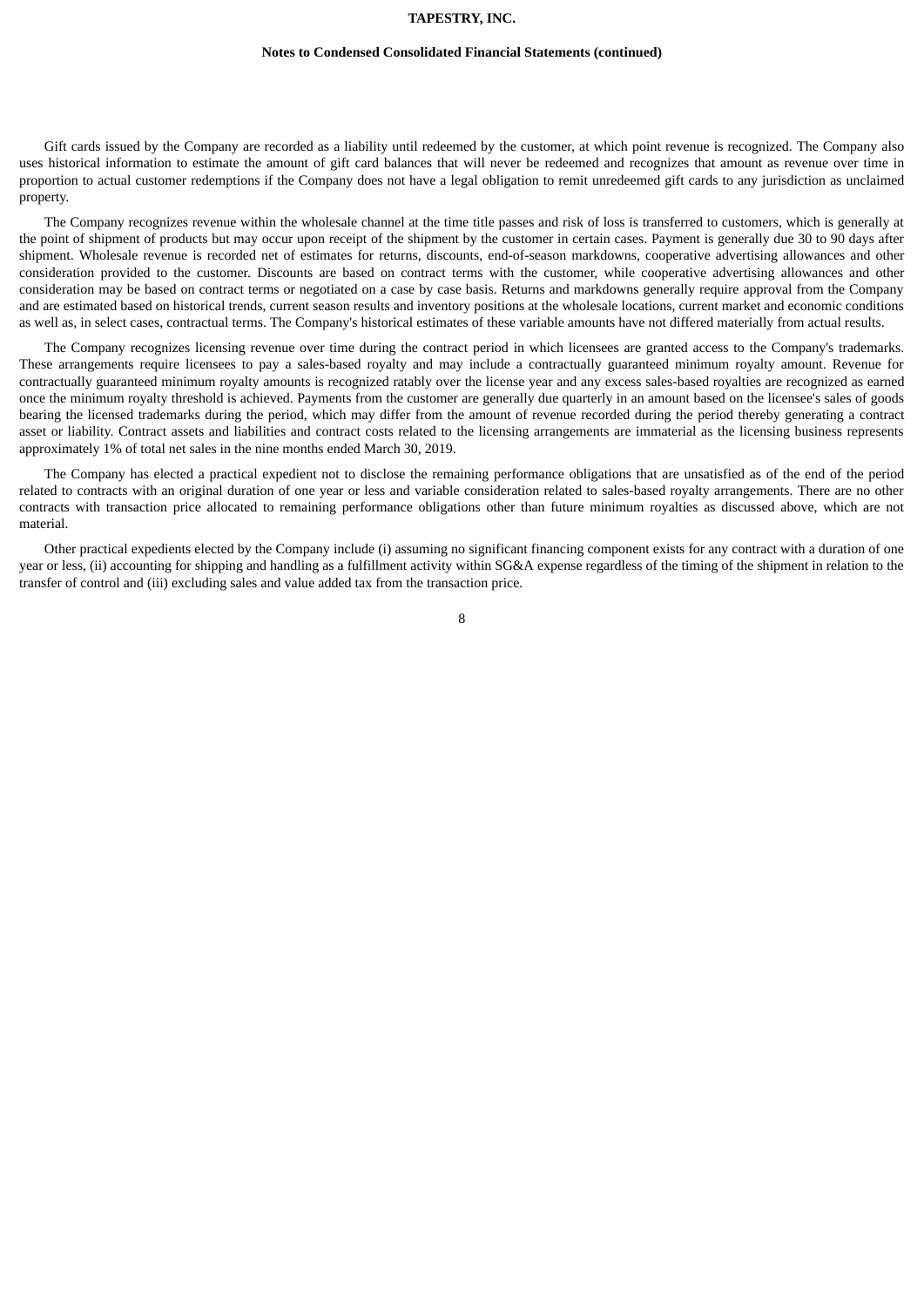### **Notes to Condensed Consolidated Financial Statements (continued)**

#### *Disaggregated Net Sales*

The following table disaggregates the Company's net sales into geographies that depict how economic factors may impact the revenues and cash flows for the periods presented. Each geography presented includes net sales related to the Company's directly operated channels, global travel retail business and to wholesale customers, including distributors, in locations within the specified geographic area.

|                                          |                           | <b>North America</b> |              | Greater China <sup>(1)</sup> |                           | Other Asia $^{(2)}$ |                           | Other <sup>(3)</sup> |                | <b>Total</b> |
|------------------------------------------|---------------------------|----------------------|--------------|------------------------------|---------------------------|---------------------|---------------------------|----------------------|----------------|--------------|
|                                          |                           |                      |              |                              |                           | (millions)          |                           |                      |                |              |
| <b>Three Months Ended March 30, 2019</b> |                           |                      |              |                              |                           |                     |                           |                      |                |              |
| <b>Coach</b>                             | \$                        | 484.0                | $\mathbf{s}$ | 213.7                        | $\mathbf{s}$              | 212.8               | $\mathbf{s}$              | 54.5                 | $\mathbf{s}$   | 965.0        |
| <b>Kate Spade</b>                        |                           | 205.1                |              | 13.6                         |                           | 43.8                |                           | 18.6                 |                | 281.1        |
| <b>Stuart Weitzman</b>                   |                           | 45.8                 |              | <b>18.0</b>                  |                           | 6.3                 |                           | 15.2                 |                | 85.3         |
| <b>Total</b>                             | \$                        | 734.9                | \$           | 245.3                        | \$                        | 262.9               | \$                        | 88.3                 | \$             | 1,331.4      |
|                                          |                           |                      |              |                              |                           |                     |                           |                      |                |              |
| Three Months Ended March 31, 2018        |                           |                      |              |                              |                           |                     |                           |                      |                |              |
| Coach                                    | \$                        | 501.9                | \$           | 211.0                        | $\mathbb{S}$              | 203.7               | $\boldsymbol{\mathsf{S}}$ | 52.7                 | $\mathbb{S}$   | 969.3        |
| Kate Spade                               |                           | 197.6                |              | 12.1                         |                           | 38.8                |                           | 20.8                 |                | 269.3        |
| <b>Stuart Weitzman</b>                   |                           | 52.2                 |              | 8.1                          |                           | 5.8                 |                           | 17.7                 |                | 83.8         |
| Total                                    | \$                        | 751.7                | \$           | 231.2                        | \$                        | 248.3               | \$                        | 91.2                 | \$             | 1,322.4      |
|                                          |                           |                      |              |                              |                           |                     |                           |                      |                |              |
| <b>Nine Months Ended March 30, 2019</b>  |                           |                      |              |                              |                           |                     |                           |                      |                |              |
| <b>Coach</b>                             | $\boldsymbol{\mathsf{S}}$ | 1,788.1              | \$           | 577.2                        | $\boldsymbol{\mathsf{s}}$ | 627.9               | $\mathbf{s}$              | 181.1                | \$             | 3,174.3      |
| <b>Kate Spade</b>                        |                           | 812.3                |              | 37.4                         |                           | 118.9               |                           | 66.3                 |                | 1,034.9      |
| <b>Stuart Weitzman</b>                   |                           | 170.4                |              | 57.1                         |                           | 18.5                |                           | 58.2                 |                | 304.2        |
| <b>Total</b>                             | \$                        | 2,770.8              | \$           | 671.7                        | \$                        | 765.3               | \$                        | 305.6                | \$             | 4,513.4      |
|                                          |                           |                      |              |                              |                           |                     |                           |                      |                |              |
| Nine Months Ended March 31, 2018         |                           |                      |              |                              |                           |                     |                           |                      |                |              |
| Coach                                    | $\mathbb{S}$              | 1,803.3              | $\mathbb{S}$ | 561.8                        | $\mathbb{S}$              | 578.9               | $\mathbb{S}$              | 178.6                | $\mathfrak{S}$ | 3,122.6      |
| Kate Spade                               |                           | 784.3                |              | 12.4                         |                           | 106.1               |                           | 70.0                 |                | 972.8        |
| <b>Stuart Weitzman</b>                   |                           | 196.4                |              | 24.7                         |                           | 13.8                |                           | 66.0                 |                | 300.9        |
| Total                                    | \$                        | 2,784.0              | \$           | 598.9                        | \$                        | 698.8               | \$                        | 314.6                | \$             | 4,396.3      |

(1) Greater China includes mainland China, Hong Kong, Macau and Taiwan.

(2) Other Asia includes Japan, Australia, New Zealand, South Korea, Thailand and other countries within Asia.

(3) Other sales primarily represents sales in Europe, the Middle East and royalties related to licensing.

## *Deferred Revenue*

Deferred revenue results from cash payments received or receivable from customers prior to the transfer of the promised goods or services, and is primarily related to unredeemed gift cards, net of breakage which has been recognized. Additional deferred revenue may result from sales-based royalty payments received or receivable which exceed the revenue recognized during the contractual period. The balance of such amounts as of March 30, 2019 and June 30, 2018 was \$29.7 million and \$29.1 million, respectively, which were primarily recorded within Accrued liabilities on the Company's Condensed Consolidated Balance Sheets and are generally expected to be recognized as revenue within a year. For the nine months ended March 30, 2019, net sales of \$16.6 million were recognized from amounts recorded as deferred revenue as of June 30, 2018.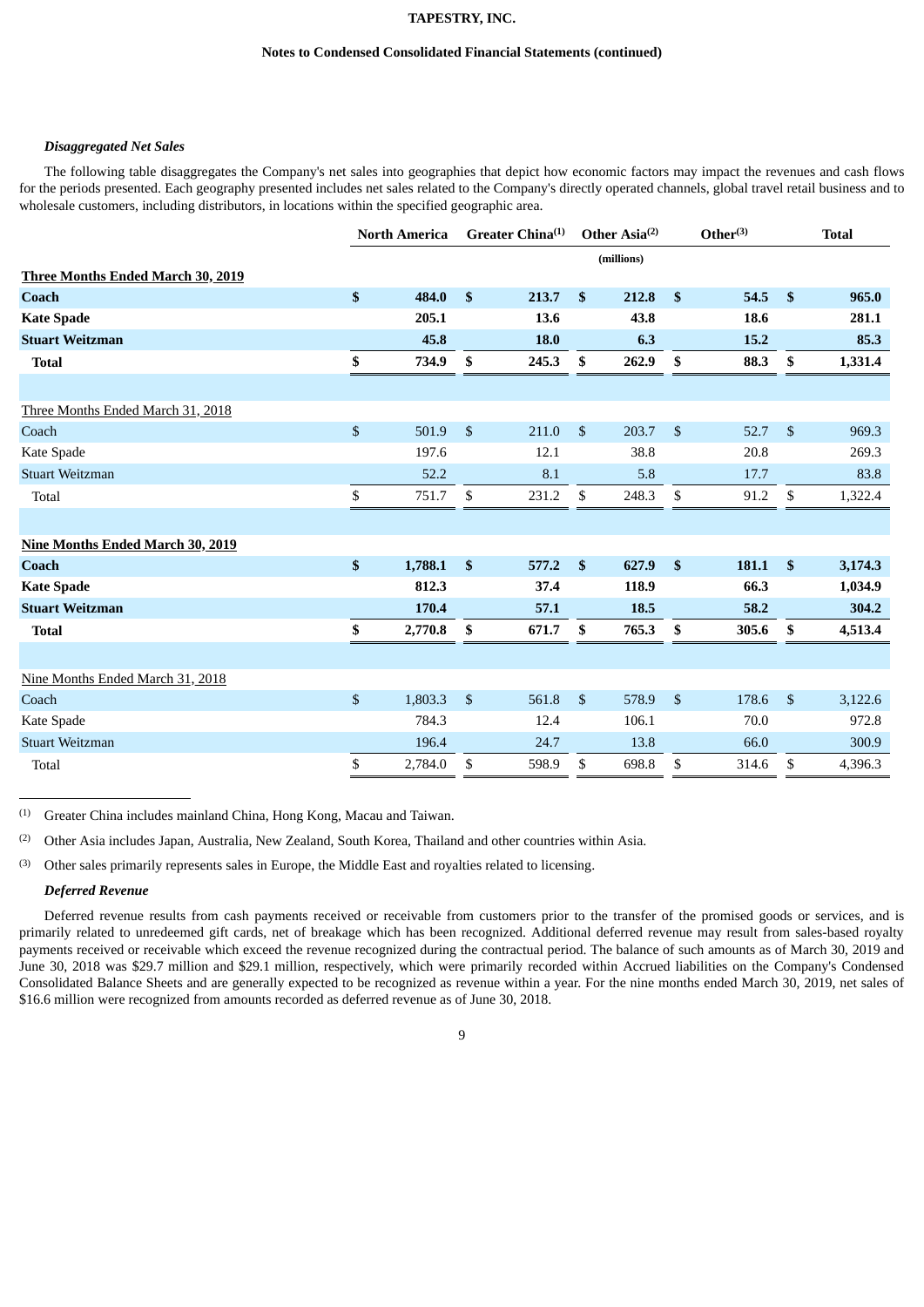#### **Notes to Condensed Consolidated Financial Statements (continued)**

## **5. INTEGRATION AND ACQUISITION COSTS**

During the three and nine months ended March 30, 2019, the Company incurred integration costs of \$20.6 million and \$55.3 million, respectively. The charges recorded in Cost of sales for the three and nine months ended March 30, 2019 were \$5.0 million and \$9.1 million, respectively. Of the amount recorded to Cost of sales, \$4.3 million and \$5.4 million was recorded in the Kate Spade segment, \$0.0 million and \$2.0 million was recorded in the Coach segment and \$0.7 million and \$1.7 million was recorded in the Stuart Weitzman segment, respectively. The charges recorded to SG&A expenses for the three and nine months ended March 30, 2019 were \$15.6 million and \$46.2 million, respectively. Of the amount recorded to SG&A expenses, \$7.0 million and \$18.4 million was recorded within Corporate, \$0.1 million and \$12.2 million was recorded in the Stuart Weitzman segment and \$3.0 million and \$10.1 million was recorded in the Kate Spade segment, respectively. The charges recorded to SG&A expenses in the Coach segment were \$5.5 million for the three and nine months ended March 30, 2019. Of the total costs of \$55.3 million, \$13.0 million were non-cash charges related to purchase accounting adjustments, inventory-related charges and organization-related costs.

The Company estimates that it will incur approximately \$25-35 million in pre-tax charges, of which the majority are expected to be cash charges, for the remainder of fiscal 2019.

During the three and nine months ended March 31, 2018, the Company incurred integration and acquisition-related costs of \$22.4 million and \$271.3 million, respectively. The charges recorded in Cost of sales for the three and nine months ended March 31, 2018 were \$4.1 million and \$110.9 million, respectively. Of the amount recorded to Cost of sales for the three and nine months ended March 31, 2018, \$1.0 million and \$106.4 million were recorded in the Kate Spade segment and \$2.1 million and \$3.5 million were recorded within the Stuart Weitzman segment, respectively. The charges recorded to Cost of sales in the Coach segment were \$1.0 million for the three and nine months ended March 31, 2018. The charges recorded in SG&A expenses for the three and nine months ended March 31, 2018 were \$18.3 million and \$160.4 million, respectively. Of the amount recorded to SG&A expenses, \$9.1 million and \$106.6 million was recorded in the Kate Spade segment, \$4.3 million and \$47.1 million was recorded within Corporate and \$4.7 million and \$6.5 million was recorded in the Stuart Weitzman segment, respectively. The charges recorded to SG&A expenses in the Coach segment were \$0.2 million for the three and nine months ended March 31, 2018. Of the total costs of \$271.3 million, \$124.3 million were non-cash charges related to purchase accounting adjustments, inventory, organization-related costs and asset write-offs.

Refer to Note 7, "Acquisitions," for more information.

A summary of the integration and acquisition charges is as follows:

|                                                |                   | <b>Three Months Ended</b> |      | <b>Nine Months Ended</b> |     |                   |                   |       |  |  |
|------------------------------------------------|-------------------|---------------------------|------|--------------------------|-----|-------------------|-------------------|-------|--|--|
|                                                | March 30,<br>2019 |                           |      | March 31,<br>2018        |     | March 30,<br>2019 | March 31,<br>2018 |       |  |  |
|                                                |                   |                           |      | (millions)               |     |                   |                   |       |  |  |
| Purchase accounting adjustments <sup>(1)</sup> | \$                | 3.9                       | - \$ | 6.0                      | -\$ | 9.3               | - \$              | 76.2  |  |  |
| Acquisition costs <sup>(2)</sup>               |                   | 0.3                       |      | 1.3                      |     | 1.0               |                   | 42.0  |  |  |
| Inventory-related charges $(3)$                |                   | 1.0                       |      | (1.7)                    |     | (0.4)             |                   | 36.2  |  |  |
| Contractual payments $(4)$                     |                   | (0.6)                     |      |                          |     | 6.6               |                   | 50.6  |  |  |
| Organization-related costs <sup>(5)</sup>      |                   | 12.8                      |      | 7.3                      |     | 18.6              |                   | 35.0  |  |  |
| Other <sup>(6)</sup>                           |                   | 3.2                       |      | 9.5                      |     | 20.2              |                   | 31.3  |  |  |
| <b>Total</b>                                   |                   | 20.6                      | -\$  | 22.4                     |     | 55.3              |                   | 271.3 |  |  |

 $<sup>(1)</sup>$  Purchase accounting adjustments primarily relate to the short-term impact of the amortization of fair value adjustments.</sup>

(2) Acquisition costs primarily relate to deal fees associated with the acquisitions.

(3) Inventory-related charges primarily relate to reserves for the destruction of certain on-hand inventory and non-cancelable inventory purchase commitments related to raw materials.

(4) Contractual payments primarily relate to contract termination charges for the three and nine months ended March 30, 2019. For the nine months ended March 31, 2018, these payments primarily relate to severance and related costs as a result of pre-existing agreements with certain Kate Spade executives which became effective upon the closing of the acquisition.

(5) Organization-related costs primarily relate to severance charges.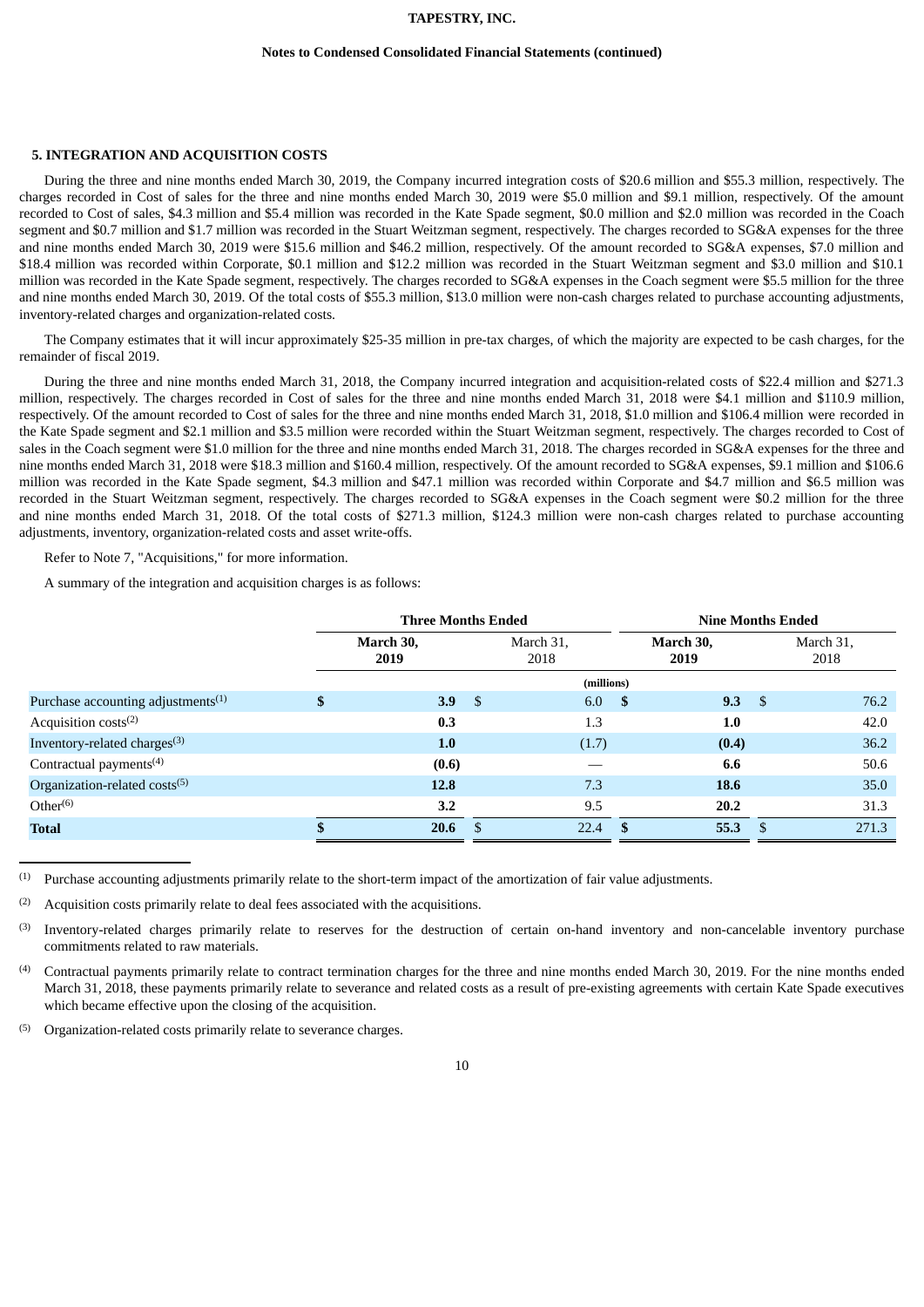#### **Notes to Condensed Consolidated Financial Statements (continued)**

(6) Other charges primarily relate to professional fees and asset write-offs.

## **6. RESTRUCTURING ACTIVITIES**

### *Operational Efficiency Plan*

During the fourth quarter of fiscal 2016, the Company announced a plan (the "Operational Efficiency Plan") to enhance organizational efficiency, update core technology platforms and optimize international supply chain and office locations. The Operational Efficiency Plan was adopted as a result of a strategic review of the Company's corporate structure which focused on creating an agile and scalable business model.

During the three and nine months ended March 31, 2018, the Company incurred charges of \$2.9 million and \$9.5 million, respectively, primarily due to technology infrastructure costs. Total cumulative charges incurred under the Operational Efficiency Plan were \$87.4 million. These charges were recorded as Corporate expenses within SG&A expenses within the Company's Condensed Consolidated Statements of Operations. The plan was concluded at the end of fiscal 2018.

There were no remaining liabilities under the Company's Operational Efficiency Plan as of March 30, 2019. The balance of \$1.4 million as of June 30, 2018 is included within Accrued liabilities on the Company's Condensed Consolidated Balance Sheets.

### **7. ACQUISITIONS**

## **Fiscal 2019 Acquisitions**

### *Distributor Acquisitions*

During the nine months ended March 30, 2019, the Company acquired designated assets of its Stuart Weitzman distributor in Southern China and of its Kate Spade distributor in Australia, Malaysia and Singapore.

The aggregate purchase consideration for the acquisitions was \$39.7 million, \$39.4 million of which was cash consideration paid during the first nine months of fiscal 2019 and the remaining is related to non-cash consideration. Of the total purchase consideration of \$39.7 million, \$18.6 million of net assets were recorded at their fair values. The excess of the purchase consideration over the fair value of the net assets acquired was recorded as non-tax deductible goodwill in the amount of \$21.1 million, of which \$8.4 million was assigned to the Stuart Weitzman segment and \$12.7 million was assigned to the Kate Spade segment.

The purchase price allocation for these assets acquired and liabilities assumed is substantially complete, however may be subject to change as additional information is obtained during the acquisition measurement period. The pro forma results are not presented for these acquisitions as they are immaterial.

#### **Fiscal 2018 Acquisitions**

#### *Kate Spade and Company Acquisition*

On July 11, 2017, the Company completed its acquisition of Kate Spade & Company for \$18.50 per share for a total purchase price of \$2.40 billion. As a result, Kate Spade became a wholly owned subsidiary of the Company.

The aggregate cash paid in connection with the acquisition of Kate Spade was \$2.39 billion (or \$2.32 billion net of cash acquired). Consideration also included \$5.3 million as a result of the conversion of unvested equity awards held by Kate Spade employees. The Company funded the acquisition through cash on-hand, as well as debt proceeds. Refer to Note 12, "Debt," for information regarding the Company's outstanding debt.

The Company accounted for the acquisition of Kate Spade under the acquisition method of accounting for business combinations. Accordingly, the cost was allocated to the underlying net assets based on their respective fair values. The excess of the purchase price over the estimated fair value of the net assets acquired was recorded as goodwill, which consists largely of the synergies expected from the acquisition.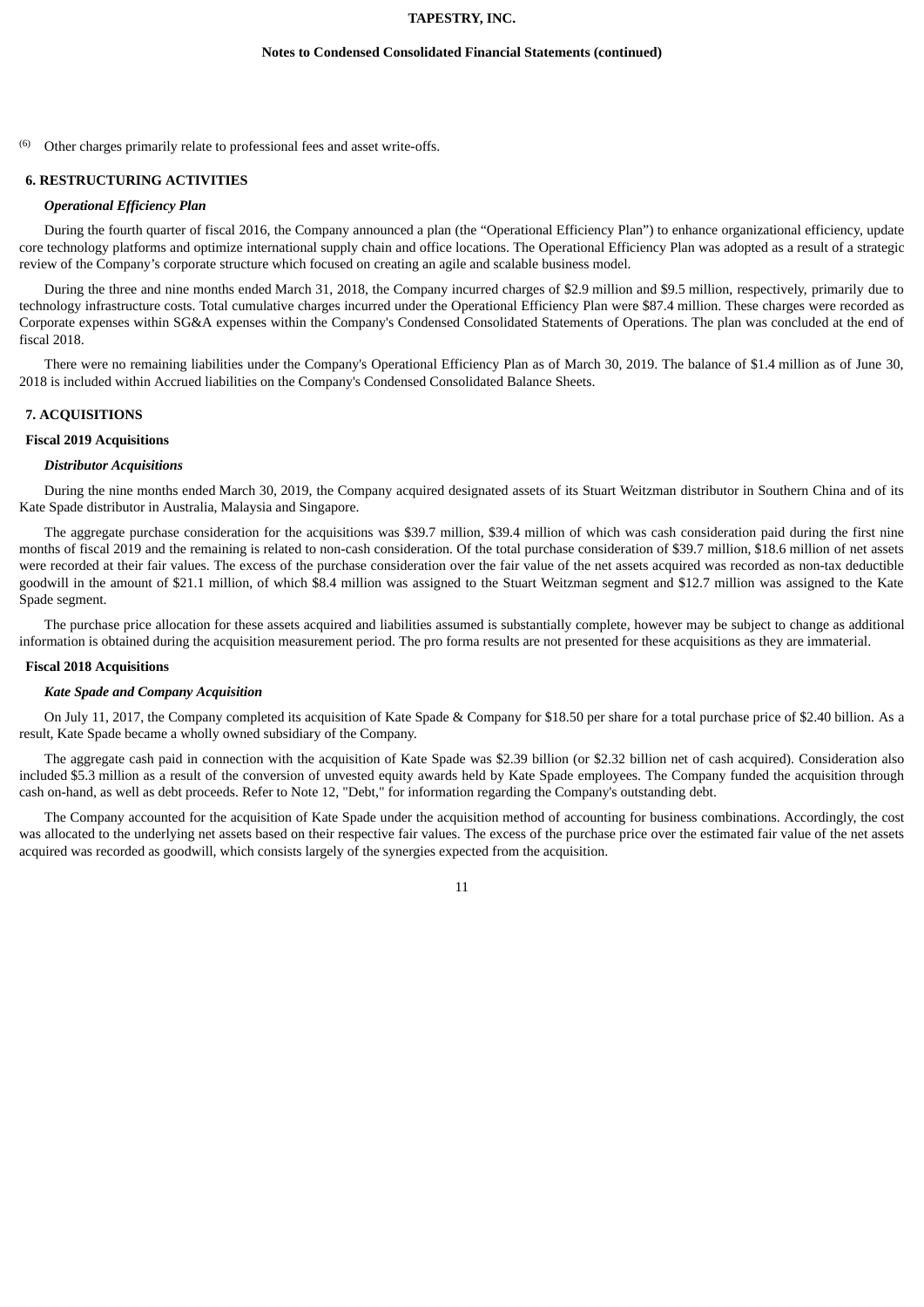## **Notes to Condensed Consolidated Financial Statements (continued)**

The purchase price allocation for the assets acquired and liabilities assumed is complete. The following table summarizes the fair value of the assets acquired and liabilities assumed as of the acquisition date:

| <b>Assets Acquired and Liabilities Assumed</b> | <b>Fair Value at</b><br><b>Acquisition Date</b> | <b>Measurement Period</b><br><b>Adjustments</b> | <b>Adjusted</b><br><b>Fair Value</b> |
|------------------------------------------------|-------------------------------------------------|-------------------------------------------------|--------------------------------------|
|                                                |                                                 | (millions)                                      |                                      |
| Cash and cash equivalents                      | \$<br>71.8                                      | $\mathfrak{S}$                                  | \$<br>71.8                           |
| Trade accounts receivable                      | 62.8                                            |                                                 | 62.8                                 |
| Inventories $(1)$                              | 310.1                                           |                                                 | 310.1                                |
| Prepaid expenses and other current assets      | 33.9                                            | (1.2)                                           | 32.7                                 |
| Property and equipment                         | 175.5                                           |                                                 | 175.5                                |
| Goodwill <sup>(2)(3)</sup>                     | 916.1                                           | (16.1)                                          | 900.0                                |
| Brand intangible asset <sup>(4)</sup>          | 1,300.0                                         |                                                 | 1,300.0                              |
| Other intangible assets $(5)$                  | 119.2                                           |                                                 | 119.2                                |
| Other assets                                   | 59.0                                            | 11.1                                            | 70.1                                 |
| Total assets acquired                          | 3,048.4                                         | (6.2)                                           | 3,042.2                              |
| Accounts payable and accrued liabilities       | 233.3                                           |                                                 | 233.3                                |
| Deferred income taxes $(6)$                    | 333.0                                           | (7.3)                                           | 325.7                                |
| Other liabilities <sup>(7)</sup>               | 84.8                                            | 1.1                                             | 85.9                                 |
| Total liabilities assumed                      | 651.1                                           | (6.2)                                           | 644.9                                |
| Total purchase price                           | 2,397.3                                         |                                                 | 2,397.3                              |
|                                                |                                                 |                                                 |                                      |
| Less: Cash acquired                            | (71.8)                                          |                                                 | (71.8)                               |
|                                                |                                                 |                                                 |                                      |
| Total purchase price, net of cash acquired     | \$<br>2,325.5                                   | \$                                              | \$<br>2,325.5                        |

 $<sup>(1)</sup>$  Included a step-up adjustment of \$67.5 million, which was amortized over 4 months.</sup>

<sup>(2)</sup> The majority of the goodwill balance is not deductible for tax purposes.

<sup>&</sup>lt;sup>(3)</sup> The Company assigned \$324.0 million of goodwill associated with the Kate Spade acquisition to Coach brand reporting units based upon the analysis of expected synergies, including the allocation of corporate synergies to the brands.

<sup>(4)</sup> The brand intangible asset, of which the majority is not deductible for tax purposes, was valued based on the multi-period excess earnings method.

<sup>(5)</sup> The components of other intangible assets included favorable lease rights of \$72.2 million (amortized over the remainder of the underlying lease terms), customer relationships of \$45.0 million (amortized over 15 years) and order backlog of \$2.0 million (amortized over 6 months). Favorable lease rights were valued based on a comparison of market participant information and Company-specific lease terms. The customer relationship intangible asset was valued using the excess earnings method, which discounts the estimated after-tax cash flows associated with the existing base of customers as of the acquisition date, factoring in expected attrition of the existing base. The order backlog intangible asset was valued using the excess earnings method, which discounts the estimated after-tax cash flows associated with open customer orders as of the acquisition date.

<sup>&</sup>lt;sup>(6)</sup> The Company acquired \$200.1 million of net deferred tax assets related to Kate Spade historical federal and state net operating losses, net of a \$39.3 million valuation allowance, which the Company expects to be able to utilize. The deferred tax adjustments resulting from the step-up in basis of acquired assets, most notably the brand intangible asset, resulted in an overall deferred tax liability.

 $(7)$  Included an adjustment for unfavorable lease rights of \$49.5 million (amortized over the remainder of the underlying lease terms).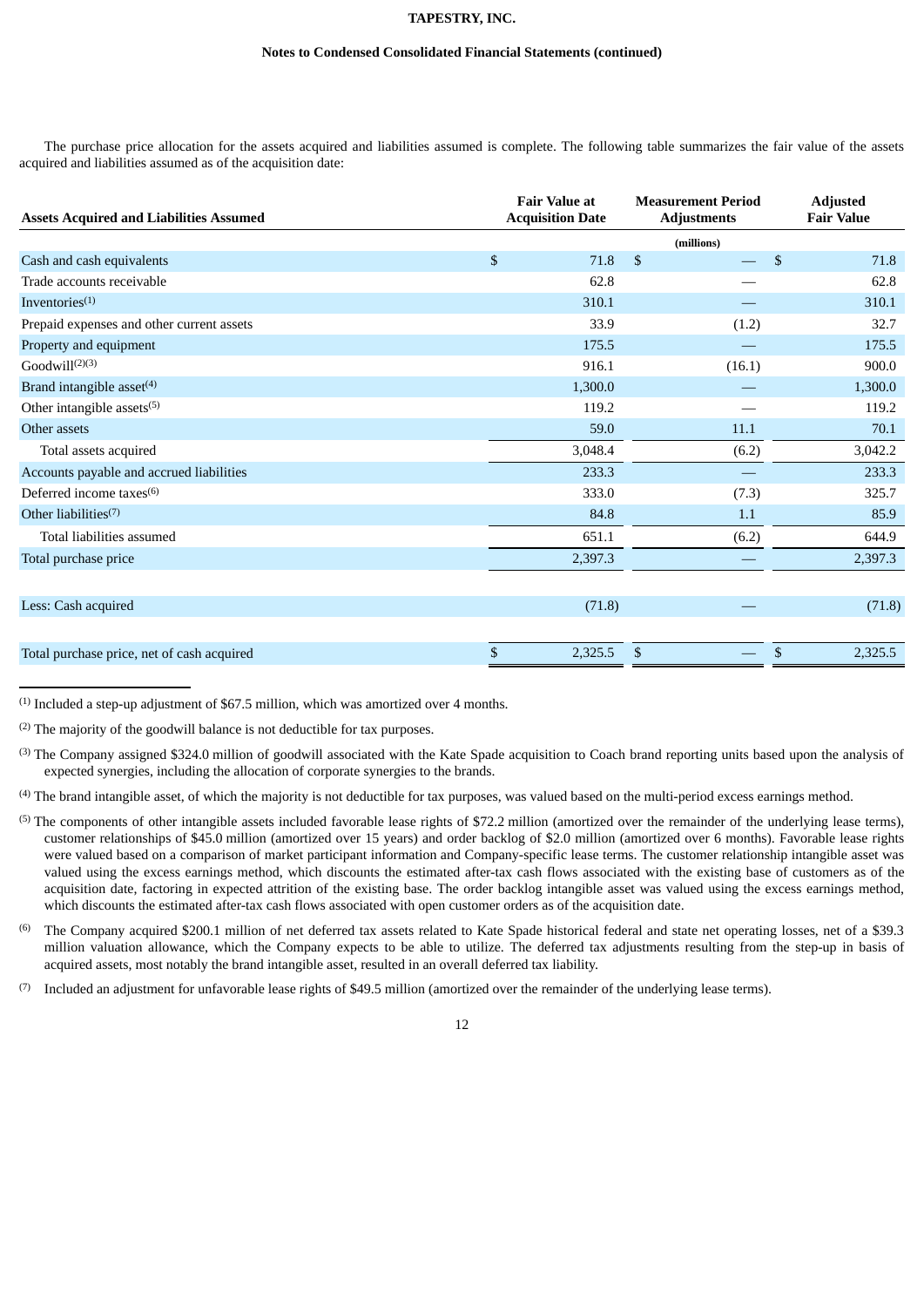#### **Notes to Condensed Consolidated Financial Statements (continued)**

#### *Distributor Acquisitions and Kate Spade Joint Ventures Operational Control*

During the third quarter of fiscal 2018, the Company acquired designated assets of its Stuart Weitzman distributor in Northern China, entered into an agreement to take operational control of the Kate Spade Joint Ventures that operate in mainland China, Hong Kong, Macau and Taiwan in which the Company has 50% interest, and acquired designated assets of its Coach distributor in Australia and New Zealand.

The aggregate purchase consideration for the three acquisitions was \$153.7 million, of which \$106.9 million is cash consideration and the remaining is related to non-cash consideration. Of the cash consideration, \$61.5 million (or \$55.6 million net of cash acquired) was paid during fiscal 2018 and the remaining will be paid in the future. Of the total purchase consideration of \$153.7 million, \$50.0 million of net assets were recorded at their fair values, and the excess of the purchase consideration over the fair value of the net assets acquired was recorded as non-tax deductible goodwill in the amount of \$103.7 million. Of this amount, \$52.8 million, \$49.3 million and \$1.6 million were assigned to the Company's Kate Spade, Stuart Weitzman and Coach segments, respectively. During the fourth quarter of fiscal 2018, there were measurement period adjustments of \$2.3 million and \$0.5 million, related to the Kate Spade and Stuart Weitzman segments, respectively, which decreased Goodwill.

The purchase price allocation for these assets acquired and liabilities assumed is complete. The pro forma results are not presented for these acquisitions as they are immaterial.

## **8. GOODWILL AND OTHER INTANGIBLE ASSETS**

## *Goodwill*

The change in the carrying amount of the Company's goodwill by segment is as follows:

|                                  | Coach      |       |  | <b>Kate Spade</b> |  | <b>Stuart Weitzman</b> |  | <b>Total</b> |  |
|----------------------------------|------------|-------|--|-------------------|--|------------------------|--|--------------|--|
|                                  | (millions) |       |  |                   |  |                        |  |              |  |
| <b>Balance at June 30, 2018</b>  |            | 654.8 |  | 627.0             |  | 202.5                  |  | 1,484.3      |  |
| Foreign exchange impact          |            | 1.0   |  | (1.2)             |  | (1.1)                  |  | (1.3)        |  |
| Acquisition of goodwill $(1)$    |            |       |  | 12.7              |  | 8.4                    |  | 21.1         |  |
| <b>Balance at March 30, 2019</b> |            | 655.8 |  | 638.5             |  | 209.8                  |  | 1,504.1      |  |
|                                  |            |       |  |                   |  |                        |  |              |  |

(1) Refer to Note 7, "Acquisitions," for further information.

## *Intangible Assets*

Intangible assets consist of the following:

|                                                 | <b>March 30, 2019</b>              |         |                  |             |  |            |    | June 30, 2018               |     |                  |      |         |  |  |
|-------------------------------------------------|------------------------------------|---------|------------------|-------------|--|------------|----|-----------------------------|-----|------------------|------|---------|--|--|
|                                                 | Gross<br>Carrying<br><b>Amount</b> |         | Accum.<br>Amort. |             |  | <b>Net</b> |    | Gross<br>Carrying<br>Amount |     | Accum.<br>Amort. |      | Net     |  |  |
|                                                 | (millions)                         |         |                  |             |  |            |    |                             |     |                  |      |         |  |  |
| Intangible assets subject to amortization:      |                                    |         |                  |             |  |            |    |                             |     |                  |      |         |  |  |
| Customer relationships                          | \$                                 | 100.5   | S                | $(22.4)$ \$ |  | 78.1       | \$ | 100.5                       | \$. | $(17.3)$ \$      |      | 83.2    |  |  |
| Order backlog                                   |                                    |         |                  |             |  |            |    | 2.0                         |     | (2.0)            |      |         |  |  |
| Favorable lease rights                          |                                    | 97.0    |                  | (35.1)      |  | 61.9       |    | 97.3                        |     | (24.4)           |      | 72.9    |  |  |
| Total intangible assets subject to amortization |                                    | 197.5   |                  | (57.5)      |  | 140.0      |    | 199.8                       |     | (43.7)           |      | 156.1   |  |  |
| Intangible assets not subject to amortization:  |                                    |         |                  |             |  |            |    |                             |     |                  |      |         |  |  |
| Trademarks and trade names                      |                                    | 1,576.8 |                  |             |  | 1,576.8    |    | 1,576.8                     |     |                  |      | 1,576.8 |  |  |
| <b>Total intangible assets</b>                  |                                    | 1,774.3 |                  | (57.5)      |  | 1,716.8    |    | 1,776.6                     |     | (43.7)           | - \$ | 1,732.9 |  |  |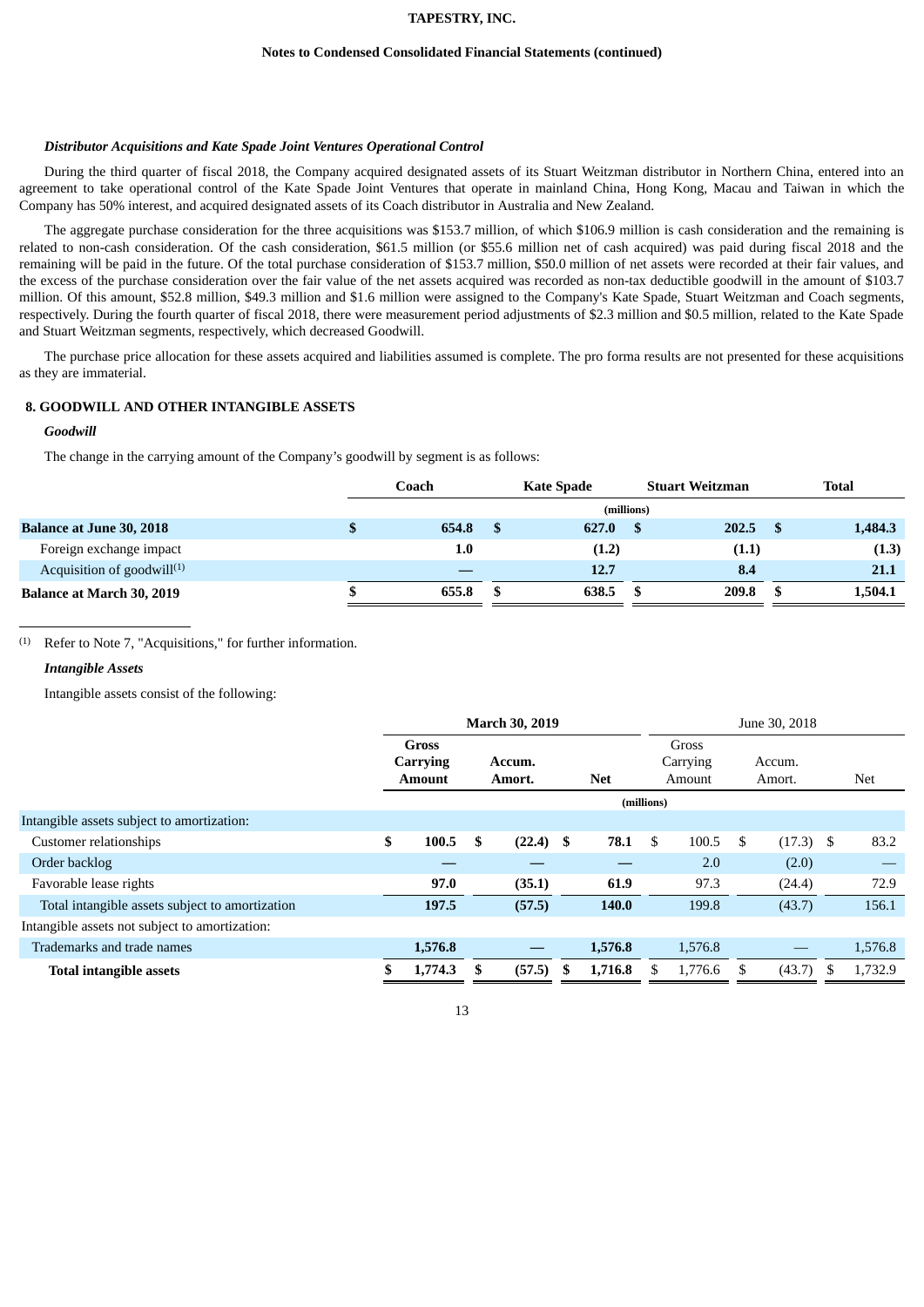### **Notes to Condensed Consolidated Financial Statements (continued)**

As of March 30, 2019, the expected amortization expense for intangible assets is as follows:

|                            | <b>Amortization Expense</b> |            |  |
|----------------------------|-----------------------------|------------|--|
|                            |                             | (millions) |  |
| Remainder of fiscal 2019   | \$                          | 5.2        |  |
| Fiscal 2020                |                             | 19.7       |  |
| Fiscal 2021                |                             | 18.1       |  |
| Fiscal 2022                |                             | 16.4       |  |
| Fiscal 2023                |                             | 15.3       |  |
| Fiscal 2024                |                             | 13.3       |  |
| Fiscal 2025 and thereafter |                             | 52.0       |  |
| <b>Total</b>               |                             | 140.0      |  |

The expected amortization expense above reflects remaining useful lives ranging from approximately 11.1 to 13.3 years for customer relationships and the remaining lease terms ranging from approximately 3 month to 16.1 years for favorable lease rights.

## **9. STOCKHOLDERS' EQUITY**

A reconciliation of stockholders' equity is presented below:

|                                                                                                          | <b>Shares</b> of<br>Common<br><b>Stock</b> |              | <b>Common Stock</b> |              | <b>Additional</b><br>Paid-in-<br>Capital | <b>Retained Earnings</b><br>/ (Accumulated<br>Deficit) |                | <b>Accumulated</b><br>Other<br>Comprehensive<br>Income (Loss) |                | <b>Total</b><br>Stockholders'<br><b>Equity</b> |
|----------------------------------------------------------------------------------------------------------|--------------------------------------------|--------------|---------------------|--------------|------------------------------------------|--------------------------------------------------------|----------------|---------------------------------------------------------------|----------------|------------------------------------------------|
|                                                                                                          |                                            |              |                     |              |                                          | (millions, except per share data)                      |                |                                                               |                |                                                |
| Balance at July 1, 2017                                                                                  | 281.9                                      | $\mathbf{s}$ | 2.8                 | $\mathbb{S}$ | 2,978.3                                  | 107.7<br>-\$                                           | $\mathfrak{S}$ | (86.9)                                                        | $\mathfrak{S}$ | 3,001.9                                        |
| Net loss                                                                                                 |                                            |              |                     |              |                                          | (17.7)                                                 |                |                                                               |                | (17.7)                                         |
| Other comprehensive income                                                                               |                                            |              |                     |              |                                          |                                                        |                | 5.6                                                           |                | 5.6                                            |
| Shares issued, pursuant to stock-based<br>compensation arrangements, net of shares<br>withheld for taxes | 2.3                                        |              |                     |              | 17.5                                     |                                                        |                |                                                               |                | 17.5                                           |
| Share-based compensation                                                                                 |                                            |              |                     |              | 23.3                                     |                                                        |                |                                                               |                | 23.3                                           |
| Additional paid-in-capital as part of purchase<br>consideration                                          |                                            |              |                     |              | 5.3                                      |                                                        |                |                                                               |                | 5.3                                            |
| Dividends declared (\$0.3375 per share)                                                                  |                                            |              |                     |              |                                          | (95.9)                                                 |                |                                                               |                | (95.9)                                         |
| Balance at September 30, 2017                                                                            | 284.2                                      | \$           | 2.8                 | \$           | 3,024.4                                  | \$<br>(5.9)                                            | \$             | (81.3)                                                        | \$             | 2,940.0                                        |
| Net income                                                                                               |                                            |              |                     |              |                                          | 63.2                                                   |                |                                                               |                | 63.2                                           |
| Other comprehensive income                                                                               |                                            |              |                     |              |                                          |                                                        |                | 9.0                                                           |                | 9.0                                            |
| Shares issued, pursuant to stock-based<br>compensation arrangements, net of shares<br>withheld for taxes | 0.6                                        |              |                     |              | 12.6                                     |                                                        |                |                                                               |                | 12.6                                           |
| Share-based compensation                                                                                 |                                            |              |                     |              | 20.7                                     |                                                        |                |                                                               |                | 20.7                                           |
| Dividends declared (\$0.3375 per share)                                                                  |                                            |              |                     |              |                                          | (96.1)                                                 |                |                                                               |                | (96.1)                                         |
| Balance at December 30, 2017                                                                             | 284.8                                      | \$           | 2.8                 | \$           | 3,057.7                                  | (38.8)<br>\$                                           | \$             | (72.3)                                                        | \$             | 2,949.4                                        |
| Net income                                                                                               |                                            |              |                     |              |                                          | 140.3                                                  |                |                                                               |                | 140.3                                          |
| Other comprehensive income                                                                               |                                            |              |                     |              |                                          |                                                        |                | 25.9                                                          |                | 25.9                                           |
| Shares issued, pursuant to stock-based<br>compensation arrangements, net of shares<br>withheld for taxes | 3.0                                        |              | 0.1                 |              | 96.5                                     |                                                        |                |                                                               |                | 96.6                                           |
| Share-based compensation                                                                                 |                                            |              |                     |              | 22.8                                     |                                                        |                |                                                               |                | 22.8                                           |
| Additional paid-in-capital as part of purchase<br>consideration                                          |                                            |              |                     |              |                                          |                                                        |                |                                                               |                |                                                |
| Dividends declared (\$0.3375 per share)                                                                  |                                            |              |                     |              |                                          | (97.0)                                                 |                |                                                               |                | (97.0)                                         |
| Balance at March 31, 2018                                                                                | 287.8                                      | \$           | 2.9                 | \$           | 3,177.0                                  | \$<br>4.5                                              | $\mathfrak{S}$ | (46.4)                                                        | $\mathfrak{S}$ | 3,138.0                                        |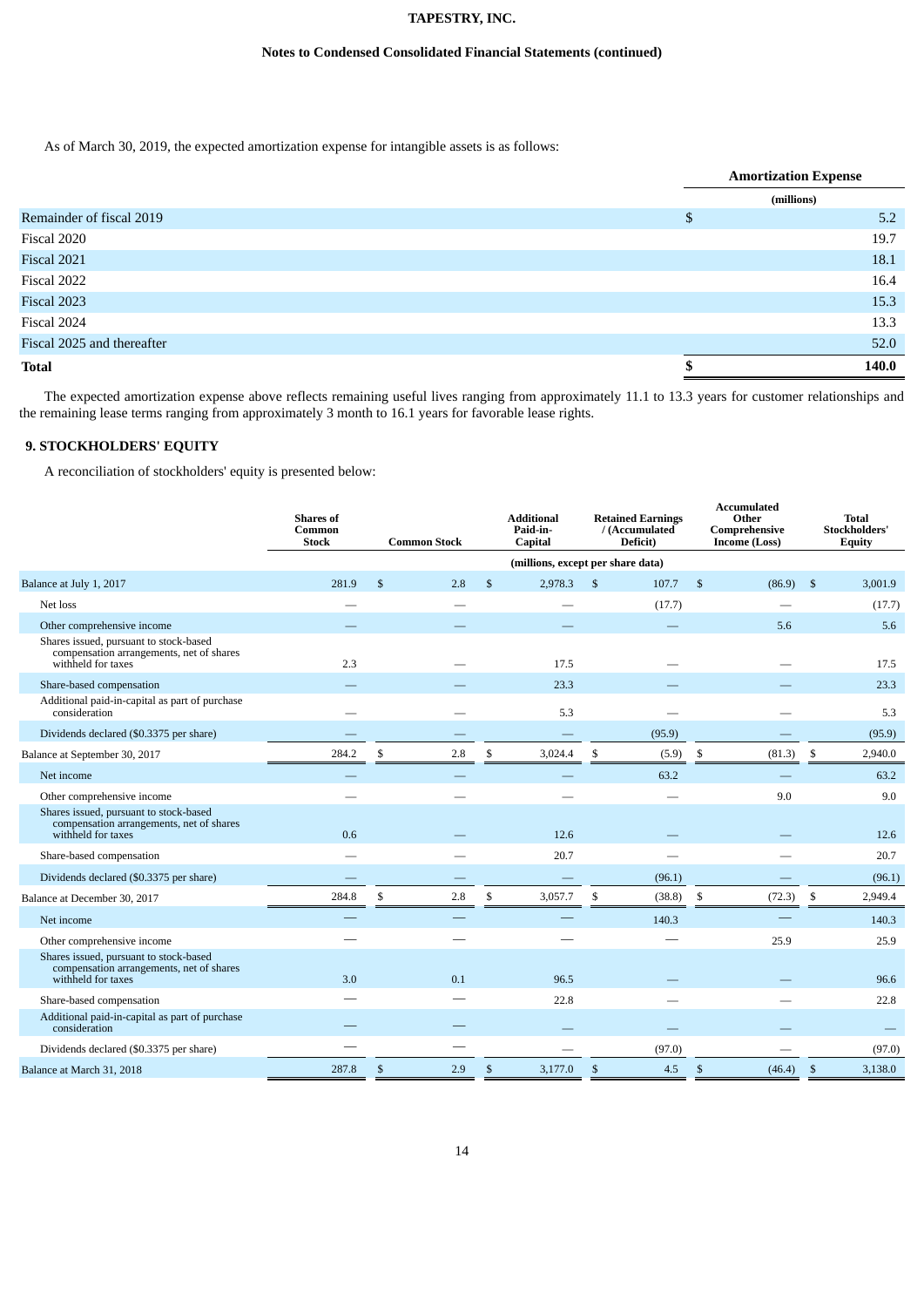## **Notes to Condensed Consolidated Financial Statements (continued)**

| (millions, except per share data)<br><b>Balance at June 30, 2018</b><br>288.0<br>2.9<br>\$<br>3,205.5<br>\$<br>119.0<br>S<br>(82.8)<br>3.244.6<br>S<br>-S<br>122.3<br>122.3<br><b>Net income</b><br>Other comprehensive loss<br>(5.3)<br>(5.3)<br>Shares issued, pursuant to stock-based<br>compensation arrangements, net of shares<br>withheld for taxes<br>3.2<br>1.8<br>3.2<br>22.4<br>22.4<br><b>Share-based compensation</b><br>(97.8)<br>(97.8)<br>Dividends declared (\$0.3375 per share)<br>Cumulative adjustment from adoption of new<br>accounting standard<br>(see Note 3)<br>20.2<br>20.2<br>\$<br>$\mathbf{s}$<br>289.8<br>\$<br>2.9<br>3,231.1<br>\$<br>163.7<br>(88.1)<br>$\boldsymbol{\mathsf{s}}$<br>3,309.6<br><b>Balance at September 29, 2018</b><br><b>Net income</b><br>254.8<br>254.8<br>Other comprehensive loss<br>(3.4)<br>(3.4)<br>Shares issued, pursuant to stock-based<br>compensation arrangements, net of shares<br>withheld for taxes<br>0.2<br>3.7<br>3.7<br>21.5<br>21.5<br><b>Share-based compensation</b><br>Dividends declared (\$0.3375 per share)<br>(97.8)<br>(97.8)<br>—<br>$\mathbf{s}$<br>2.9<br>$\mathbf{s}$<br>$\mathbf{s}$<br>290.0<br>3,256.3<br>$\mathbf{s}$<br>320.7<br>(91.5)<br>$\boldsymbol{\mathsf{s}}$<br>3,488.4<br><b>Balance at December 29, 2018</b><br>117.4<br>117.4<br><b>Net income</b><br>Other comprehensive income<br>1.0<br>1.0<br>Shares issued, pursuant to stock-based<br>compensation arrangements, net of shares<br>withheld for taxes<br>0.1<br>(1.2)<br>(1.2)<br>23.5<br>23.5<br><b>Share-based compensation</b><br>Dividends declared (\$0.3375 per share)<br>(97.9)<br>(97.9)<br>\$<br>290.1<br>\$<br>2.9<br>\$<br>$\mathbf{s}$<br>$\mathbf{s}$<br>3,278.6<br>340.2<br>(90.5)<br>3,531.2<br><b>Balance at March 30, 2019</b> | <b>Shares</b> of<br>Common<br><b>Stock</b> | <b>Common Stock</b> | <b>Additional</b><br>Paid-in-<br>Capital | <b>Retained Earnings</b><br>/(Accumulated<br>Deficit) | <b>Accumulated</b><br>Other<br>Comprehensive<br>Income (Loss) | <b>Total</b><br>Stockholders'<br>Equity |
|-----------------------------------------------------------------------------------------------------------------------------------------------------------------------------------------------------------------------------------------------------------------------------------------------------------------------------------------------------------------------------------------------------------------------------------------------------------------------------------------------------------------------------------------------------------------------------------------------------------------------------------------------------------------------------------------------------------------------------------------------------------------------------------------------------------------------------------------------------------------------------------------------------------------------------------------------------------------------------------------------------------------------------------------------------------------------------------------------------------------------------------------------------------------------------------------------------------------------------------------------------------------------------------------------------------------------------------------------------------------------------------------------------------------------------------------------------------------------------------------------------------------------------------------------------------------------------------------------------------------------------------------------------------------------------------------------------------------------------------------------------------------------------------------------------------|--------------------------------------------|---------------------|------------------------------------------|-------------------------------------------------------|---------------------------------------------------------------|-----------------------------------------|
|                                                                                                                                                                                                                                                                                                                                                                                                                                                                                                                                                                                                                                                                                                                                                                                                                                                                                                                                                                                                                                                                                                                                                                                                                                                                                                                                                                                                                                                                                                                                                                                                                                                                                                                                                                                                           |                                            |                     |                                          |                                                       |                                                               |                                         |
|                                                                                                                                                                                                                                                                                                                                                                                                                                                                                                                                                                                                                                                                                                                                                                                                                                                                                                                                                                                                                                                                                                                                                                                                                                                                                                                                                                                                                                                                                                                                                                                                                                                                                                                                                                                                           |                                            |                     |                                          |                                                       |                                                               |                                         |
|                                                                                                                                                                                                                                                                                                                                                                                                                                                                                                                                                                                                                                                                                                                                                                                                                                                                                                                                                                                                                                                                                                                                                                                                                                                                                                                                                                                                                                                                                                                                                                                                                                                                                                                                                                                                           |                                            |                     |                                          |                                                       |                                                               |                                         |
|                                                                                                                                                                                                                                                                                                                                                                                                                                                                                                                                                                                                                                                                                                                                                                                                                                                                                                                                                                                                                                                                                                                                                                                                                                                                                                                                                                                                                                                                                                                                                                                                                                                                                                                                                                                                           |                                            |                     |                                          |                                                       |                                                               |                                         |
|                                                                                                                                                                                                                                                                                                                                                                                                                                                                                                                                                                                                                                                                                                                                                                                                                                                                                                                                                                                                                                                                                                                                                                                                                                                                                                                                                                                                                                                                                                                                                                                                                                                                                                                                                                                                           |                                            |                     |                                          |                                                       |                                                               |                                         |
|                                                                                                                                                                                                                                                                                                                                                                                                                                                                                                                                                                                                                                                                                                                                                                                                                                                                                                                                                                                                                                                                                                                                                                                                                                                                                                                                                                                                                                                                                                                                                                                                                                                                                                                                                                                                           |                                            |                     |                                          |                                                       |                                                               |                                         |
|                                                                                                                                                                                                                                                                                                                                                                                                                                                                                                                                                                                                                                                                                                                                                                                                                                                                                                                                                                                                                                                                                                                                                                                                                                                                                                                                                                                                                                                                                                                                                                                                                                                                                                                                                                                                           |                                            |                     |                                          |                                                       |                                                               |                                         |
|                                                                                                                                                                                                                                                                                                                                                                                                                                                                                                                                                                                                                                                                                                                                                                                                                                                                                                                                                                                                                                                                                                                                                                                                                                                                                                                                                                                                                                                                                                                                                                                                                                                                                                                                                                                                           |                                            |                     |                                          |                                                       |                                                               |                                         |
|                                                                                                                                                                                                                                                                                                                                                                                                                                                                                                                                                                                                                                                                                                                                                                                                                                                                                                                                                                                                                                                                                                                                                                                                                                                                                                                                                                                                                                                                                                                                                                                                                                                                                                                                                                                                           |                                            |                     |                                          |                                                       |                                                               |                                         |
|                                                                                                                                                                                                                                                                                                                                                                                                                                                                                                                                                                                                                                                                                                                                                                                                                                                                                                                                                                                                                                                                                                                                                                                                                                                                                                                                                                                                                                                                                                                                                                                                                                                                                                                                                                                                           |                                            |                     |                                          |                                                       |                                                               |                                         |
|                                                                                                                                                                                                                                                                                                                                                                                                                                                                                                                                                                                                                                                                                                                                                                                                                                                                                                                                                                                                                                                                                                                                                                                                                                                                                                                                                                                                                                                                                                                                                                                                                                                                                                                                                                                                           |                                            |                     |                                          |                                                       |                                                               |                                         |
|                                                                                                                                                                                                                                                                                                                                                                                                                                                                                                                                                                                                                                                                                                                                                                                                                                                                                                                                                                                                                                                                                                                                                                                                                                                                                                                                                                                                                                                                                                                                                                                                                                                                                                                                                                                                           |                                            |                     |                                          |                                                       |                                                               |                                         |
|                                                                                                                                                                                                                                                                                                                                                                                                                                                                                                                                                                                                                                                                                                                                                                                                                                                                                                                                                                                                                                                                                                                                                                                                                                                                                                                                                                                                                                                                                                                                                                                                                                                                                                                                                                                                           |                                            |                     |                                          |                                                       |                                                               |                                         |
|                                                                                                                                                                                                                                                                                                                                                                                                                                                                                                                                                                                                                                                                                                                                                                                                                                                                                                                                                                                                                                                                                                                                                                                                                                                                                                                                                                                                                                                                                                                                                                                                                                                                                                                                                                                                           |                                            |                     |                                          |                                                       |                                                               |                                         |
|                                                                                                                                                                                                                                                                                                                                                                                                                                                                                                                                                                                                                                                                                                                                                                                                                                                                                                                                                                                                                                                                                                                                                                                                                                                                                                                                                                                                                                                                                                                                                                                                                                                                                                                                                                                                           |                                            |                     |                                          |                                                       |                                                               |                                         |
|                                                                                                                                                                                                                                                                                                                                                                                                                                                                                                                                                                                                                                                                                                                                                                                                                                                                                                                                                                                                                                                                                                                                                                                                                                                                                                                                                                                                                                                                                                                                                                                                                                                                                                                                                                                                           |                                            |                     |                                          |                                                       |                                                               |                                         |
|                                                                                                                                                                                                                                                                                                                                                                                                                                                                                                                                                                                                                                                                                                                                                                                                                                                                                                                                                                                                                                                                                                                                                                                                                                                                                                                                                                                                                                                                                                                                                                                                                                                                                                                                                                                                           |                                            |                     |                                          |                                                       |                                                               |                                         |
|                                                                                                                                                                                                                                                                                                                                                                                                                                                                                                                                                                                                                                                                                                                                                                                                                                                                                                                                                                                                                                                                                                                                                                                                                                                                                                                                                                                                                                                                                                                                                                                                                                                                                                                                                                                                           |                                            |                     |                                          |                                                       |                                                               |                                         |
|                                                                                                                                                                                                                                                                                                                                                                                                                                                                                                                                                                                                                                                                                                                                                                                                                                                                                                                                                                                                                                                                                                                                                                                                                                                                                                                                                                                                                                                                                                                                                                                                                                                                                                                                                                                                           |                                            |                     |                                          |                                                       |                                                               |                                         |
|                                                                                                                                                                                                                                                                                                                                                                                                                                                                                                                                                                                                                                                                                                                                                                                                                                                                                                                                                                                                                                                                                                                                                                                                                                                                                                                                                                                                                                                                                                                                                                                                                                                                                                                                                                                                           |                                            |                     |                                          |                                                       |                                                               |                                         |
|                                                                                                                                                                                                                                                                                                                                                                                                                                                                                                                                                                                                                                                                                                                                                                                                                                                                                                                                                                                                                                                                                                                                                                                                                                                                                                                                                                                                                                                                                                                                                                                                                                                                                                                                                                                                           |                                            |                     |                                          |                                                       |                                                               |                                         |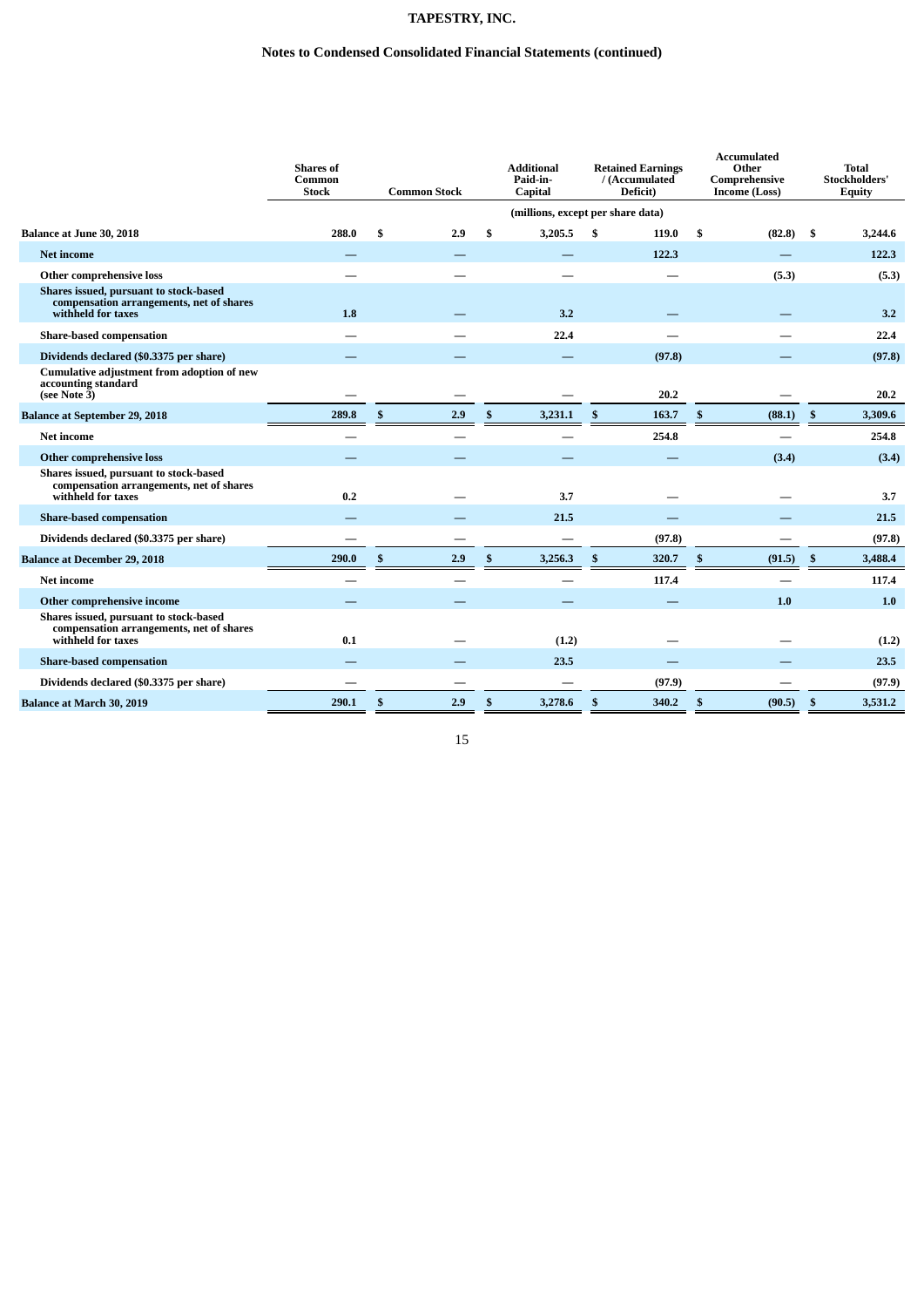### **Notes to Condensed Consolidated Financial Statements (continued)**

The components of accumulated other comprehensive income (loss) ("AOCI"), as of the dates indicated, are as follows:

|                                                                                      | <b>Unrealized Gains</b><br>(Losses) on Cash<br><b>Flow</b><br>Hedging<br>Derivatives <sup>(1)</sup> |       | <b>Unrealized Gains</b><br>(Losses)<br>on Available-<br>for-Sale<br>Investments | <b>Cumulative</b><br><b>Translation</b><br>Adjustment | Other <sup>(2)</sup> |              | <b>Total</b> |
|--------------------------------------------------------------------------------------|-----------------------------------------------------------------------------------------------------|-------|---------------------------------------------------------------------------------|-------------------------------------------------------|----------------------|--------------|--------------|
|                                                                                      |                                                                                                     |       |                                                                                 | (millions)                                            |                      |              |              |
| Balances at July 1, 2017                                                             | $\mathbb{S}$                                                                                        | 3.0   | \$<br>(0.4)                                                                     | \$<br>(89.1)                                          | $(0.4)$ \$<br>\$     |              | (86.9)       |
| Other comprehensive income (loss) before reclassifications                           |                                                                                                     | (4.8) | 0.5                                                                             | 46.9                                                  |                      |              | 42.6         |
| Less: income reclassified from accumulated other comprehensive income to<br>earnings |                                                                                                     | 2.0   | 0.1                                                                             |                                                       |                      |              | 2.1          |
| Net current-period other comprehensive income (loss)                                 |                                                                                                     | (6.8) | 0.4                                                                             | 46.9                                                  |                      |              | 40.5         |
| Balances at March 31, 2018                                                           |                                                                                                     | (3.8) | \$                                                                              | \$<br>(42.2)                                          | (0.4)<br>- \$        | \$           | (46.4)       |
|                                                                                      |                                                                                                     |       |                                                                                 |                                                       |                      |              |              |
| <b>Balances at June 30, 2018</b>                                                     | $\mathbf{s}$                                                                                        | 1.4   | - \$                                                                            | \$<br>$(85.3)$ \$                                     | 1.1                  | $\mathbf{s}$ | (82.8)       |
| Other comprehensive income (loss) before reclassifications                           |                                                                                                     | (0.4) | 0.2                                                                             | (5.2)                                                 |                      |              | (5.4)        |
| Less: losses reclassified from accumulated other comprehensive income<br>to earnings |                                                                                                     | 2.3   |                                                                                 |                                                       |                      |              | 2.3          |
| Net current-period other comprehensive income (loss)                                 |                                                                                                     | (2.7) | 0.2                                                                             | (5.2)                                                 |                      |              | (7.7)        |
| <b>Balances at March 30, 2019</b>                                                    |                                                                                                     | (1.3) | 0.2<br>S                                                                        | (90.5)                                                | 1.1<br>S             |              | (90.5)       |

(1) The ending balances of AOCI related to cash flow hedges are net of tax of \$0.0 million and \$1.6 million as of March 30, 2019 and March 31, 2018, respectively. The amounts reclassified from AOCI are net of tax of (\$1.5) million and (\$1.7) million as of March 30, 2019 and March 31, 2018, respectively.

<sup>(2)</sup> Other represents the accumulated loss on the Company's minimum pension liability adjustment. The balances at March 30, 2019 and March 31, 2018 are net of tax of \$(0.6) million and \$0.2 million, respectively.

## **10. EARNINGS PER SHARE**

Basic net income per share is calculated by dividing net income by the weighted-average number of shares outstanding during the period. Diluted net income per share is calculated similarly but includes potential dilution from the exercise of stock options and restricted stock units and any other potentially dilutive instruments, only in the periods in which such effects are dilutive under the treasury stock method.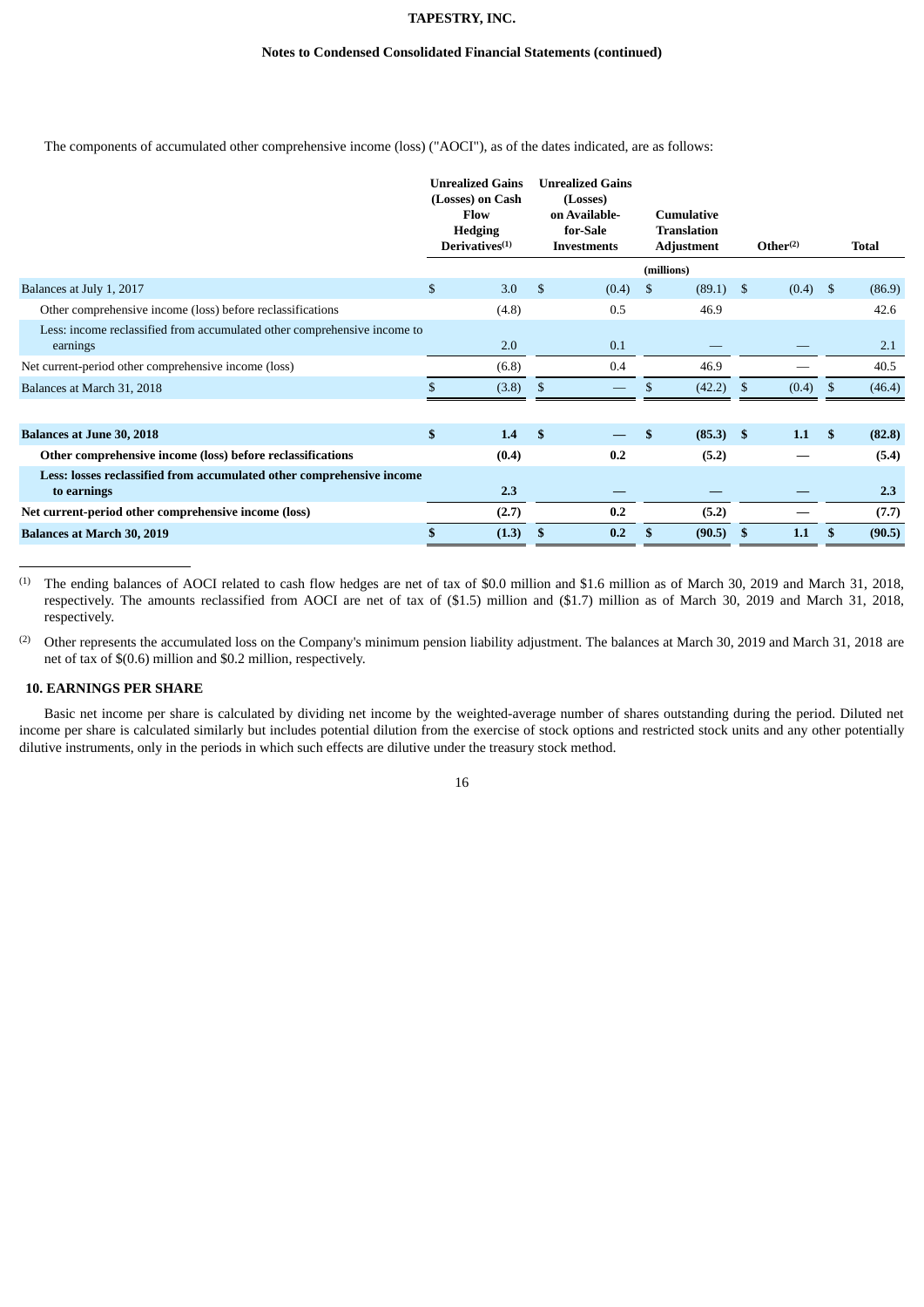#### **Notes to Condensed Consolidated Financial Statements (continued)**

The following is a reconciliation of the weighted-average shares outstanding and calculation of basic and diluted earnings per share:

|                                 |                                   | <b>Three Months Ended</b> |                    |       |                   |       | <b>Nine Months Ended</b> |                   |  |  |  |
|---------------------------------|-----------------------------------|---------------------------|--------------------|-------|-------------------|-------|--------------------------|-------------------|--|--|--|
|                                 |                                   | March 30,<br>2019         | March 31,<br>2018  |       | March 30,<br>2019 |       |                          | March 31,<br>2018 |  |  |  |
|                                 | (millions, except per share data) |                           |                    |       |                   |       |                          |                   |  |  |  |
| <b>Net income</b>               | \$                                | 117.4                     | -\$                | 140.3 | $\sim$ s          | 494.5 | \$                       | 185.8             |  |  |  |
|                                 |                                   |                           |                    |       |                   |       |                          |                   |  |  |  |
| Weighted-average basic shares   |                                   | 290.0                     |                    | 286.2 |                   | 289.5 |                          | 284.7             |  |  |  |
| Dilutive securities:            |                                   |                           |                    |       |                   |       |                          |                   |  |  |  |
| Effect of dilutive securities   |                                   | 0.9                       |                    | 3.9   |                   | 1.7   |                          | 3.1               |  |  |  |
| Weighted-average diluted shares |                                   | 290.9                     |                    | 290.1 |                   | 291.2 |                          | 287.8             |  |  |  |
|                                 |                                   |                           |                    |       |                   |       |                          |                   |  |  |  |
| Net income per share:           |                                   |                           |                    |       |                   |       |                          |                   |  |  |  |
| <b>Basic</b>                    | \$                                | 0.40                      | $\mathbf{\hat{S}}$ | 0.49  | $^{\circ}$        | 1.71  | \$                       | 0.65              |  |  |  |
| Diluted                         | \$                                | 0.40                      | \$                 | 0.48  | \$.               | 1.70  | \$                       | 0.65              |  |  |  |

Earnings per share amounts have been calculated based on unrounded numbers. Options to purchase shares of the Company's common stock at an exercise price greater than the average market price of the common stock during the reporting period are anti-dilutive and therefore not included in the computation of diluted net income per common share. In addition, the Company has outstanding restricted stock unit awards that are issuable only upon the achievement of certain performance goals. Performance-based restricted stock unit awards are included in the computation of diluted shares only to the extent that the underlying performance conditions (i) are satisfied as of the end of the reporting period or (ii) would be considered satisfied if the end of the reporting period were the end of the related contingency period and the result would be dilutive under the treasury stock method. As of March 30, 2019 and March 31, 2018, there were 11.3 million and 4.2 million, respectively, of additional shares issuable upon exercise of anti-dilutive options and contingent vesting of performance-based restricted stock unit awards, which were excluded from the diluted share calculations.

## **11. SHARE-BASED COMPENSATION**

The following table shows the share-based compensation expense and the related tax benefits recognized in the Company's Condensed Consolidated Statements of Operations for the periods indicated:

|                                                                | <b>Three Months Ended</b> |                           |      | <b>Nine Months Ended</b> |                           |  |                           |  |
|----------------------------------------------------------------|---------------------------|---------------------------|------|--------------------------|---------------------------|--|---------------------------|--|
|                                                                | March 30,<br>$2019^{(1)}$ | March 31.<br>$2018^{(1)}$ |      |                          | March 30,<br>$2019^{(1)}$ |  | March 31,<br>$2018^{(1)}$ |  |
|                                                                |                           |                           |      | (millions)               |                           |  |                           |  |
| Share-based compensation expense                               | 23.5                      |                           | 22.8 |                          | 67.4                      |  | 66.8                      |  |
| Income tax benefit related to share-based compensation expense | 4.4                       |                           | 5.9  |                          | 12.6                      |  | 17.8                      |  |

 $^{(1)}$  During the three and nine months ended March 30, 2019, the Company incurred \$1.2 million and \$2.0 million of share-based compensation expense related to its integration efforts, respectively. During the three and nine months ended March 31, 2018, the Company incurred \$0.4 million and \$5.1 million of share-based compensation expense related to its integration efforts, respectively. During the three months ended March 31, 2018, there was no share-based compensation expense under the Operational Efficiency Plan. There was \$0.8 million of share-based compensation expense incurred under the Operational Efficiency Plan for the nine months ended March 31, 2018.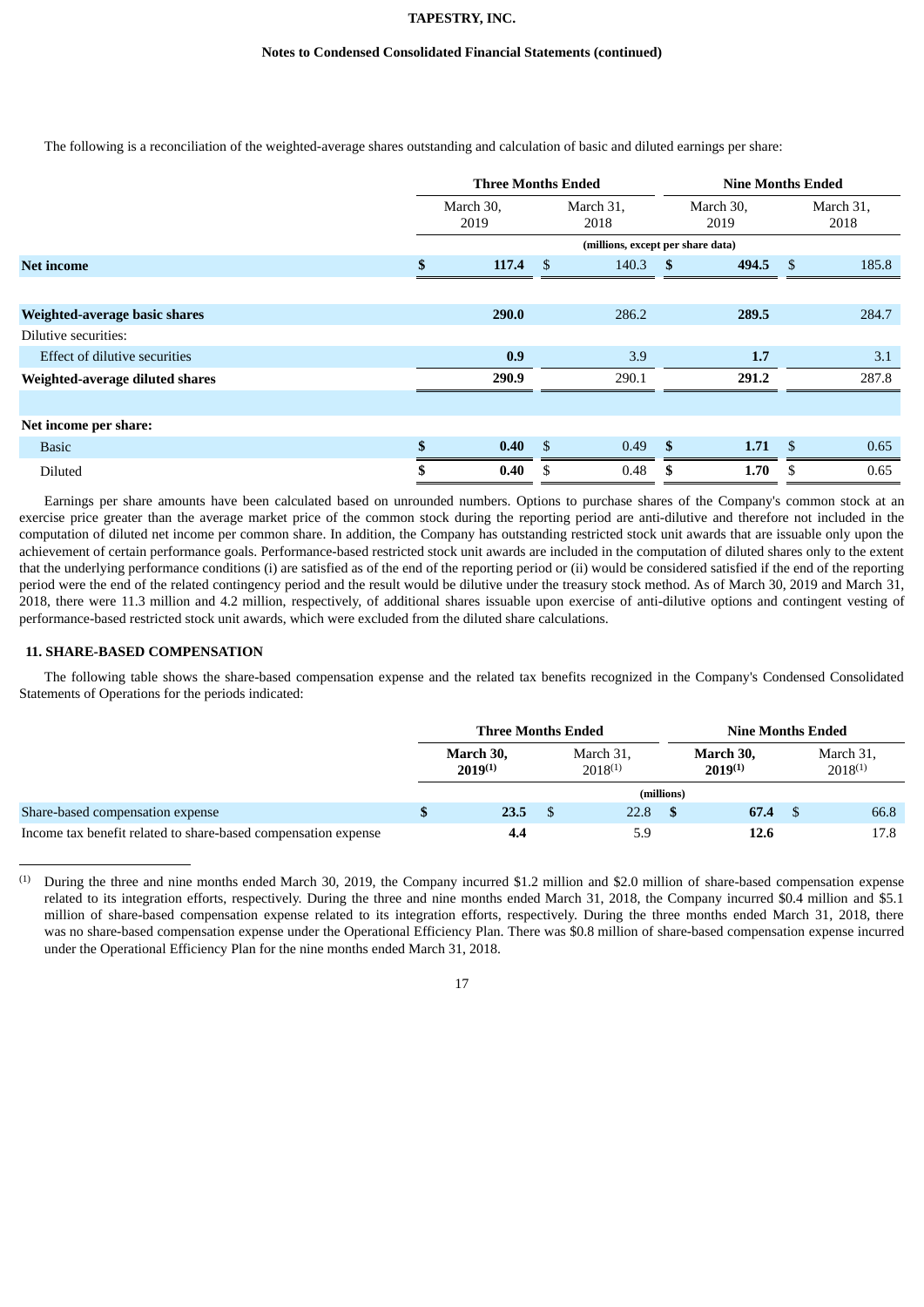## **Notes to Condensed Consolidated Financial Statements (continued)**

## *Stock Options*

A summary of stock option activity during the nine months ended March 30, 2019 is as follows:

|                                      | <b>Number of</b><br><b>Options</b><br><b>Outstanding</b> |
|--------------------------------------|----------------------------------------------------------|
|                                      | (millions)                                               |
| Outstanding at June 30, 2018         | 12.5                                                     |
| <b>Granted</b>                       | 1.5                                                      |
| <b>Exercised</b>                     | (0.8)                                                    |
| <b>Forfeited or expired</b>          | (0.5)                                                    |
| <b>Outstanding at March 30, 2019</b> | 12.7                                                     |

The weighted-average grant-date fair value of options granted during the nine months ended March 30, 2019 and March 31, 2018 was \$9.77 and \$7.75, respectively. The fair value of each option grant is estimated on the date of grant using the Black-Scholes option pricing model and the following weightedaverage assumptions:

|                            | March 30,<br>2019 | March 31,<br>2018 |
|----------------------------|-------------------|-------------------|
| Expected term (years)      | 5.0               | 5.1               |
| <b>Expected volatility</b> | 30.3%             | 28.4%             |
| Risk-free interest rate    | 3.1%              | 1.8%              |
| Dividend yield             | 3.1%              | 3.3%              |

## *Service-based Restricted Stock Unit Awards ("RSUs")*

A summary of service-based RSU activity during the nine months ended March 30, 2019 is as follows:

|                              | Number of<br><b>Non-vested RSUs</b> |
|------------------------------|-------------------------------------|
|                              | (millions)                          |
| Non-vested at June 30, 2018  | 3.5                                 |
| <b>Granted</b>               | 1.7                                 |
| <b>Vested</b>                | (1.6)                               |
| Forfeited                    | (0.2)                               |
| Non-vested at March 30, 2019 | 3.4                                 |

The weighted-average grant-date fair value of share awards granted during the nine months ended March 30, 2019 and March 31, 2018 was \$49.87 and \$43.31, respectively.

## *Performance-based Restricted Stock Unit Awards ("PRSUs")*

A summary of PRSU activity during the nine months ended March 30, 2019 is as follows:

|                                                 | Number of<br><b>Non-vested PRSUs</b> |
|-------------------------------------------------|--------------------------------------|
|                                                 | (millions)                           |
| Non-vested at June 30, 2018                     | 0.9                                  |
| Granted                                         | 0.3                                  |
| Change due to performance condition achievement | (0.1)                                |
| <b>Vested</b>                                   | (0.2)                                |
| Forfeited                                       |                                      |
| Non-vested at March 30, 2019                    | 0.9                                  |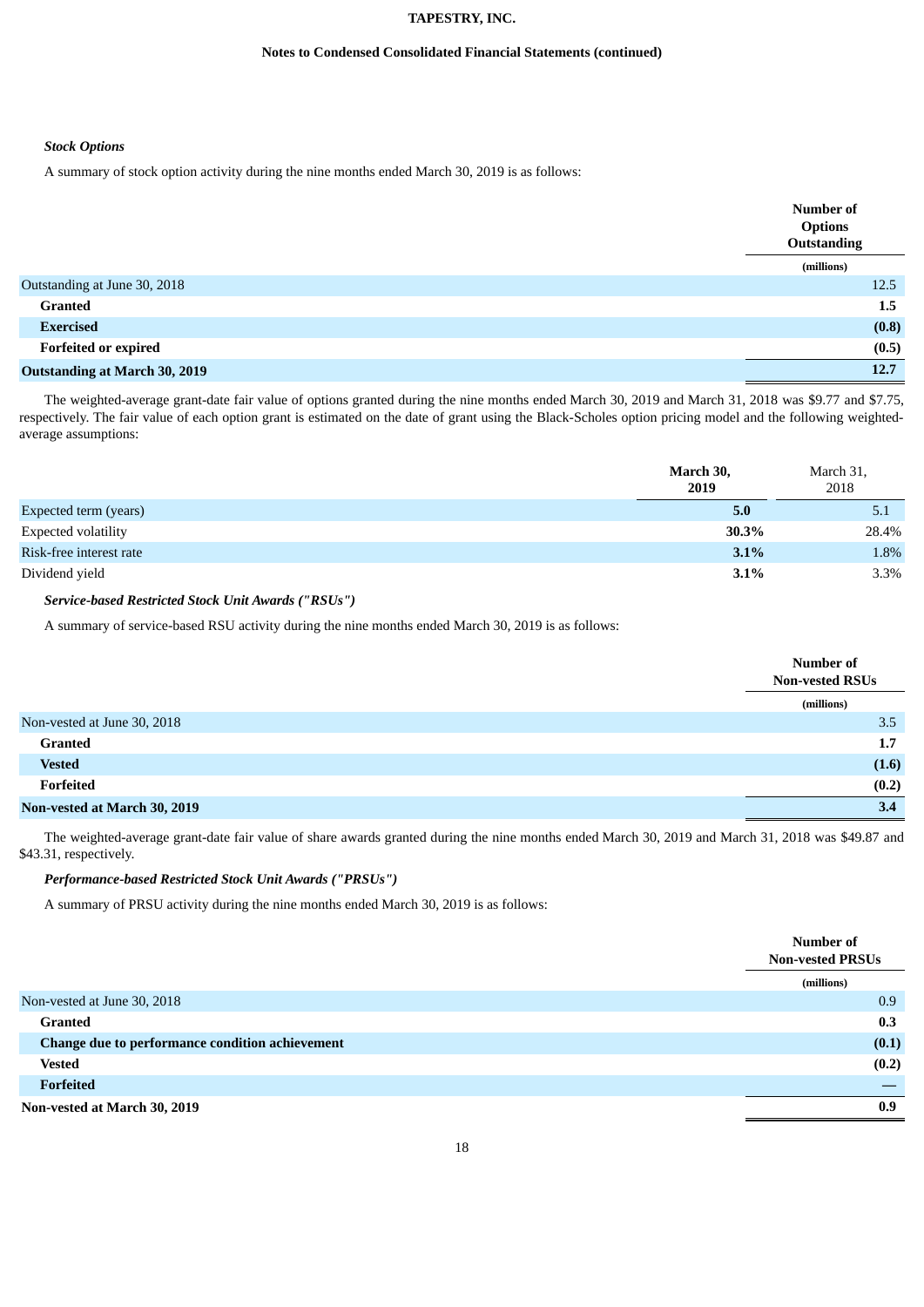#### **Notes to Condensed Consolidated Financial Statements (continued)**

The PRSU awards included in the non-vested amount are based on certain Company-specific financial metrics. The effect of the change due to performance condition on the non-vested amount is recognized at the conclusion of the performance period, which may differ from the date on which the award vests.

The weighted-average grant-date fair value per share of PRSU awards granted during the nine months ended March 30, 2019 and March 31, 2018 was \$50.35 and \$41.22, respectively.

#### **12. DEBT**

The following table summarizes the components of the Company's outstanding debt:

|                                                                    | March 30,<br>2019 |         |               | <b>June 30,</b><br>2018 |  |
|--------------------------------------------------------------------|-------------------|---------|---------------|-------------------------|--|
|                                                                    |                   |         | (millions)    |                         |  |
| <b>Current debt:</b>                                               |                   |         |               |                         |  |
| Capital lease obligations                                          | \$                | 0.7     | \$            | 0.7                     |  |
| <b>Total current debt</b>                                          |                   | 0.7     | <sup>\$</sup> | 0.7                     |  |
|                                                                    |                   |         |               |                         |  |
| Long-term debt:                                                    |                   |         |               |                         |  |
| 4.250% Senior Notes due 2025                                       | \$                | 600.0   | \$            | 600.0                   |  |
| 3.000% Senior Notes due 2022                                       |                   | 400.0   |               | 400.0                   |  |
| 4.125% Senior Notes due 2027                                       |                   | 600.0   |               | 600.0                   |  |
| Note Payable                                                       |                   | 11.4    |               | 11.4                    |  |
| Capital lease obligations                                          |                   | 5.6     |               | 6.0                     |  |
| <b>Total long-term debt</b>                                        |                   | 1,617.0 |               | 1,617.4                 |  |
| Less: Unamortized discount and debt issuance costs on Senior Notes |                   | (15.5)  |               | (17.5)                  |  |
| <b>Total long-term debt, net</b>                                   | \$                | 1,601.5 | \$.           | 1,599.9                 |  |

During the three and nine months ended March 30, 2019, the Company recognized interest expense related to its debt of \$16.7 million and \$50.1 million, respectively. During the three and nine months ended March 31, 2018, the Company recognized interest expense related to its debt of \$18.9 million and \$68.6 million, respectively.

#### *Revolving Credit Facility*

On May 30, 2017, the Company entered into a definitive credit agreement whereby Bank of America, N.A., as administrative agent, the other agents party thereto, and a syndicate of banks and financial institutions have made available to the Company a \$900.0 million revolving credit facility, including subfacilities for letters of credit, with a maturity date of May 30, 2022 (the "Revolving Credit Facility"). The Revolving Credit Facility may be used to finance the working capital needs, capital expenditures, permitted investments, share purchases, dividends and other general corporate purposes of the Company and its subsidiaries (which may include commercial paper back-up). Letters of credit and swing line loans may be issued under the Revolving Credit Facility as described below. There were no outstanding borrowings on the Revolving Credit Facility as of March 30, 2019.

Borrowings under the Revolving Credit Facility bear interest at a rate per annum equal to, at the Borrowers' option, either (a) an alternate base rate (which is a rate equal to the greatest of (i) the Prime Rate in effect on such day, (ii) the Federal Funds Effective Rate in effect on such day plus  $\frac{1}{2}$  of 1% or (iii) the Adjusted LIBO Rate for a one month Interest Period on such day plus 1%) or (b) a rate based on the rates applicable for deposits in the interbank market for U.S. Dollars or the applicable currency in which the loans are made plus, in each case, an applicable margin. The applicable margin will be determined by reference to a grid, as defined in the Credit Agreement, based on the ratio of (a) consolidated debt plus 600% of consolidated lease expense to (b) consolidated EBITDAR. Additionally, the Company pays a commitment fee at a rate determined by the reference to the aforementioned pricing grid.

#### *4.250% Senior Notes due 2025*

On March 2, 2015, the Company issued \$600.0 million aggregate principal amount of 4.250% senior unsecured notes due April 1, 2025 at 99.445% of par (the "2025 Senior Notes"). Interest is payable semi-annually on April 1 and October 1 beginning October 1, 2015. Prior to January 1, 2025 (90 days prior to the scheduled maturity date), the Company may redeem the 2025 Senior Notes in whole or in part, at its option at any time or from time to time, at a redemption price equal to the greater of (1) 100% of the principal amount of the 2025 Senior Notes to be redeemed or (2) the sum of the present values of the remaining scheduled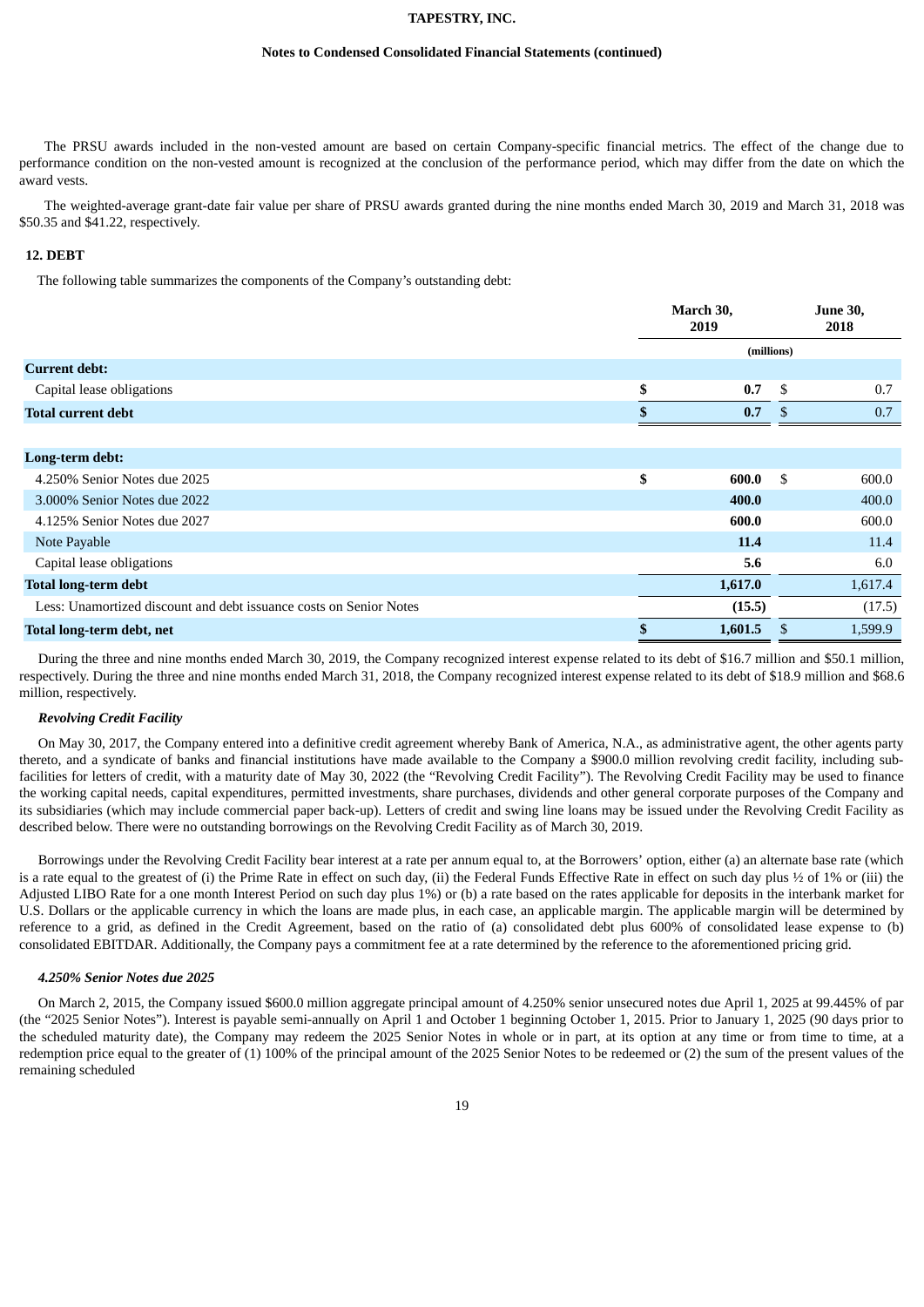#### **Notes to Condensed Consolidated Financial Statements (continued)**

payments of principal and interest thereon that would have been payable in respect of the 2025 Senior Notes calculated as if the maturity date of the 2025 Senior Notes was January 1, 2025 (not including any portion of payments of interest accrued to the date of redemption), discounted to the redemption date on a semi-annual basis at the Adjusted Treasury Rate (as defined in the indenture for the 2025 Senior Notes) plus 35 basis points, plus, in the case of each of (1) and (2), accrued and unpaid interest to the redemption date. On and after January 1, 2025 (90 days prior to the scheduled maturity date), the Company may redeem the 2025 Senior Notes in whole or in part, at its option at any time or from time to time, at a redemption price equal to 100% of the principal amount of the 2025 Senior Notes to be redeemed, plus accrued and unpaid interest to the redemption date.

#### *3.000% Senior Notes due 2022*

On June 20, 2017, the Company issued \$400.0 million aggregate principal amount of 3.000% senior unsecured notes due July 15, 2022 at 99.505% of par (the "2022 Senior Notes"). Interest is payable semi-annually on January 15 and July 15 beginning January 15, 2018. Prior to June 15, 2022 (one month prior to the scheduled maturity date), the Company may redeem the 2022 Senior Notes in whole or in part, at its option at any time or from time to time, at a redemption price equal to the greater of (1) 100% of the principal amount of the 2022 Senior Notes to be redeemed or (2) as determined by a Quotation Agent, the sum of the present values of the remaining scheduled payments of principal and interest thereon that would have been payable in respect of the 2022 Senior Notes calculated as if the maturity date of the 2022 Senior Notes was June 15, 2022 (not including any portion of payments of interest accrued to the date of redemption), discounted to the redemption date on a semi-annual basis (assuming a 360-day year consisting of twelve 30-day months) at the Adjusted Treasury Rate (as defined in the Prospectus Supplement) plus 25 basis points, plus, in the case of each of (1) and (2), accrued and unpaid interest to the redemption date.

#### *4.125% Senior Notes due 2027*

On June 20, 2017, the Company issued \$600.0 million aggregate principal amount of 4.125% senior unsecured notes due July 15, 2027 at 99.858% of par (the "2027 Senior Notes"). Interest is payable semi-annually on January 15 and July 15 beginning January 15, 2018. Prior to April 15, 2027 (the date that is three months prior to the scheduled maturity date), the Company may redeem the 2027 Senior Notes in whole or in part, at its option at any time or from time to time, at a redemption price equal to the greater of (1) 100% of the principal amount of the 2027 Senior Notes to be redeemed or (2) as determined by a Quotation Agent, the sum of the present values of the remaining scheduled payments of principal and interest thereon that would have been payable in respect of the 2027 Senior Notes calculated as if the maturity date of the 2027 Senior Notes was April 15, 2027 (not including any portion of payments of interest accrued to the date of redemption), discounted to the redemption date on a semi-annual basis (assuming a 360-day year consisting of twelve 30-day months) at the Adjusted Treasury Rate (as defined in the Prospectus Supplement) plus 30 basis points, plus, in the case of each of (1) and (2), accrued and unpaid interest to the redemption date.

At March 30, 2019 and June 30, 2018, the total fair value of the 2025, 2022 and 2027 Senior Notes was \$1.57 billion and \$1.56 billion, respectively, based on external pricing data, including available quoted market prices of these instruments, and consideration of comparable debt instruments with similar interest rates and trading frequency, among other factors, and is classified as a Level 2 measurement within the fair value hierarchy.

#### *Note Payable*

As a result of taking operational control of the Kate Spade Joint Ventures, the Company has an outstanding Note Payable of \$11.4 million as of March 30, 2019 and June 30, 2018 to the other partner of the Kate Spade Joint Ventures, to be paid in fiscal 2021.

#### *Capital Lease Obligations*

As a result of the Company's sale-leaseback agreement for its office building in North Bergen, NJ, the Company has total capital lease obligations of \$0.7 million recorded within Current debt as of March 30, 2019 and June 30, 2018 and \$5.6 million and \$6.0 million recorded within Long-term debt on the Company's Condensed Consolidated Balance Sheets as of March 30, 2019 and June 30, 2018, respectively. The remaining lease obligations will be amortized through May 1, 2025.

## **13. FAIR VALUE MEASUREMENTS**

The Company categorizes its assets and liabilities, based on the priority of the inputs to the valuation technique, into a three-level fair value hierarchy as set forth below. The three levels of the hierarchy are defined as follows:

Level 1 — Unadjusted quoted prices in active markets for identical assets or liabilities.

Level 2 — Observable inputs other than quoted prices included in Level 1. Level 2 inputs include quoted prices for identical assets or liabilities in non-active markets, quoted prices for similar assets or liabilities in active markets, and inputs other than quoted prices that are observable for substantially the full term of the asset or liability.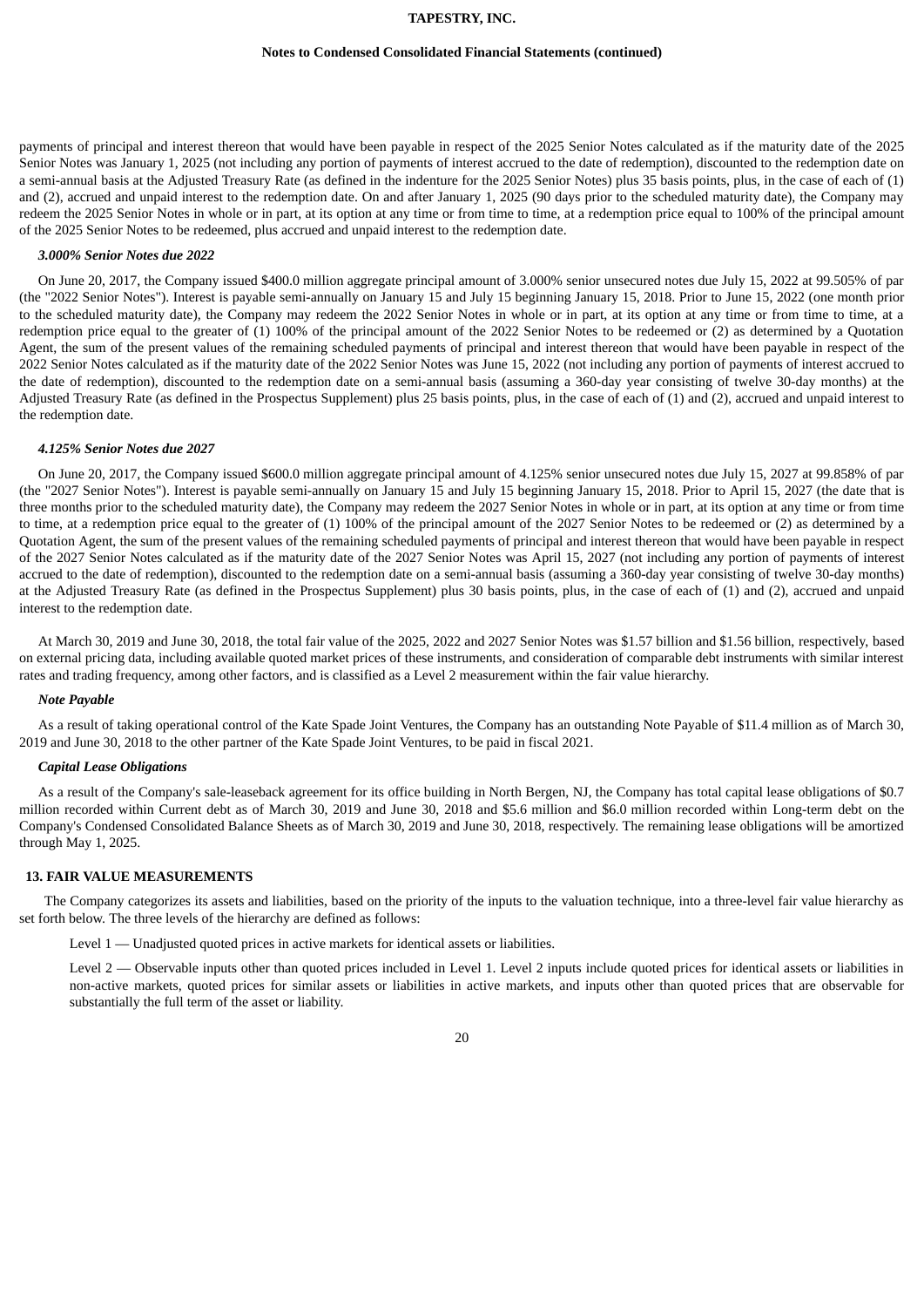### **Notes to Condensed Consolidated Financial Statements (continued)**

Level 3 — Unobservable inputs reflecting management's own assumptions about the input used in pricing the asset or liability. The Company does not have any Level 3 investments.

The following table shows the fair value measurements of the Company's financial assets and liabilities at March 30, 2019 and June 30, 2018:

|                                                     | <b>Level 2</b><br>Level 1 |    |                  |    |                   |    |                  |  |
|-----------------------------------------------------|---------------------------|----|------------------|----|-------------------|----|------------------|--|
|                                                     | March 30,<br>2019         |    | June 30,<br>2018 |    | March 30,<br>2019 |    | June 30,<br>2018 |  |
|                                                     | (millions)                |    |                  |    |                   |    |                  |  |
| <b>Assets:</b>                                      |                           |    |                  |    |                   |    |                  |  |
| Cash equivalents <sup>(1)</sup>                     | \$<br>400.8               | \$ | 592.5            | \$ | 0.4               | \$ | 0.4              |  |
| Short-term investments:                             |                           |    |                  |    |                   |    |                  |  |
| Time deposits <sup>(2)</sup>                        |                           |    |                  |    | 0.6               |    | 0.6              |  |
| Commercial paper <sup>(2)</sup>                     |                           |    |                  |    | 20.8              |    |                  |  |
| Government securities - U.S. <sup>(2)</sup>         | 103.4                     |    |                  |    |                   |    |                  |  |
| Corporate debt securities - U.S. <sup>(2)</sup>     |                           |    |                  |    | 94.5              |    |                  |  |
| Corporate debt securities - non U.S. <sup>(2)</sup> |                           |    |                  |    | 33.3              |    |                  |  |
| Other                                               |                           |    |                  |    | 9.4               |    | 6.0              |  |
| Long-term investments:                              |                           |    |                  |    |                   |    |                  |  |
| Other                                               |                           |    |                  |    | 0.1               |    |                  |  |
| Derivative assets:                                  |                           |    |                  |    |                   |    |                  |  |
| Inventory-related instruments <sup>(3)</sup>        |                           |    |                  |    | 2.9               |    | 5.6              |  |
| Intercompany loan hedges <sup>(3)</sup>             |                           |    |                  |    |                   |    | 0.3              |  |
| <b>Liabilities:</b>                                 |                           |    |                  |    |                   |    |                  |  |
| Derivative liabilities:                             |                           |    |                  |    |                   |    |                  |  |
| Inventory-related instruments <sup>(3)</sup>        |                           |    |                  |    | 5.3               |    | 2.3              |  |
| Intercompany loan hedges <sup>(3)</sup>             |                           |    |                  |    |                   |    | 0.1              |  |

<sup>(1)</sup> Cash equivalents consist of money market funds and time deposits with maturities of three months or less at the date of purchase. Due to their short term maturity, management believes that their carrying value approximates fair value.

Refer to Note 12, "Debt," for the fair value of the Company's outstanding debt instruments.

#### *Non-Financial Assets and Liabilities*

The Company's non-financial instruments, which primarily consist of goodwill, intangible assets and property and equipment, are not required to be measured at fair value on a recurring basis and are reported at carrying value. However, on a periodic basis whenever events or changes in circumstances indicate that their carrying value may not be fully recoverable (and at least annually for goodwill and indefinite-lived intangible assets), non-financial instruments are assessed for impairment and, if applicable, written-down to and recorded at fair value, considering market participant assumptions. Refer to Note 7, "Acquisitions," for further discussion of the approaches used in valuing acquired assets and assumed liabilities.

<sup>(2)</sup> Short-term investments are recorded at fair value, which approximates their carrying value, and are primarily based upon quoted vendor or broker priced securities in active markets.

<sup>(3)</sup> The fair value of these hedges is primarily based on the forward curves of the specific indices upon which settlement is based and includes an adjustment for the counterparty's or Company's credit risk.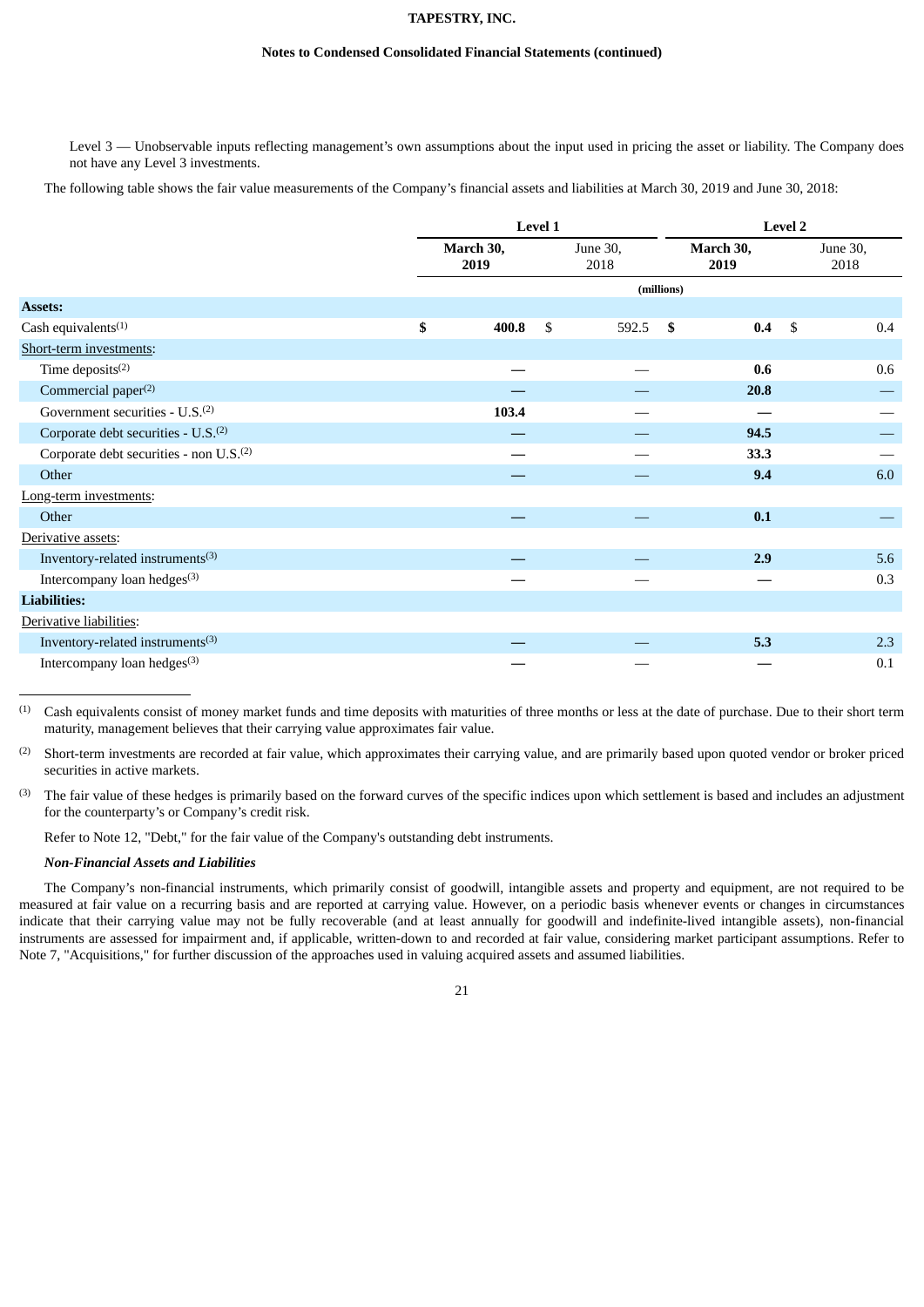#### **Notes to Condensed Consolidated Financial Statements (continued)**

## **14. INVESTMENTS**

The following table summarizes the Company's U.S. dollar-denominated investments, recorded within the Company's Condensed Consolidated Balance Sheets as of March 30, 2019 and June 30, 2018:

|                                                     |                   |    | <b>March 30, 2019</b> |              |      | June 30, 2018 |              |                          |    |       |  |
|-----------------------------------------------------|-------------------|----|-----------------------|--------------|------|---------------|--------------|--------------------------|----|-------|--|
|                                                     | <b>Short-term</b> |    | Long-term             | <b>Total</b> |      | Short-term    | Long-term    |                          |    | Total |  |
|                                                     |                   |    |                       | (millions)   |      |               |              |                          |    |       |  |
| <b>Available-for-sale investments:</b>              |                   |    |                       |              |      |               |              |                          |    |       |  |
| Commercial paper $(1)$                              | \$<br>20.8        | \$ |                       | \$<br>20.8   | - \$ |               | $\mathbf{s}$ | $\overline{\phantom{0}}$ | \$ |       |  |
| Government securities - $U.S.(2)$                   | 103.4             |    |                       | 103.4        |      |               |              |                          |    |       |  |
| Corporate debt securities - U.S. <sup>(2)</sup>     | 94.5              |    |                       | 94.5         |      |               |              |                          |    |       |  |
| Corporate debt securities - non-U.S. <sup>(2)</sup> | 33.3              |    |                       | 33.3         |      |               |              |                          |    |       |  |
| Available-for-sale investments, total               | 252.0             | £. |                       | 252.0        | - \$ |               |              |                          |    |       |  |
| Other:                                              |                   |    |                       |              |      |               |              |                          |    |       |  |
| Time deposits $(1)$                                 | 0.6               |    |                       | 0.6          |      | 0.6           |              |                          |    | 0.6   |  |
| Other                                               | 9.4               |    | 0.1                   | 9.5          |      | 6.0           |              |                          |    | 6.0   |  |
| <b>Total Investments</b>                            | \$<br>262.0       | \$ | 0.1                   | 262.1        | £.   | 6.6           |              |                          |    | 6.6   |  |

 $<sup>(1)</sup>$  These securities have original maturities greater than three months and are recorded at fair value.</sup>

 $^{(2)}$  These securities as of March 30, 2019 have maturity dates between calendar years 2019 and 2020 and are recorded at fair value.

There were no material gross unrealized gains or losses on available-for-sale investments as of the periods ended March 30, 2019 and June 30, 2018.

## **15. INCOME TAXES**

On December 22, 2017, H.R.1, formerly known as the Tax Cuts and Jobs Act (the "Tax Legislation") was enacted. The Tax Legislation significantly revises the U.S. tax code by (i) lowering the U.S federal statutory income tax rate, (ii) implementing a territorial tax system, (iii) imposing a one-time transition tax on deemed repatriated earnings of foreign subsidiaries ("Transition Tax"), (iv) requiring current inclusion of global intangible low taxed income ("GILTI") of certain earnings of controlled foreign corporations in U.S. federal taxable income, (v) creating the base erosion anti-abuse tax ("BEAT") provision, (vi) implementing bonus depreciation that will allow for full expensing of qualified property, (vii) enacting a beneficial rate to be applied against Foreign Derived Intangible Income ("FDII") and (viii) limiting deductibility of interest and executive compensation expense, among other changes.

The Tax Legislation includes substantial changes to the taxation of foreign income, effectively converting the U.S. to a territorial income tax regime. Notable changes include that foreign earnings after December 31, 2017 will generally be eligible for a 100% dividends received deduction. However, companies are subject to the BEAT and GILTI provisions, which would increase the Company's effective tax rate, and the FDII provision, which would decrease the effective tax rate. The Company has decided to account for GILTI in the period in which it is incurred and therefore has not provided any deferred tax impacts of GILTI in its condensed consolidated financial statements for the three and nine months ended March 30, 2019.

The Company's effective tax rate for the nine months ended March 30, 2019 was 18.6% as compared to 56.2% for the nine months ended March 31, 2018. The decrease in the effective tax rate is attributable to the decrease in the U.S. federal statutory tax rate from 28% in fiscal 2018 to 21% in fiscal 2019, as well as the impacts of the new guidance released in the third quarter of fiscal 2019. In addition, the Company recorded the effects of the Transition Tax in fiscal year 2018, which was a primary driver of the higher effective tax rate recorded for the nine months ended March 31, 2018. The effective tax rate recorded for the nine months ended March 30, 2019 was impacted unfavorably by the GILTI inclusion and favorably by the FDII deduction. During the three and nine months ended March 30, 2019, the Company recorded approximately \$2.8 million and \$17.1 million, respectively, to Provision for income taxes related to the GILTI and FDII provisions.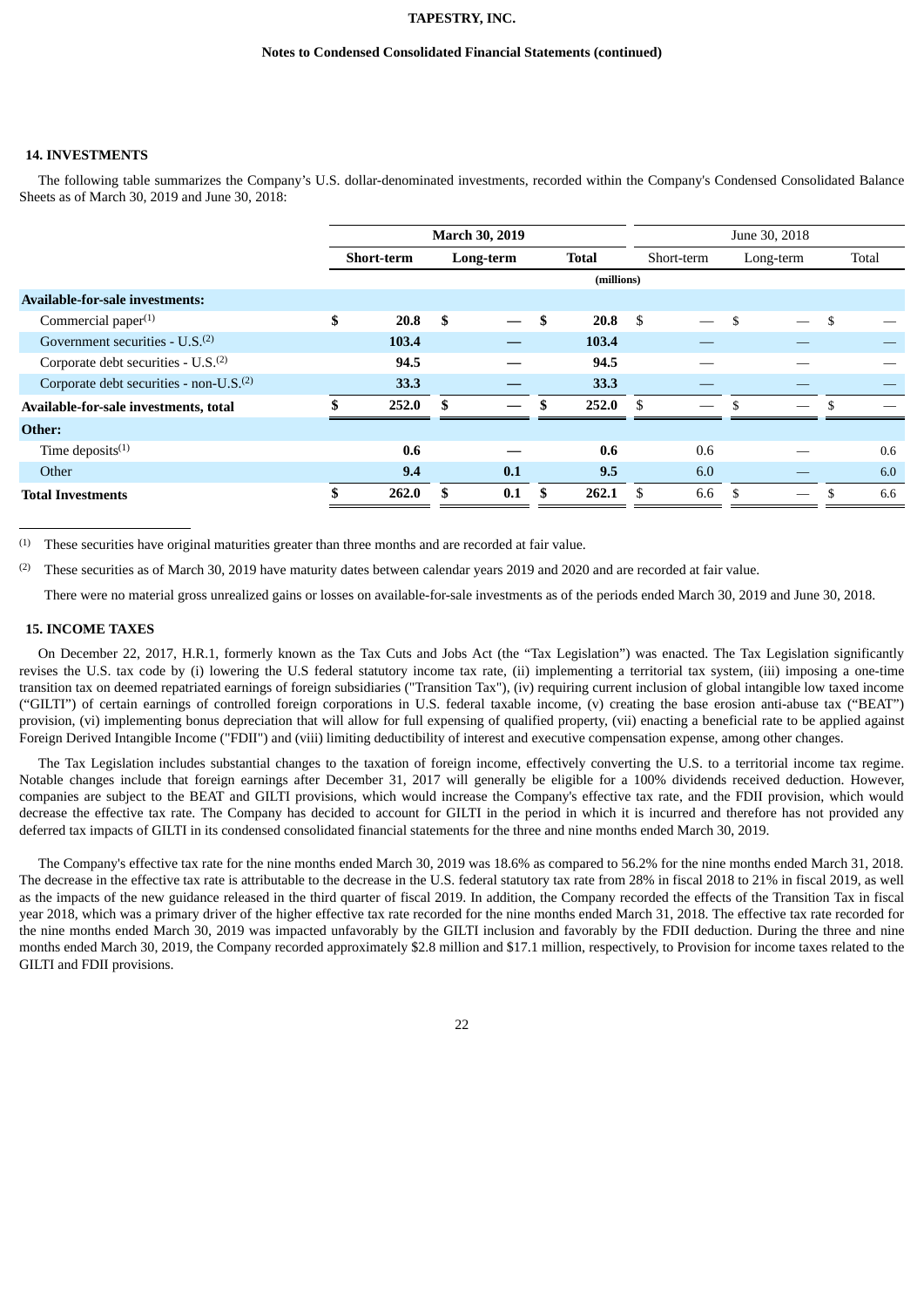### **Notes to Condensed Consolidated Financial Statements (continued)**

During fiscal 2018, the Company recorded charges of \$178.2 million within its income tax provision in connection with the Tax Legislation, of which \$266.0 million related to the mandatory transition tax and \$(87.8) million related to the revaluation of the Company's deferred tax assets and liabilities.

As of December 29, 2018, the Company completed the accounting for the enactment date income tax effects of the Tax Legislation under Accounting Standards Codification ("ASC") 740, Income Taxes, for the measurement of deferred tax assets and liabilities and one-time transition tax. During the third quarter of fiscal 2019, additional Transition Tax guidance was released by the U.S. Treasury which resulted in a \$17.0 million reduction of total tax expense. The Company was also able to utilize net operating losses of approximately \$94.0 million, resulting in a decrease to its liability of \$26.3 million, as well as apply available unrelated foreign tax credits of \$34.2 million to reduce the total tax liability. These actions combined resulted in decreased future tax payments as set forth below.

The following table presents the expected timing of income tax payments related to the Transition Tax expected to be recognized by the Company as of March 30, 2019:

| <b>Transition Tax Payments</b> |
|--------------------------------|
|                                |
|                                |
|                                |
| 11.9                           |
| 16.9                           |
| 31.8                           |
| 42.4                           |
| 52.9                           |
| 155.9                          |
|                                |

## **16. COMMITMENTS AND CONTINGENCIES**

#### *Letters of Credit*

The Company had standby letters of credit, surety bonds and bank guarantees totaling \$34.2 million and \$35.1 million outstanding at March 30, 2019 and June 30, 2018, respectively. The agreements, which expire at various dates through calendar 2039, primarily collateralize the Company's obligation to third parties for duty, leases, insurance claims and materials used in product manufacturing. The Company pays certain fees with respect to these instruments that are issued.

#### *Tax Legislation*

The Tax Legislation requires the Company to pay a one-time tax, or Transition Tax, on previously unremitted earnings of certain non-U.S. subsidiaries. The Company expects to pay the remaining \$155.9 million related to the Transition Tax from fiscal 2021 through fiscal 2025. Refer to Note 15, "Income Taxes," for more information related to the impact of the Tax Legislation.

#### *Other*

The Company had other contractual cash obligations as of March 30, 2019 related to debt repayments. Refer to Note 12, "Debt," for further information.

In the ordinary course of business, the Company is a party to several pending legal proceedings and claims. Although the outcome of such items cannot be determined with certainty, the Company's general counsel and management are of the opinion that the final outcome will not have a material effect on the Company's cash flow, results of operations or financial position.

### **17. SEGMENT INFORMATION**

The Company has three reportable segments:

- *Coach* Includes global sales of Coach brand products to customers through Coach operated stores, including the Internet and concession shop-inshops, sales to wholesale customers and through independent third party distributors.
- *Kate Spade* Includes global sales primarily of kate spade new york brand products to customers through Kate Spade operated stores, including the Internet, sales to wholesale customers, through concession shop-in-shops and through independent third party distributors.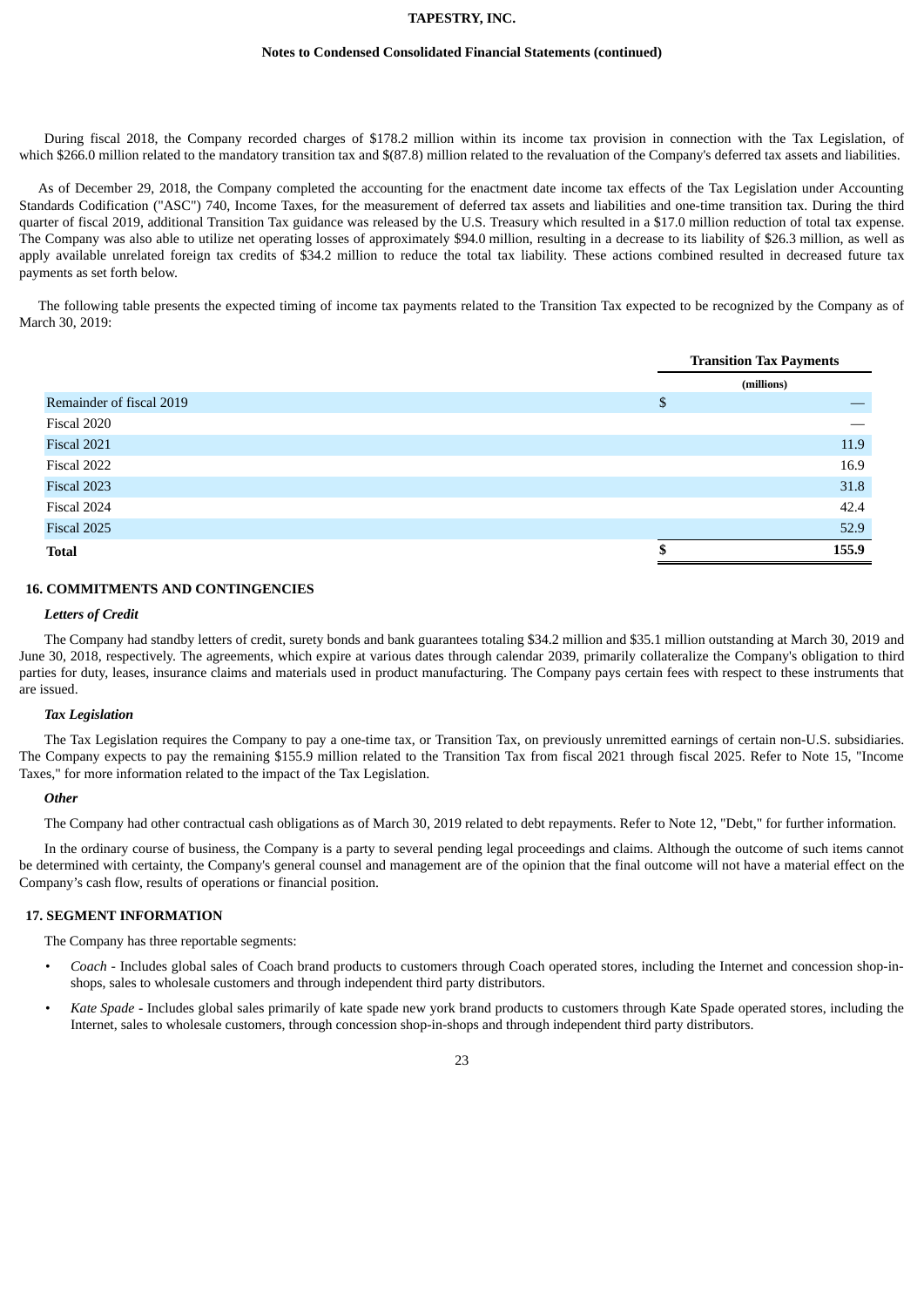### **Notes to Condensed Consolidated Financial Statements (continued)**

• *Stuart Weitzman -* Includes global sales of Stuart Weitzman brand products primarily through Stuart Weitzman operated stores, including the Internet, sales to wholesale customers and through numerous independent third party distributors.

Beginning in fiscal 2019, the Company changed its expense reporting to more closely align with the organizational structure and management of the business. Accordingly, certain SG&A expenses that were previously reported within our reportable segments are now reflected in Corporate expense. The costs primarily relate to employee costs within shared functional groups.

The following table summarizes segment performance, including the recast required for fiscal 2018 as a result of the expense reporting change discussed above, for the three and nine months ended March 30, 2019 and March 31, 2018:

|                                                      | Coach        |         | Kate<br><b>Spade</b> |         | <b>Stuart</b><br>Weitzman |                           | Corporate <sup>(1)</sup> |    | Total   |
|------------------------------------------------------|--------------|---------|----------------------|---------|---------------------------|---------------------------|--------------------------|----|---------|
|                                                      |              |         |                      |         | (millions)                |                           |                          |    |         |
| <u>Three Months Ended March 30, 2019</u>             |              |         |                      |         |                           |                           |                          |    |         |
| <b>Net sales</b>                                     | \$           | 965.0   | \$                   | 281.1   | \$<br>85.3                | $\boldsymbol{\mathsf{s}}$ |                          | \$ | 1,331.4 |
| <b>Gross profit</b>                                  |              | 691.7   |                      | 177.9   | 46.3                      |                           |                          |    | 915.9   |
| <b>Operating income (loss)</b>                       |              | 239.5   |                      | 6.1     | (13.6)                    |                           | (126.2)                  |    | 105.8   |
| Income (loss) before provision for income taxes      |              | 239.5   |                      | 6.1     | (13.6)                    |                           | (136.8)                  |    | 95.2    |
| Depreciation and amortization expense <sup>(2)</sup> |              | 31.8    |                      | 14.7    | 4.3                       |                           | 12.8                     |    | 63.6    |
| Additions to long-lived assets <sup>(3)</sup>        |              | 17.3    |                      | 15.2    | 4.7                       |                           | 30.6                     |    | 67.8    |
|                                                      |              |         |                      |         |                           |                           |                          |    |         |
| Three Months Ended March 31, 2018                    |              |         |                      |         |                           |                           |                          |    |         |
| Net sales                                            | $\mathbb{S}$ | 969.3   | $\mathbb{S}$         | 269.3   | \$<br>83.8                | $\mathbb{S}$              |                          | \$ | 1,322.4 |
| Gross profit                                         |              | 691.3   |                      | 171.0   | 45.3                      |                           |                          |    | 907.6   |
| Operating income (loss)                              |              | 250.4   |                      | 12.7    | (11.0)                    |                           | (93.1)                   |    | 159.0   |
| Income (loss) before provision for income taxes      |              | 250.4   |                      | 12.7    | (11.0)                    |                           | (110.0)                  |    | 142.1   |
| Depreciation and amortization expense <sup>(2)</sup> |              | 33.0    |                      | 18.8    | 4.2                       |                           | 9.9                      |    | 65.9    |
| Additions to long-lived assets <sup>(3)</sup>        |              | 29.9    |                      | 2.3     | 1.2                       |                           | 26.7                     |    | 60.1    |
|                                                      |              |         |                      |         |                           |                           |                          |    |         |
| Nine Months Ended March 30, 2019                     |              |         |                      |         |                           |                           |                          |    |         |
| <b>Net sales</b>                                     | \$           | 3,174.3 | \$                   | 1,034.9 | \$<br>304.2               | $\boldsymbol{\mathsf{s}}$ |                          | \$ | 4,513.4 |
| Gross profit                                         |              | 2,231.5 |                      | 658.0   | 165.0                     |                           |                          |    | 3,054.5 |
| <b>Operating income (loss)</b>                       |              | 848.9   |                      | 140.1   | (20.8)                    |                           | (324.0)                  |    | 644.2   |
| Income (loss) before provision for income taxes      |              | 848.9   |                      | 140.1   | (20.8)                    |                           | (360.9)                  |    | 607.3   |
| Depreciation and amortization expense <sup>(2)</sup> |              | 98.9    |                      | 43.3    | 12.4                      |                           | 36.5                     |    | 191.1   |
| Additions to long-lived assets <sup>(3)</sup>        |              | 50.6    |                      | 53.8    | 8.5                       |                           | 71.3                     |    | 184.2   |
|                                                      |              |         |                      |         |                           |                           |                          |    |         |
| Nine Months Ended March 31, 2018                     |              |         |                      |         |                           |                           |                          |    |         |
| Net sales                                            | $\,$         | 3,122.6 | $\mathfrak{S}$       | 972.8   | \$<br>300.9               | $\mathfrak{s}$            |                          | \$ | 4,396.3 |
| Gross profit                                         |              | 2,169.4 |                      | 502.6   | 174.7                     |                           |                          |    | 2,846.7 |
| Operating income (loss)                              |              | 826.7   |                      | (55.8)  | 19.7                      |                           | (307.0)                  |    | 483.6   |
| Income (loss) before provision for income taxes      |              | 826.7   |                      | (55.8)  | 19.7                      |                           | (366.6)                  |    | 424.0   |
| Depreciation and amortization expense <sup>(2)</sup> |              | 103.5   |                      | 49.0    | 12.2                      |                           | 32.7                     |    | 197.4   |
| Additions to long-lived assets <sup>(3)</sup>        |              | 103.8   |                      | 16.3    | 4.4                       |                           | 62.1                     |    | 186.6   |

<sup>&</sup>lt;sup>(1)</sup> Corporate, which is not a reportable segment, represents certain costs that are not directly attributable to a brand. These costs primarily include administration and certain information systems expense. Furthermore, certain integration and acquisition costs as well as costs under the Operational Efficiency Plan as described in Note 5, "Integration and Acquisition Costs," and Note 6, "Restructuring Activities," respectively, are included within Corporate.

<sup>(2)</sup> Depreciation and amortization expense includes \$0.1 million and \$1.3 million of integration and acquisition costs for the three and nine months ended March 30, 2019. Depreciation and amortization expense includes \$3.6 million and \$8.8 million of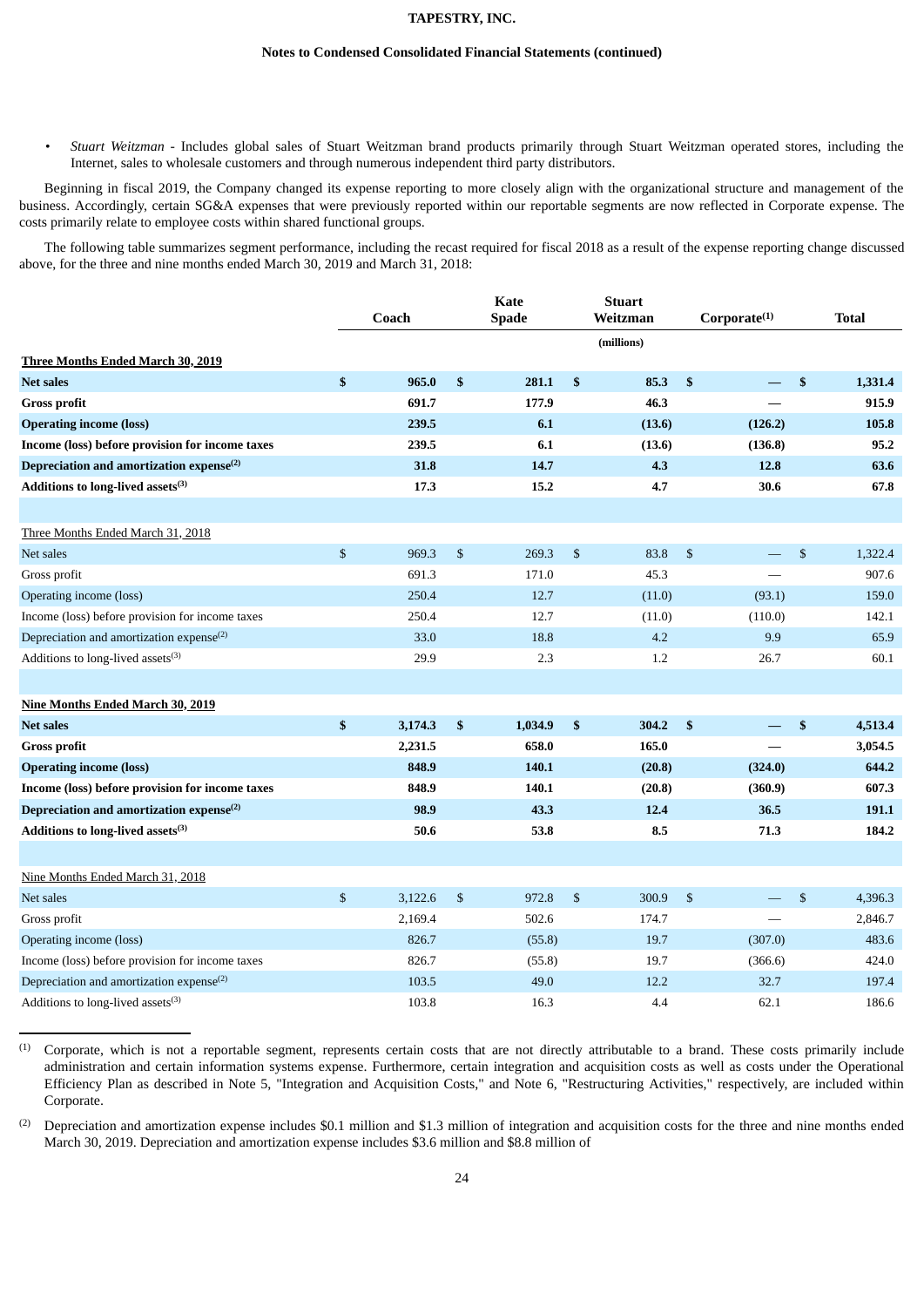#### **Notes to Condensed Consolidated Financial Statements (continued)**

integration and acquisition costs for the three and nine months ended March 31, 2018, respectively. These charges are recorded within the Kate Spade segment. Depreciation and amortization expense for the segments includes an allocation of expense related to assets which support multiple segments.

(3) Additions to long-lived assets for the reportable segments primarily includes store assets as well as assets that support a specific brand. Corporate additions include all other assets which include a combination of Corporate assets, as well as assets that may support all segments. As such, depreciation expense for these assets may be subsequently allocated to a reportable segment.

## **18. HEADQUARTERS TRANSACTIONS**

### *Sublease Agreement*

During the first quarter in fiscal 2018, the Company entered into a Sublease (the "Sublease"), as sublandlord, with The Guardian Life Insurance Company of America, a New York mutual insurance company ("Guardian"), as subtenant, pursuant to which the Company has agreed to sublease to Guardian three floors of the Company's leased space at 10 Hudson Yards, New York, NY, consisting of approximately 148,813 square feet of office space. The term of the Sublease expires on June 29, 2036 (the "Expiration Date").

Guardian has agreed to pay monthly base rent to the Company of approximately \$0.8 million from March 1, 2019 through June 30, 2019 and monthly base rent ranging from approximately \$1.1 million to \$1.3 million depending on the period from July 1, 2019 through the Expiration Date. In addition to monthly base rent, Guardian has agreed to pay to the Company Guardian's proportionate share of increases in payments in lieu of taxes and taxes over the tax year commencing July 1, 2019, as well as Guardian's proportionate share of increases in operating expenses over the operating year commencing January 1, 2019. Subject to certain customary conditions set forth in the Sublease, the Company has agreed to reimburse Guardian for certain subtenant improvements in an amount equal to \$80.00 per rentable square foot, or approximately \$11.9 million in the aggregate, subject to a deduction equal to \$10.00 per rentable square foot, or approximately \$1.5 million in the aggregate, for work previously performed by or on behalf of the Company.

#### **19. SUBSEQUENT EVENT**

On May 9, 2019, the Company announced that its Board of Directors had authorized the repurchase of up to \$1.00 billion of its outstanding common stock. Pursuant to this program, purchases of the Company's common stock will be made subject to market conditions and at prevailing market prices, through open market purchases. Repurchased shares of common stock will become authorized but unissued shares. These shares may be issued in the future for general corporate and other purposes. In addition, the Company may terminate or limit the stock repurchase program at any time.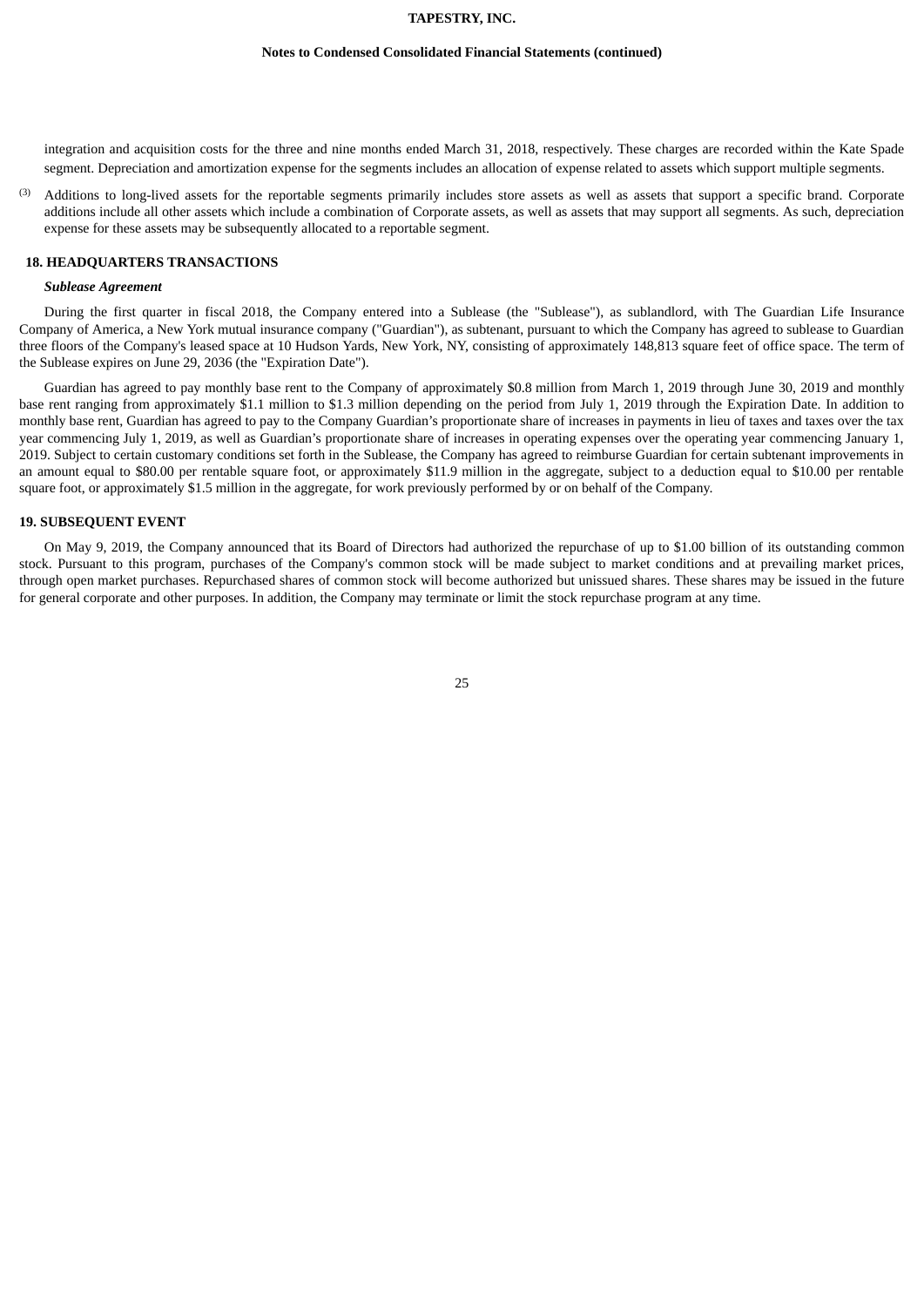## <span id="page-28-0"></span>**ITEM 2. MANAGEMENT'S DISCUSSION AND ANALYSIS OF FINANCIAL CONDITION AND RESULTS OF OPERATIONS**

The following discussion of the Company's financial condition and results of operations should be read together with the Company's condensed consolidated financial statements and notes to those statements included elsewhere in this document. When used herein, the terms "the Company," "Tapestry," "we," "us" and "our" refer to Tapestry, Inc., including consolidated subsidiaries. References to "Coach," "Kate Spade," "kate spade new york" or "Stuart Weitzman" refer only to the identified brand.

### **EXECUTIVE OVERVIEW**

Tapestry is a leading New York-based house of modern luxury accessories and lifestyle brands. Tapestry is powered by optimism, innovation and inclusivity. Our brands are approachable and inviting and create joy every day for people around the world. Defined by quality, craftsmanship and creativity, the brands that make up our house give global audiences the opportunity for exploration and self-expression. Tapestry is comprised of the Coach, Kate Spade and Stuart Weitzman brands, all of which have been part of the American landscape for over 25 years.

The Company has three reportable segments:

- *Coach -* Includes global sales of Coach brand products to customers through Coach operated stores, including the Internet and concession shop-inshops, sales to wholesale customers and through independent third party distributors.
- *Kate Spade* Includes global sales primarily of kate spade new york brand products to customers through Kate Spade operated stores, including the Internet, sales to wholesale customers, through concession shop-in-shops and through independent third party distributors.
- *Stuart Weitzman -* Includes global sales of Stuart Weitzman brand products primarily through Stuart Weitzman operated stores, including the Internet, sales to wholesale customers and through numerous independent third party distributors.

Each of our brands are unique and independent, while sharing a commitment to innovation and authenticity defined by distinctive products and differentiated customer experiences across channels and geographies. Our success does not depend solely on the performance of a single channel, geographic area or brand.

#### **Fiscal 2019 Strategic Initiatives**

The Company's focus first and foremost is on execution in fiscal 2019, while making the right strategic investments to support our long-term vision. Specifically, in fiscal 2019, the Company intends to:

- Capture the full benefit of a multi-brand structure and synergies
- Fuel brand innovation by accelerating product newness across all brands
- Drive global growth with an emphasis on the Chinese consumer
- Advance our digital and data analytic capabilities

## **Recent Developments**

#### *Enterprise Resource Management ("ERP") Implementation*

During fiscal 2018, the Company implemented a global consolidation system which provides a common platform for financial reporting, a point-of-sale system for Coach in North America as well as a human resource information system for Corporate, Coach and Stuart Weitzman employees. During the second quarter of fiscal 2019, the Company deployed global finance and accounting systems for Corporate, Coach and Stuart Weitzman. During the third quarter of fiscal 2019, the Company deployed global finance, accounting, supply chain and human resource information systems for Kate Spade. The ERP implementation is expected to be substantially completed in fiscal 2019, with the supply chain functions for Coach and Stuart Weitzman to follow at the beginning of fiscal 2020.

#### *Stuart Weitzman Production Challenges*

Stuart Weitzman results continued to be negatively impacted by the trailing impacts of the supply chain operational challenges which began in the third quarter of fiscal 2018, including production delays which caused lower than expected sales, as the brand was not prepared for the level of complexity and new development as it transitioned to a new creative vision. The Company has addressed these challenges through investment in talent, as well as added infrastructure and manufacturing capacity. As a result of these investments, the Company returned to sales growth in the second and third quarters of fiscal 2019.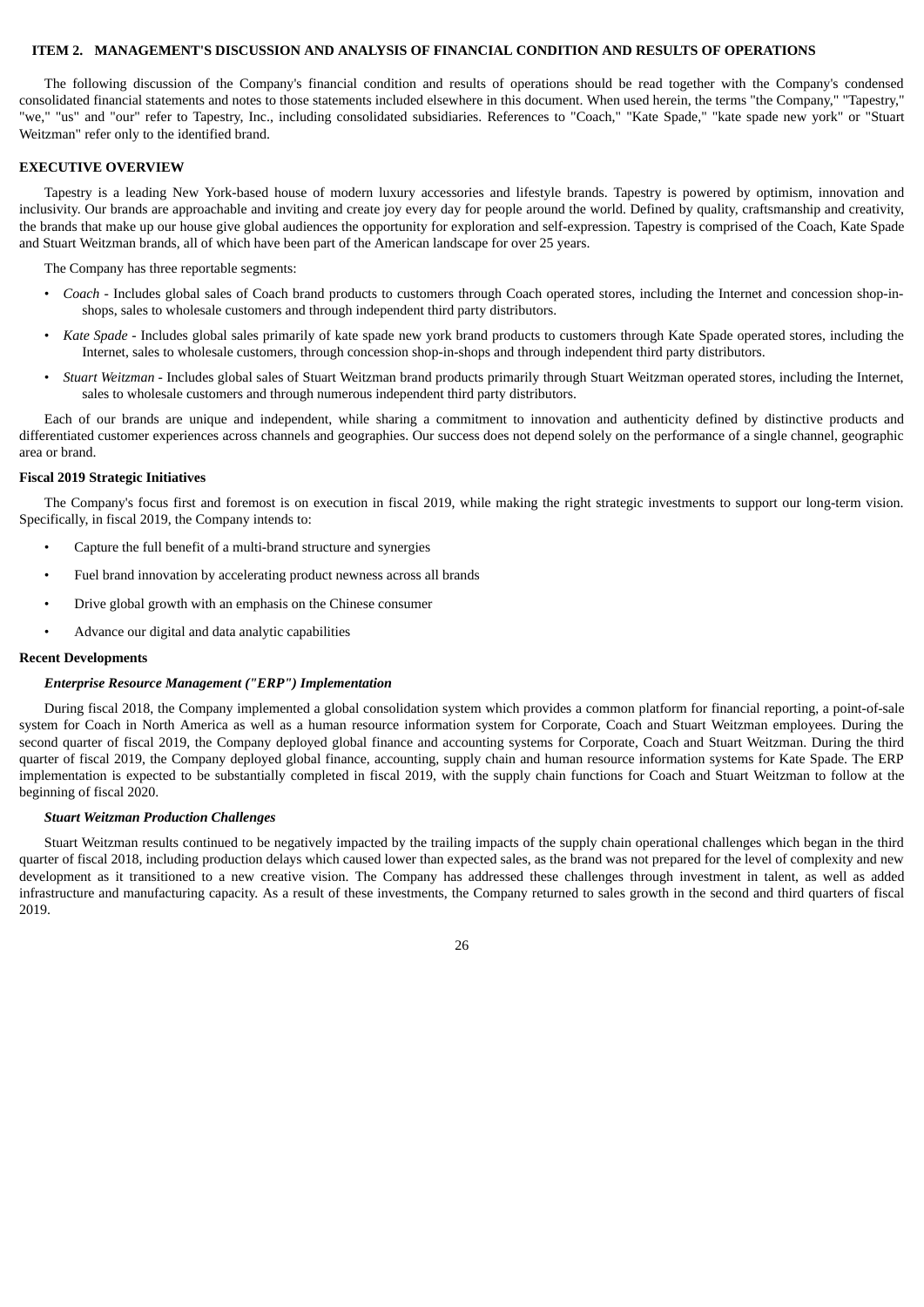#### *Impact of Tax Legislation*

On December 22, 2017, H.R.1, formerly known as the Tax Cuts and Jobs Act (the "Tax Legislation") was enacted. The Tax Legislation significantly revises the U.S. tax code by (i) lowering the U.S federal statutory income tax rate from 35% to 21%, (ii) implementing a territorial tax system, (iii) imposing a one-time transition tax on deemed repatriated earnings of foreign subsidiaries ("Transition Tax"), (iv) requiring current inclusion of global intangible low taxed income ("GILTI") of certain earnings of controlled foreign corporations in U.S. federal taxable income, (v) creating the base erosion anti-abuse tax ("BEAT"), (vi) implementing bonus depreciation that will allow for full expensing of qualified property, (vii) enacting a beneficial rate to be applied against Foreign Derived Intangible Income ("FDII") and (viii) limiting deductibility of interest and executive compensation expense, among other changes. Notable changes include the following:

- Foreign earnings that generated after December 31, 2017 will generally be eligible for a 100% dividends received deduction, however companies may be subject to the alternative BEAT and GILTI tax regimes which could increase the global effective tax rate. Conversely, companies may be eligible for a reduced rate to the extent their earnings qualify as FDII, which would reduce their global effective tax rate. Of these tax provisions, the GILTI and FDII provisions have impacted the Company in fiscal year 2019, with GILTI being the most impactful of the two. The Company does not anticipate any impact under the BEAT provision. Under GILTI, a portion of the Company's foreign earnings will be subject to U.S. taxation. For companies subject to GILTI, the Financial Accounting Standards Board ("FASB") has indicated that companies are allowed to record tax associated with GILTI as a period cost in the period the earnings are included on the U.S. tax return. The Company has chosen to adopt this policy.
- The Tax Legislation includes what many believe is an unintended consequence that results in certain leasehold improvements being ineligible for bonus depreciation. The Company has estimated fiscal year 2019 depreciation expense based on how the law was drafted, with no consideration of the perceived legislative intent. The Company has estimated its capital expenditures by class to estimate depreciation expense for purposes of calculating the rate change adjustment of our deferred tax balance. If tax legislation for Qualified Improvement Property ("QIP") is adjusted in fiscal 2019 or beyond, it will impact the rate change adjustment, which in turn will impact the Company's estimated annual effective tax rate in the year the legislation is revised.
- At this time, it is unknown whether certain U.S. states in which the Company operates will conform to the Tax Legislation or adopt an alternative regime. The Company continues to monitor developments; at this time all material aspects of its provision for income tax for the three and nine months ended March 30, 2019 are recorded based on recent guidance or its historical approach to state tax expense.
- The Company applied the guidance in SEC Staff Accounting Bulletin ("SAB") 118 when accounting for the enactment-date of the Tax Legislation for the twelve-month period following the date of enactment. As of the second quarter of fiscal 2019 ending December 29, 2019, the Company completed the accounting for the enactment date income tax effects of the Tax Legislation pursuant to Accounting Standards Codification ("ASC") 740, Income Taxes, for the measurement of deferred tax assets and liabilities and one-time transition tax. The amounts recorded were further adjusted due to additional guidance released during the third quarter of fiscal 2019. The amounts recorded are subject to adjustment as future regulations or additional guidance becomes available.

### *Integration and Acquisition Costs*

During the first nine months of fiscal 2019, the Company completed its acquisition of certain distributors for the Kate Spade and Stuart Weitzman brands. During fiscal 2018, the Company completed its acquisition of Kate Spade & Company, certain distributors for the Coach and Stuart Weitzman brands and obtained operational control of the Kate Spade Joint Ventures. The operating results of the respective entities have been consolidated in the Company's operating results commencing on the date of each acquisition. As a result of these acquisitions, the Company incurred charges related to the integration and acquisition of the businesses. These charges are primarily associated with organization-related expenses, purchase price accounting adjustments, acquisition costs, contractual payments, professional fees and asset write-offs. The Company currently estimates that it will incur approximately \$25-35 million in pre-tax charges, of which the majority are expected to be cash charges, for the remainder of fiscal 2019.

Refer to Note 5, "Integration and Acquisition Costs," Note 7, "Acquisitions," and the "GAAP to Non-GAAP Reconciliation," herein, for further information.

## *Operational Efficiency Plan*

During the fourth quarter of fiscal 2016, the Company announced a series of operational efficiency initiatives focused on creating an agile and scalable business model (the "Operational Efficiency Plan"). The significant majority of the charges under this plan were recorded within Selling, general and administrative ("SG&A") expenses. These charges were associated with organizational efficiencies, primarily related to the reduction of corporate staffing levels globally, as well as accelerated depreciation, mainly associated with information systems retirement, technology infrastructure charges related to the initial costs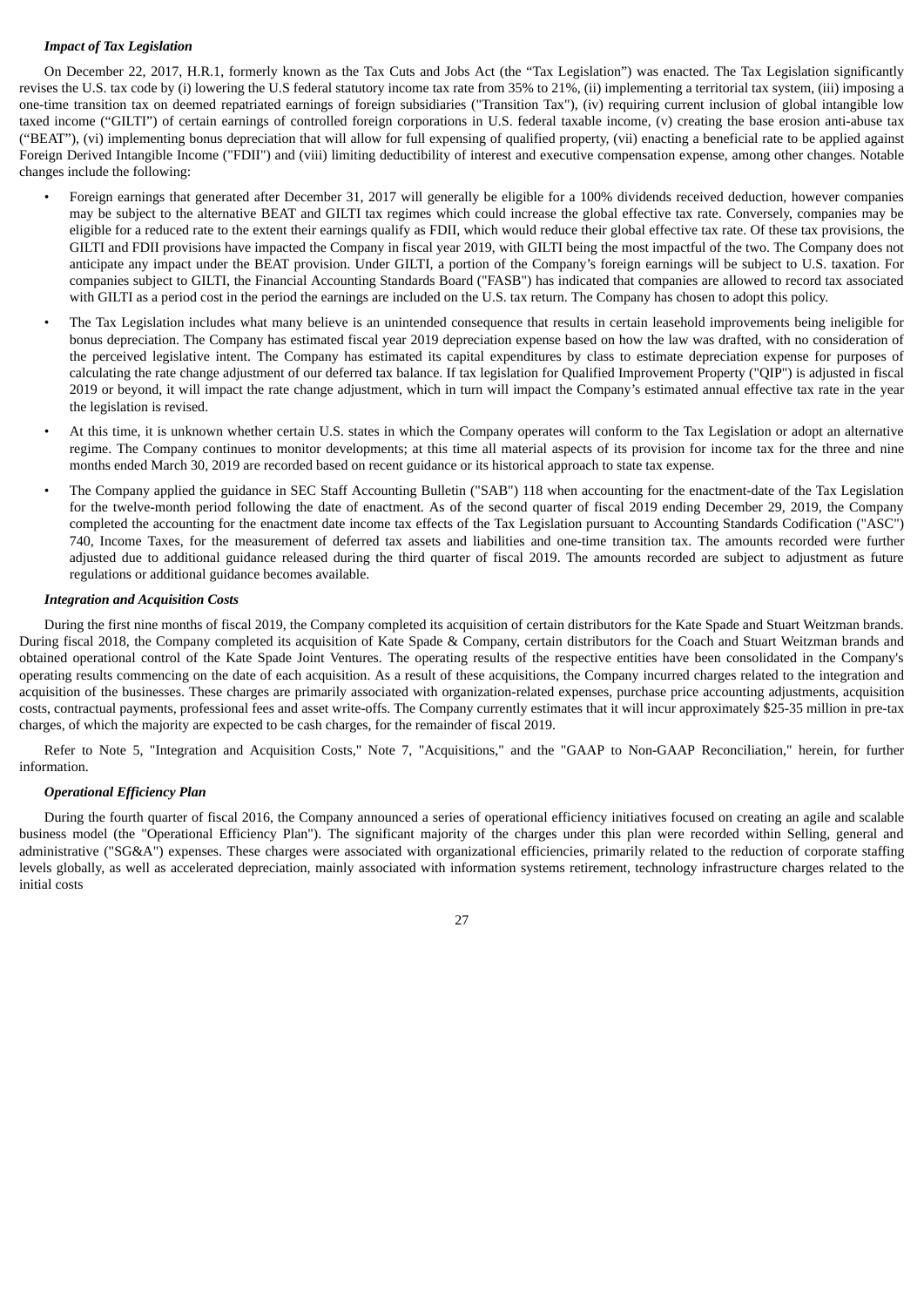of replacing and updating our core technology platforms, and international supply chain and office location optimization. Total cumulative charges incurred under the Operational Efficiency Plan were \$87.4 million. The plan was concluded in fiscal 2018.

Refer to Note 6, "Restructuring Activities," and the "GAAP to Non-GAAP Reconciliation," herein, for further information.

#### **Current Trends and Outlook**

The environment in which we operate is subject to a number of different factors driving global consumer spending. Consumer preferences, macroeconomic conditions, foreign currency fluctuations and geopolitical events continue to impact overall levels of consumer travel and spending on discretionary items, with inconsistent patterns across channels and geographies.

Global consumer retail traffic trends remain under pressure. This, along with other factors, has led to a more promotional environment in the fragmented retail industry due to increased competition and a desire to offset traffic declines with increased levels of conversion. Further declines in traffic could result in store impairment charges if expected future cash flows of the related asset group do not exceed the carrying value.

Several organizations that monitor the world's economy, including the International Monetary Fund, observed that global expansion is slowing at a rate that is somewhat faster than expected. These organizations expect continued softening of the growth rates in the United States throughout the next two years, and also observed challenging economic growth across markets around the globe recently. As a result, the current global outlook remains uncertain. It is still too early to understand what kind of sustained impact these trends or changes in trade agreements and tax legislation will have on consumer discretionary spending.

Risk of volatility or a worsening of the macroeconomic environment remains due to political uncertainty and potential changes to international trade agreements. During the first quarter of fiscal 2019, the Trump Administration began to impose duties of 10% related to certain Chinese-made imported products. On May 5, 2019, President Trump announced an increase to the tariffs currently being imposed on these imports from 10% to 25%, effective May 10, 2019. Certain of the Company's offerings are impacted by these tariffs, however the Company believes that there will be minimal impact given the diversity of its sourcing activities. Additionally, on May 5, 2019, President Trump raised the possibility of adding a 25% punitive tariff to other categories of U.S. imports from China, which may have a more significant impact on the results of the Company if enacted. The Company is currently in the process of evaluating and monitoring this development. Continued increases in trade tensions could impact the Company's ability to grow its business with the Chinese consumer globally.

Beginning in the second quarter of fiscal 2019, the Company noted volatility in the spending patterns of certain North American customers, believed to be resellers, in advance of changes in Chinese e-commerce laws effective January 1, 2019. The volatility experienced during this period may continue in the near-term. The Company also observed an acceleration in local customer demand in China which has helped to partially offset this trend.

Additional macroeconomic impacts include but are not limited to the United Kingdom ("U.K.") voting to leave the European Union ("E.U."), commonly known as "Brexit." On March 29, 2017, the U.K. triggered Article 50 of the Lisbon Treaty formally starting negotiations with the E.U. The U.K. and E.U. announced in March 2018 an agreement in principle to transitional provisions under which E.U. law would remain in force in the U.K. for an agreed period, but this remains subject to the successful conclusion of a final withdrawal agreement between the parties and the ratification by U.K. parliament. As of the date of this report, the withdrawal agreement has been voted against three times by U.K. parliament. As a consequence, the E.U. and U.K. agreed to postpone Brexit until October 31, 2019. This date will be accelerated to (i) June 1, 2019 should the U.K. not participate in the E.U. elections (in which case, the U.K. would leave without a deal), or (ii) anytime between now and October 31, 2019 if a withdrawal agreement is concluded between the parties and ratified by U.K. parliament. In the absence of such a withdrawal agreement there would be no transitional provisions and a "hard" Brexit would occur on either June 1 or October 31, 2019, resulting in potential increased legal and regulatory complexities and divergent laws between the U.K. and the E.U.

We will continue to monitor these trends and evaluate and adjust our operating strategies and cost management opportunities to mitigate the related impact on our results of operations, while remaining focused on the long-term growth of our business and protecting the value of our brands.

For a detailed discussion of significant risk factors that have the potential to cause our actual results to differ materially from our expectations, see Part I, Item 1A. "Risk Factors" disclosed in our Annual Report on Form 10-K for the fiscal year ended June 30, 2018.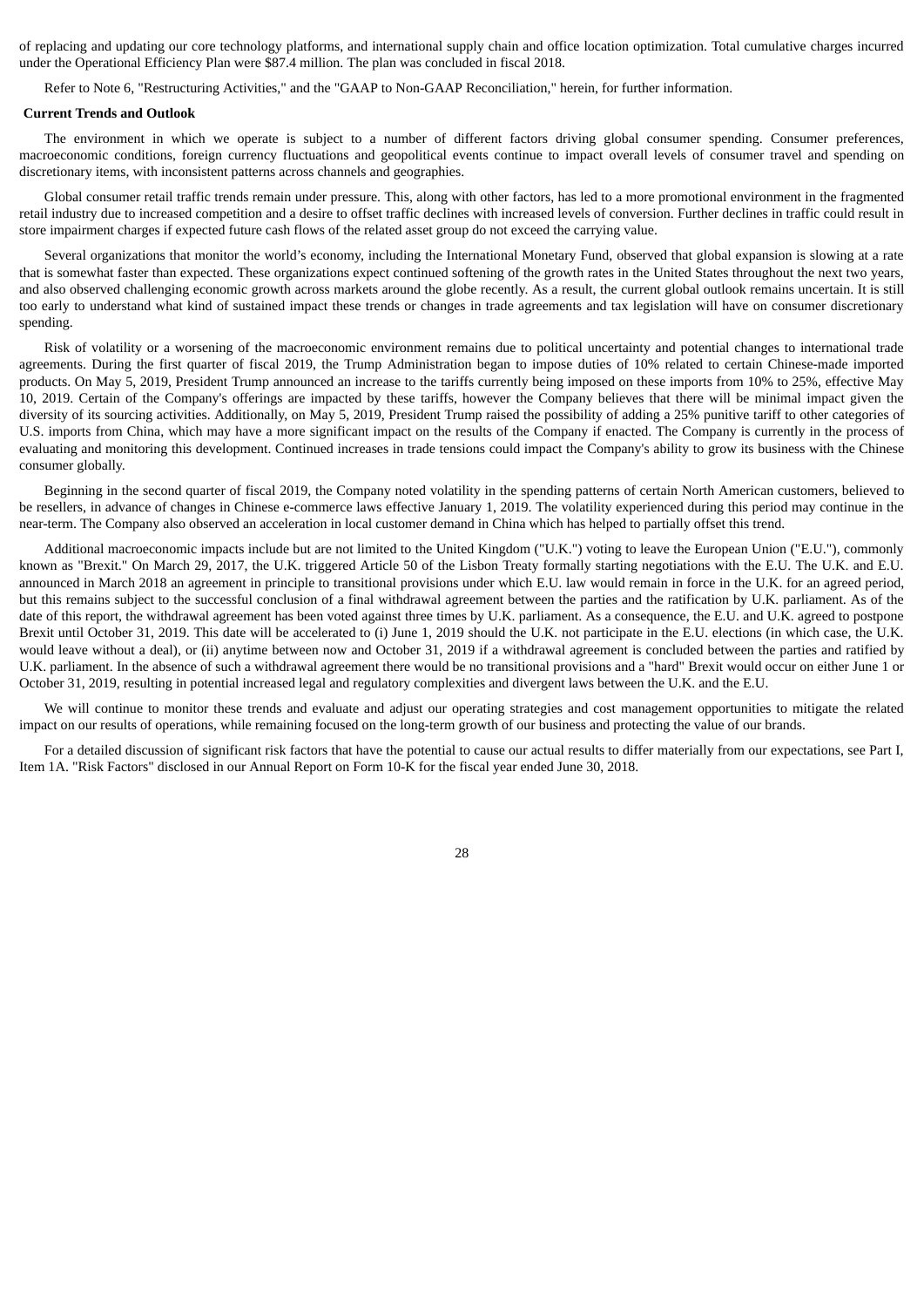## **THIRD QUARTER FISCAL 2019 COMPARED TO THIRD QUARTER FISCAL 2018**

The following table summarizes results of operations for the third quarter of fiscal 2019 compared to the third quarter of fiscal 2018. All percentages shown in the table below and the discussion that follows have been calculated using unrounded numbers.

|                            |              | <b>Three Months Ended</b> |               |              |         |                                   |          |        |            |  |  |  |  |  |
|----------------------------|--------------|---------------------------|---------------|--------------|---------|-----------------------------------|----------|--------|------------|--|--|--|--|--|
|                            |              | March 30, 2019            |               |              |         | March 31, 2018                    | Variance |        |            |  |  |  |  |  |
|                            |              |                           |               |              |         | (millions, except per share data) |          |        |            |  |  |  |  |  |
|                            |              |                           | $%$ of        |              |         | $%$ of                            |          |        |            |  |  |  |  |  |
|                            |              | <b>Amount</b>             | net sales     |              | Amount  | net sales                         |          | Amount | %          |  |  |  |  |  |
| Net sales                  | \$           | 1,331.4                   | $100.0 \%$ \$ |              | 1,322.4 | 100.0% \$                         |          | 9.0    | $0.7\%$    |  |  |  |  |  |
| Gross profit               |              | 915.9                     | 68.8          |              | 907.6   | 68.6                              |          | 8.3    | 0.9        |  |  |  |  |  |
| SG&A expenses              |              | 810.1                     | 60.8          |              | 748.6   | 56.6                              |          | 61.5   | 8.2        |  |  |  |  |  |
| Operating income           |              | 105.8                     | 7.9           |              | 159.0   | 12.0                              |          | (53.2) | (33.4)     |  |  |  |  |  |
| Interest expense, net      |              | 10.6                      | 0.8           |              | 16.9    | 1.3                               |          | (6.3)  | (36.8)     |  |  |  |  |  |
| Provision for income taxes |              | (22.2)                    | (1.7)         |              | 1.8     | 0.1                               |          | (24.0) | NM         |  |  |  |  |  |
| Net income                 |              | 117.4                     | 8.8           |              | 140.3   | 10.6                              |          | (22.9) | (16.2)     |  |  |  |  |  |
| Net income per share:      |              |                           |               |              |         |                                   |          |        |            |  |  |  |  |  |
| <b>Basic</b>               | $\mathbf{s}$ | 0.40                      |               | $\mathbb{S}$ | 0.49    |                                   | \$       | (0.09) | $(17.3)\%$ |  |  |  |  |  |
| Diluted                    | \$           | 0.40                      |               | \$           | 0.48    |                                   | \$       | (0.08) | $(16.5)\%$ |  |  |  |  |  |

NM - Not meaningful

## **GAAP to Non-GAAP Reconciliation**

The Company's reported results are presented in accordance with accounting principles generally accepted in the United States of America ("GAAP"). The reported results during the third quarter of fiscal 2019 and fiscal 2018 reflect the costs attributable to the ERP system implementation efforts, integration and acquisition costs, the impact of the new tax legislation and the impact of the Operational Efficiency Plan, as noted in the following tables. Refer to "Non-GAAP Measures" herein for further discussion on the Non-GAAP measures.

## **Third Quarter Fiscal 2019 Items**

|                                          | Three Months Ended March 30, 2019 |                                    |     |                              |      |                                                |  |                                     |                                            |       |  |  |
|------------------------------------------|-----------------------------------|------------------------------------|-----|------------------------------|------|------------------------------------------------|--|-------------------------------------|--------------------------------------------|-------|--|--|
|                                          |                                   | <b>GAAP Basis</b><br>(As Reported) |     | <b>ERP</b><br>Implementation |      | <b>Integration &amp;</b><br><b>Acquisition</b> |  | <b>Impact of Tax</b><br>Legislation | <b>Non-GAAP Basis</b><br>(Excluding Items) |       |  |  |
|                                          |                                   |                                    |     |                              |      | (millions, except per share data)              |  |                                     |                                            |       |  |  |
| <b>Gross profit</b>                      | \$                                | 915.9                              | -\$ | $\overline{\phantom{0}}$     | - \$ | $(5.0)$ \$                                     |  | $\overline{\phantom{m}}$            | - \$                                       | 920.9 |  |  |
| <b>SG&amp;A</b> expenses                 |                                   | 810.1                              |     | 14.7                         |      | 15.6                                           |  |                                     |                                            | 779.8 |  |  |
| <b>Operating income</b>                  |                                   | 105.8                              |     | (14.7)                       |      | (20.6)                                         |  |                                     |                                            | 141.1 |  |  |
| Income before provision for income taxes |                                   | 95.2                               |     | (14.7)                       |      | (20.6)                                         |  |                                     |                                            | 130.5 |  |  |
| <b>Provision for income taxes</b>        |                                   | (22.2)                             |     | (3.7)                        |      | (2.4)                                          |  | (24.9)                              |                                            | 8.8   |  |  |
| <b>Net income</b>                        |                                   | 117.4                              |     | (11.0)                       |      | (18.2)                                         |  | 24.9                                |                                            | 121.7 |  |  |
| Diluted net income per share             |                                   | 0.40                               |     | (0.05)                       |      | (0.06)                                         |  | 0.09                                |                                            | 0.42  |  |  |

In the third quarter of fiscal 2019 the Company incurred charges as follows:

• *ERP Implementation* - Total charges of \$14.7 million represent technology implementation costs. Refer to the "Executive Overview" herein for further information.

*• Integration & Acquisition Costs* - Total charges of \$20.6 million represent integration and acquisition costs related to organization-related costs, limited life purchase accounting adjustments and professional fees.

Refer to the "Executive Overview" herein and Note 5, "Integration and Acquisition Costs," for more information.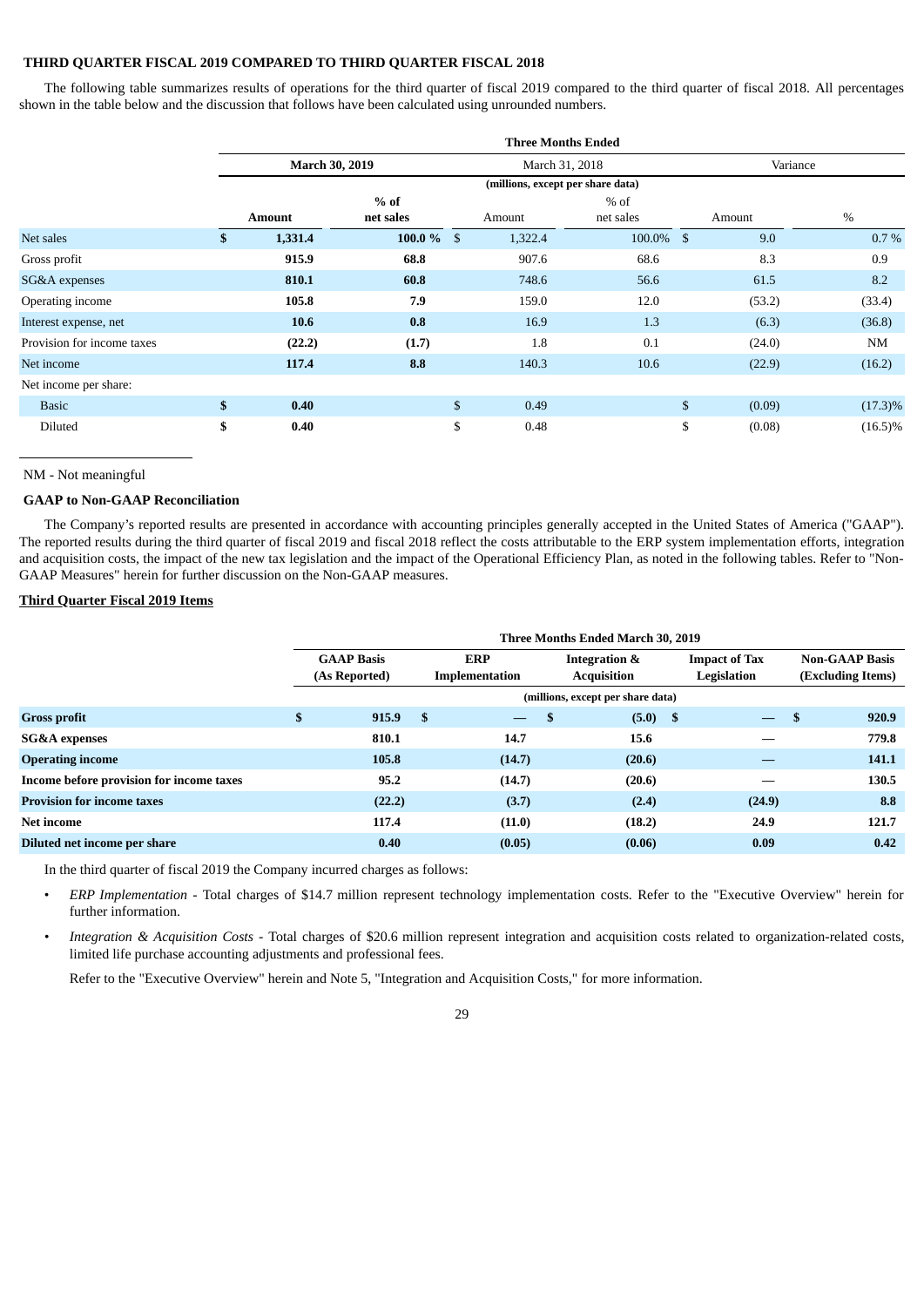• *Impact of Tax Legislation* - Total benefit of \$24.9 million primarily due to the transition tax related to foreign earnings deemed to be repatriated. Refer to the "Executive Overview" herein and Note 15, "Income Taxes," for further information.

These actions taken together increased the Company's Cost of sales by \$5.0 million, SG&A expenses by \$30.3 million and decreased Provision for income taxes by \$31.0 million, negatively impacting Net income by \$4.3 million or \$0.02 per diluted share.

The following table summarizes the GAAP to Non-GAAP Reconciliation by reportable segment through Operating income for the third quarter of fiscal 2019:

|                           |    | Three Months Ended March 30, 2019 |    |       |    |              |    |               |     |           |    |                       |  |
|---------------------------|----|-----------------------------------|----|-------|----|--------------|----|---------------|-----|-----------|----|-----------------------|--|
|                           |    | <b>GAAP Basis</b>                 |    |       |    | Kate         |    | <b>Stuart</b> |     |           |    | <b>Non-GAAP Basis</b> |  |
|                           |    | (As Reported)                     |    | Coach |    | <b>Spade</b> |    | Weitzman      |     | Corporate |    | (Excluding Items)     |  |
|                           |    |                                   |    |       |    | (millions)   |    |               |     |           |    |                       |  |
| <b>Cost of sales</b>      |    |                                   |    |       |    |              |    |               |     |           |    |                       |  |
| Integration & Acquisition |    |                                   |    |       |    | (4.3)        |    | (0.7)         |     |           |    |                       |  |
| <b>Gross profit</b>       | Эh | 915.9                             | \$ |       | \$ | (4.3)        | \$ | (0.7)         | \$  |           |    | 920.9                 |  |
|                           |    |                                   |    |       |    |              |    |               |     |           |    |                       |  |
| <b>SG&amp;A</b> expenses  |    |                                   |    |       |    |              |    |               |     |           |    |                       |  |
| Integration & Acquisition |    |                                   |    | 5.5   |    | 3.0          |    | 0.1           |     | 7.0       |    |                       |  |
| <b>ERP</b> Implementation |    |                                   |    |       |    |              |    |               |     | 14.7      |    |                       |  |
| <b>SG&amp;A</b> expenses  |    | 810.1                             | \$ | 5.5   | \$ | 3.0          | \$ | 0.1           | \$  | 21.7      | \$ | 779.8                 |  |
|                           |    |                                   |    |       |    |              |    |               |     |           |    |                       |  |
| <b>Operating income</b>   | \$ | 105.8                             | \$ | (5.5) | \$ | (7.3)        | \$ | (0.8)         | -\$ | (21.7)    | \$ | 141.1                 |  |
|                           |    |                                   |    |       |    |              |    |               |     |           |    |                       |  |

## Third Quarter Fiscal 2018 Items

|                                          | Three Months Ended March 31, 2018  |    |                                |    |                                   |  |                              |    |                                     |  |  |
|------------------------------------------|------------------------------------|----|--------------------------------|----|-----------------------------------|--|------------------------------|----|-------------------------------------|--|--|
|                                          | <b>GAAP Basis</b><br>(As Reported) |    | Operational<br>Efficiency Plan |    | Integration &<br>Acquisition      |  | Impact of Tax<br>Legislation |    | Non-GAAP Basis<br>(Excluding Items) |  |  |
|                                          |                                    |    |                                |    | (millions, except per share data) |  |                              |    |                                     |  |  |
| Gross profit                             | \$<br>907.6                        | \$ | $\overline{\phantom{m}}$       | \$ | $(4.1)$ \$                        |  | $\overline{\phantom{a}}$     | \$ | 911.7                               |  |  |
| SG&A expenses                            | 748.6                              |    | 2.9                            |    | 18.3                              |  |                              |    | 727.4                               |  |  |
| Operating income                         | 159.0                              |    | (2.9)                          |    | (22.4)                            |  |                              |    | 184.3                               |  |  |
| Income before provision for income taxes | 142.1                              |    | (2.9)                          |    | (22.4)                            |  |                              |    | 167.4                               |  |  |
| Provision for income taxes               | 1.8                                |    | (1.0)                          |    | (12.1)                            |  | 5.4                          |    | 9.5                                 |  |  |
| Net income                               | 140.3                              |    | (1.9)                          |    | (10.3)                            |  | (5.4)                        |    | 157.9                               |  |  |
| Diluted net income per share             | 0.48                               |    |                                |    | (0.04)                            |  | (0.02)                       |    | 0.54                                |  |  |
|                                          |                                    |    |                                |    |                                   |  |                              |    |                                     |  |  |

In the third quarter of fiscal 2018, the Company incurred the following:

- *Operational Efficiency Plan* Total charges of \$2.9 million primarily related to technology infrastructure costs.
- *Integration & Acquisition Costs* Total charges of \$22.4 million total charges primarily attributable to the integration and acquisition of Kate Spade and the acquisition of certain distributors for the Coach and Stuart Weitzman brands and assumed operational control of the Kate Spade Joint Ventures. These charges include:
	- Organizational costs as a result of integration
	- Limited life purchase accounting adjustments
	- Professional fees
- *Impact of Tax Legislation* Total charges of \$5.4 million primarily related to the net impact of the transition tax and re-measurement of deferred tax balances.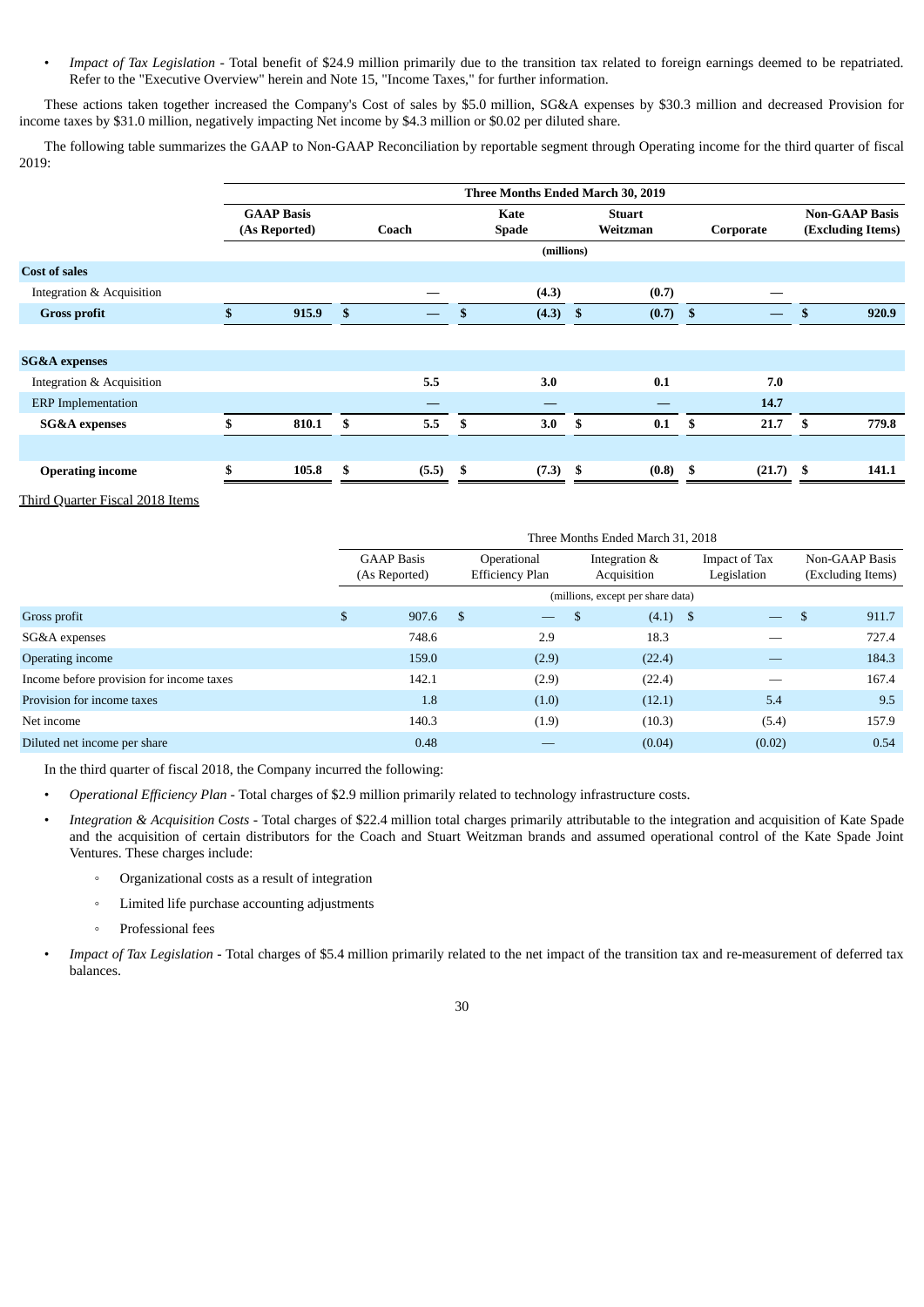These actions taken together increased Cost of sales by \$4.1 million, increased SG&A expenses by \$21.2 million and decreased the Company's Provision for income taxes by \$7.7 million, negatively impacting Net income by \$17.6 million or \$0.06 per diluted share.

The following table summarizes the GAAP to Non-GAAP Reconciliation by reportable segment through Operating (loss) income for the third quarter of fiscal 2018:

|                                    |     | Three Months Ended March 31, 2018 |    |       |    |             |    |          |     |           |     |                   |
|------------------------------------|-----|-----------------------------------|----|-------|----|-------------|----|----------|-----|-----------|-----|-------------------|
|                                    |     | <b>GAAP Basis</b>                 |    |       |    | Kate        |    | Stuart   |     |           |     | Non-GAAP Basis    |
|                                    |     | (As Reported)                     |    | Coach |    | Spade       |    | Weitzman |     | Corporate |     | (Excluding Items) |
|                                    |     |                                   |    |       |    | (millions)  |    |          |     |           |     |                   |
| Cost of sales                      |     |                                   |    |       |    |             |    |          |     |           |     |                   |
| Integration & Acquisition          |     |                                   |    | (1.0) |    | (1.0)       |    | (2.1)    |     |           |     |                   |
| Gross profit                       | \$. | 907.6                             | \$ | (1.0) | \$ | (1.0)       | \$ | (2.1)    | \$  |           | \$. | 911.7             |
|                                    |     |                                   |    |       |    |             |    |          |     |           |     |                   |
| SG&A expenses                      |     |                                   |    |       |    |             |    |          |     |           |     |                   |
| Integration & Acquisition          |     |                                   |    | 0.2   |    | 9.1         |    | 4.7      |     | 4.3       |     |                   |
| <b>Operational Efficiency Plan</b> |     |                                   |    |       |    |             |    |          |     | 2.9       |     |                   |
| SG&A expenses                      |     | 748.6                             | \$ | 0.2   | \$ | 9.1         | \$ | 4.7      | \$. | 7.2       | \$  | 727.4             |
|                                    |     |                                   |    |       |    |             |    |          |     |           |     |                   |
| Operating income                   | \$  | 159.0                             | \$ | (1.2) | \$ | $(10.1)$ \$ |    | (6.8)    | \$  | (7.2)     | \$  | 184.3             |

## **Tapestry, Inc. Summary – Third Quarter of Fiscal 2019**

### **Currency Fluctuation Effects**

The change in net sales and gross margin for the third quarter of fiscal 2019 compared to the third quarter of fiscal 2018 has been presented both including and excluding currency fluctuation effects.

#### **Net Sales**

Net sales in the third quarter of fiscal 2019 increased 0.7% or \$9.0 million to \$1.33 billion. Excluding the effects of foreign currency, net sales increased by 2.3% or \$30.2 million. Excluding the effects of foreign currency, the net sales increase was driven by Kate Spade, Coach and Stuart Weitzman.

### **Gross Profit**

Gross profit increased 0.9% or \$8.3 million to \$915.9 million in the third quarter of fiscal 2019 from \$907.6 million in the third quarter of fiscal 2018. Gross margin for the third quarter of fiscal 2019 was 68.8% as compared to 68.6% in the third quarter of fiscal 2018. Excluding non-GAAP charges of \$5.0 million and \$4.1 million in the third quarter of fiscal 2019 and fiscal 2018, respectively, as discussed in the "GAAP to non-GAAP Reconciliation" herein, gross profit increased 1.0% or \$9.2 million to \$920.9 million in the third quarter of fiscal 2019, and gross margin increased to 69.2% from 68.9% in the third quarter of fiscal 2018. This increase in gross profit was driven by an increase in Kate Spade of \$10.2 million, partially offset by declines in Coach of \$0.6 million and Stuart Weitzman of \$0.4 million.

### **Selling, General and Administrative Expenses**

The Company includes inbound product-related transportation costs from our service providers within Cost of sales. The Company, similar to some companies, includes certain transportation-related costs due to our distribution network in SG&A expenses rather than in Cost of sales; for this reason, our gross margins may not be comparable to that of entities that include all costs related to their distribution network in Cost of sales.

SG&A expenses increased 8.2% or \$61.5 million to \$810.1 million in the third quarter of fiscal 2019 as compared to \$748.6 million in the third quarter of fiscal 2018. As a percentage of net sales, SG&A expenses increased to 60.8% during the third quarter of fiscal 2019 as compared to 56.6% during the third quarter of fiscal 2018. Excluding non-GAAP charges of \$30.3 million and \$21.2 million in the third quarter of fiscal 2019 and fiscal 2018, respectively, SG&A expenses increased 7.2% or \$52.4 million to \$779.8 million from the third quarter of fiscal 2018. This increase was primarily due to increases in Kate Spade of \$19.6 million, Corporate expenses of \$18.6 million, Stuart Weitzman of \$8.2 million and Coach of \$6.0 million. SG&A expenses as a percentage of net sales increased to 58.6% in the third quarter of fiscal 2019 from 55.0% in the third quarter of fiscal 2018.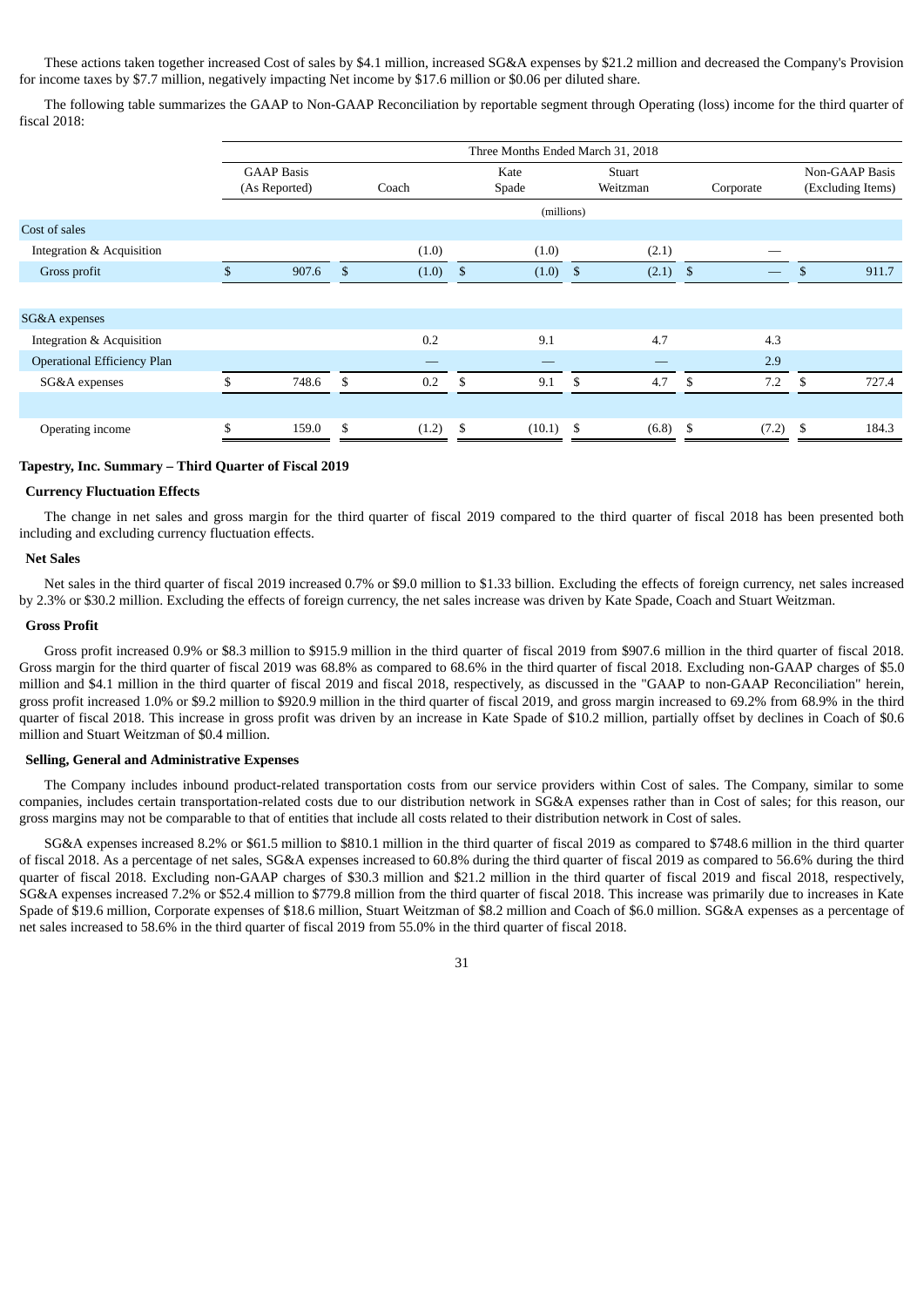Corporate expenses, which are included within SG&A expenses discussed above but are not directly attributable to a reportable segment, increased 35.7% or \$33.1 million to \$126.2 million in the third quarter of fiscal 2019 as compared to \$93.1 million in the third quarter of fiscal 2018. Excluding non-GAAP charges of \$21.7 million and \$7.2 million in the third quarter of fiscal 2019 and fiscal 2018, respectively, SG&A expenses increased 21.7% or \$18.6 million to \$104.5 million in the third quarter of fiscal 2019 as compared to \$85.9 million in the third quarter of fiscal 2018. This increase in SG&A expenses was primarily driven by ongoing expenses as a result of the new system implementations and higher employee related costs including compensation.

### **Operating Income**

Operating income decreased 33.4% or \$53.2 million to \$105.8 million in the third quarter of fiscal 2019 as compared to \$159.0 million in the third quarter of fiscal 2018. Operating margin was 7.9% in the third quarter of fiscal 2019 as compared to 12.0% in the third quarter of fiscal 2018. Excluding non-GAAP charges of \$35.3 million and \$25.3 million in the third quarter of fiscal 2019 and fiscal 2018, respectively, operating income decreased 23.3% or \$43.2 million to \$141.1 million from \$184.3 million in the third quarter of fiscal 2018; and operating margin decreased 330 basis points to 10.6% in the third quarter of fiscal 2019 as compared to 13.9% in the third quarter of fiscal 2018. The decrease in operating income was primarily driven by decreases within Kate Spade of \$9.4 million, Stuart Weitzman of \$8.6 million and Coach of \$6.6 million and an increase in Corporate expenses of \$18.6 million.

#### **Interest Expense, net**

Interest expense, net decreased 36.8% or \$6.3 million to \$10.6 million in the third quarter of fiscal 2019 as compared to \$16.9 million in the third quarter of fiscal 2018. The decrease in net interest expense is due to repayments made in the third quarter of fiscal 2018 related to the Company's debt borrowings.

#### **Provision for Income Taxes**

The effective tax rate was (23.4)% in the third quarter of fiscal 2019 as compared to 1.3% in the third quarter of fiscal 2018. Additional guidance was released by the U.S. Treasury this quarter which resulted in the reduction of the tax rate for the third quarter of fiscal 2019 as compared to the third quarter of fiscal 2018. Excluding non-GAAP charges, the effective tax rate was 6.8% in the third quarter of 2019 as compared to 5.6% in the third quarter of fiscal 2018. The increase in our effective tax rate was primarily attributable to geographical mix of earnings.

#### **Net Income**

Net income decreased \$22.9 million to \$117.4 million in the third quarter of fiscal 2019 as compared to \$140.3 million in the third quarter of fiscal 2018. Excluding non-GAAP charges, net income decreased 22.9% or \$36.2 million to \$121.7 million in the third quarter of fiscal 2019 as compared to \$157.9 million in the third quarter of fiscal 2018. This decrease was primarily due to lower operating income, partially offset by lower interest expense, net and lower income taxes.

#### **Net Income per Share**

Net income per diluted share decreased to \$0.40 in the third quarter of fiscal 2019 as compared to \$0.48 in the third quarter of fiscal 2018. Excluding non-GAAP charges, net income per diluted share decreased 23.1% or \$0.12 to \$0.42 in the third quarter of fiscal 2019 from \$0.54 in the third quarter of fiscal 2018. This decrease was primarily due to lower net income.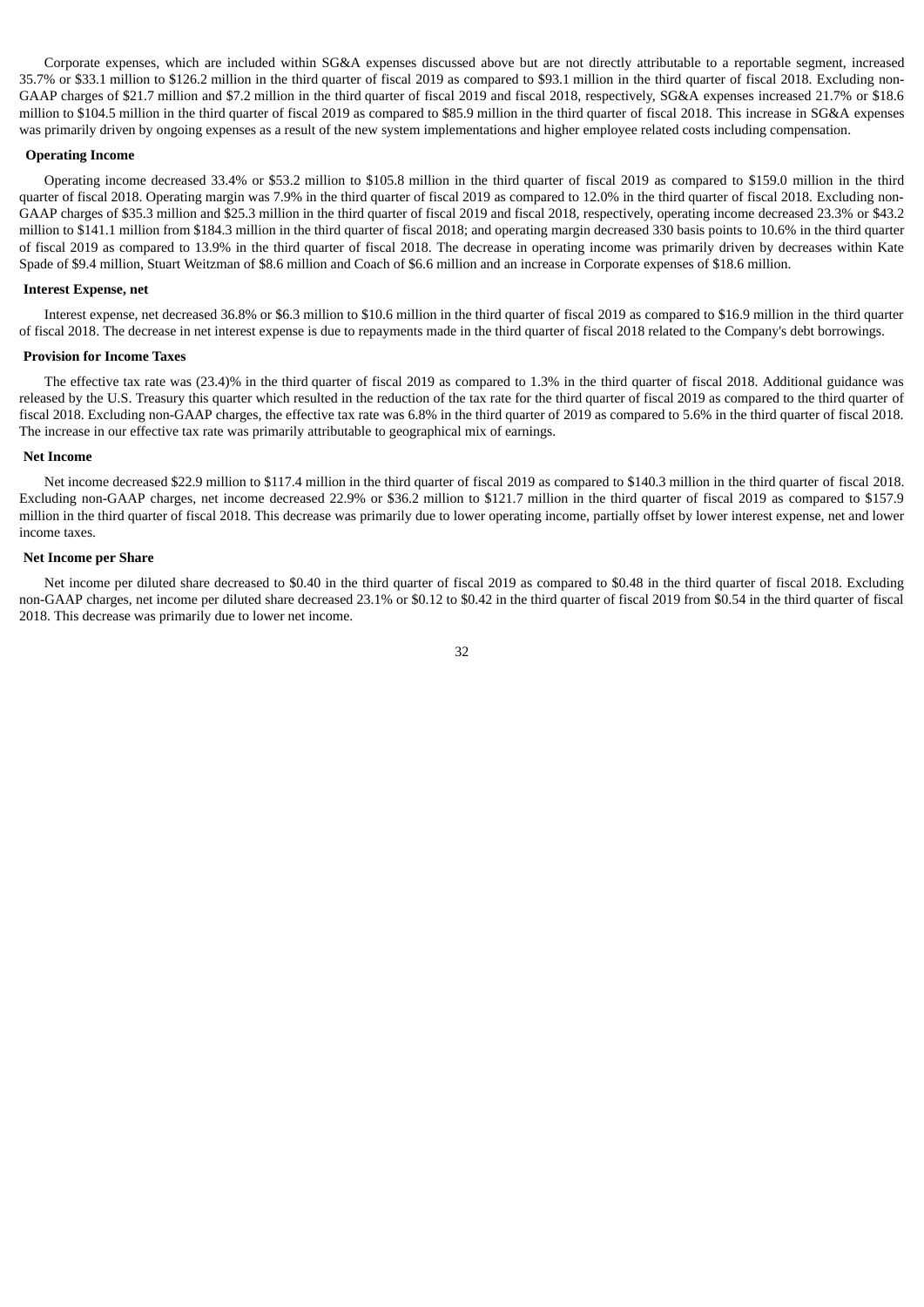## **Segment Performance - Third Quarter of Fiscal 2019**

The following tables summarize results of operations by reportable segment for the third quarter of fiscal 2019 compared to the third quarter of fiscal 2018. All percentages shown in the tables below and the discussion that follows have been calculated using unrounded numbers.

#### *Coach*

|                  | <b>Three Months Ended</b> |                       |  |                |            |  |        |          |  |  |
|------------------|---------------------------|-----------------------|--|----------------|------------|--|--------|----------|--|--|
|                  |                           | <b>March 30, 2019</b> |  | March 31, 2018 |            |  |        | Variance |  |  |
|                  |                           |                       |  |                | (millions) |  |        |          |  |  |
|                  |                           | $%$ of                |  |                |            |  |        |          |  |  |
|                  | <b>Amount</b>             | net sales             |  | Amount         | net sales  |  | Amount | $\%$     |  |  |
| Net sales        | 965.0                     | $100.0\%$ \$          |  | 969.3          | 100.0% \$  |  | (4.3)  | (0.4)%   |  |  |
| Gross profit     | 691.7                     | 71.7                  |  | 691.3          | 71.3       |  | 0.4    |          |  |  |
| SG&A expenses    | 452.2                     | 46.8                  |  | 440.9          | 45.5       |  | 11.3   | 2.5      |  |  |
| Operating income | 239.5                     | 24.8                  |  | 250.4          | 25.8       |  | (10.9) | (4.4)    |  |  |

*Coach Net Sales* decreased 0.4% or \$4.3 million to \$965.0 million in the third quarter of fiscal 2019. Excluding the unfavorable impact of foreign currency, net sales increased 1.3% or \$12.9 million. Comparable store sales increased by \$8.8 million or 1% as compared to the third quarter of fiscal 2018, including a benefit of approximately 1% driven by an increase in global e-commerce. The increase in comparable store sales was primarily led by increases in Other Asia, including Japan, Greater China and Europe, primarily due to improved traffic. These increases were partially offset by a decline in North America comparable store sales. In addition, there was an increase in non-comparable stores of \$5.3 million primarily driven by Greater China and Other Asia, partially offset by declines in North America.

*Coach Gross Profit* increased \$0.4 million to \$691.7 million in the third quarter of fiscal 2019 from \$691.3 million in the third quarter of fiscal 2018. Gross margin increased 40 basis points to 71.7% in the third quarter of fiscal 2019 from 71.3% in the third quarter of fiscal 2018. Excluding non-GAAP adjustments of \$1.0 million in the third quarter of fiscal 2018, gross profit decreased 0.1% or \$0.6 million to \$691.7 million from \$692.3 million in the third quarter of fiscal 2018, and gross margin increased 30 basis points to 71.7% from 71.4% in the third quarter of fiscal 2018. Excluding the impact of foreign currency in both periods, gross margin increased 10 basis points.

*Coach SG&A Expenses* increased 2.5% or \$11.3 million to \$452.2 million in the third quarter of fiscal 2019 as compared to \$440.9 million in the third quarter of fiscal 2018. SG&A expenses as a percentage of net sales increased to 46.8% during the third quarter of fiscal 2019 as compared to 45.5% during the third quarter of fiscal 2018. Excluding non-GAAP charges of \$5.5 million and \$0.2 million in the third quarter of fiscal 2019 and fiscal 2018, respectively, SG&A expenses increased 1.3% or \$6.0 million to \$446.7 million during the third quarter of fiscal 2019; and SG&A expenses as a percentage of net sales increased, to 46.3% in the third quarter of fiscal 2019 from 45.5% in the third quarter of fiscal 2018. The \$6.0 million increase was primarily due to an increase in store-related costs.

*Coach Operating Income* decreased 4.4% or \$10.9 million to \$239.5 million in the third quarter of fiscal 2019, resulting in an operating margin of 24.8%, as compared to \$250.4 million and 25.8%, respectively, in the third quarter of fiscal 2018. Excluding non-GAAP charges, Coach operating income decreased 2.6% or \$6.6 million to \$245.0 million from \$251.6 million in the third quarter of fiscal 2018; and operating margin was 25.4% in the third quarter of fiscal 2019 as compared to 26.0% in the third quarter of fiscal 2018. The decrease in operating income was primarily due to higher SG&A expenses.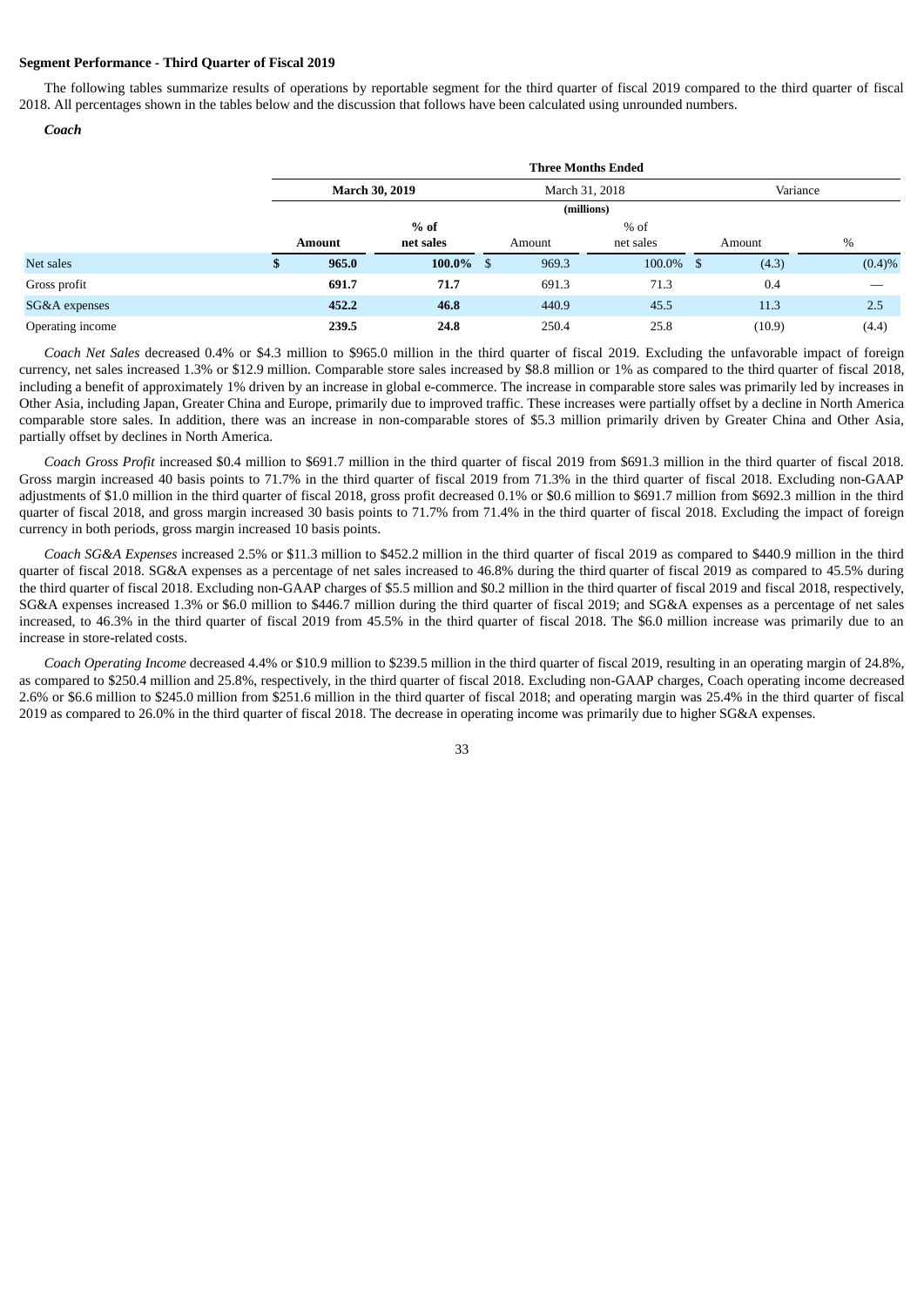|                  | <b>Three Months Ended</b> |                       |  |                |              |  |          |        |  |  |  |
|------------------|---------------------------|-----------------------|--|----------------|--------------|--|----------|--------|--|--|--|
|                  |                           | <b>March 30, 2019</b> |  | March 31, 2018 |              |  | Variance |        |  |  |  |
|                  |                           |                       |  |                | (millions)   |  |          |        |  |  |  |
|                  |                           | $%$ of                |  |                | $%$ of       |  |          |        |  |  |  |
|                  | Amount                    | net sales             |  | Amount         | net sales    |  | Amount   | $\%$   |  |  |  |
| Net sales        | 281.1                     | $100.0\%$ \$          |  | 269.3          | $100.0\%$ \$ |  | 11.8     | 4.4 %  |  |  |  |
| Gross profit     | 177.9                     | 63.3                  |  | 171.0          | 63.5         |  | 6.9      | 4.1    |  |  |  |
| SG&A expenses    | 171.8                     | 61.2                  |  | 158.3          | 58.8         |  | 13.5     | 8.5    |  |  |  |
| Operating income | 6.1                       | 2.2                   |  | 12.7           | 4.7          |  | (6.6)    | (51.7) |  |  |  |

*Kate Spade Net Sales* increased 4.4% or \$11.8 million to \$281.1 million in the third quarter of fiscal 2019. Excluding the unfavorable impact of foreign currency, net sales increased 5.2% or \$13.9 million. This increase was primarily due to an increase in non-comparable store sales of \$25.3 million due to new store openings in North America, China, Japan and Europe, as well as the direct ownership of the businesses in Australia, Malaysia and Singapore. This increase was partially offset by a decline in wholesale sales of \$6.5 million and a decline in comparable store sales of \$6.7 million or 3%. Comparable store sales included a benefit of approximately 7% driven by an increase in global e-commerce. The decrease in comparable store sales was primarily due to conversion and traffic.

*Kate Spade Gross Profit* increased 4.1% or \$6.9 million to \$177.9 million in the third quarter of fiscal 2019 from \$171.0 million in the third quarter of fiscal 2018. Gross margin decreased 20 basis points to 63.3% in the third quarter of fiscal 2019 from 63.5% in the third quarter of fiscal 2018. Excluding non-GAAP adjustments of \$4.3 million and \$1.0 million in the third quarter of fiscal 2019 and fiscal 2018, respectively, gross profit increased 5.9% or \$10.2 million to \$182.2 million from \$172.0 million in the third quarter of fiscal 2018, and gross margin increased 90 basis points to 64.8% from 63.9% in the third quarter of fiscal 2018. The gross margin increase of 90 basis points was primarily due to improved product costing as a result of synergies, partially offset by promotional activity primarily within the Outlet channel.

*Kate Spade SG&A Expenses* increased 8.5% or \$13.5 million to \$171.8 million in the third quarter of fiscal 2019 as compared to \$158.3 million in the third quarter of fiscal 2018. As a percentage of net sales, SG&A expenses increased to 61.2% during the third quarter of fiscal 2019 as compared to 58.8% during the third quarter of fiscal 2018. Excluding non-GAAP charges of \$3.0 million and \$9.1 million in the third quarter of fiscal 2019 and fiscal 2018, respectively, SG&A expenses increased 13.2% or \$19.6 million to \$168.8 million during the third quarter of fiscal 2019; and SG&A expenses as a percentage of net sales increased, to 60.1% in the third quarter of fiscal 2019 from 55.4% in the third quarter of fiscal 2018. The increase of \$19.6 million was due to the direct ownership of the businesses in Australia, Singapore and Malaysia, additional store-related costs as a result of new store openings and additional marketing expenses around the new product launch.

*Kate Spade Operating Income* decreased 51.7% or \$6.6 million to \$6.1 million in the third quarter of fiscal 2019, resulting in an operating margin of 2.2%, as compared to an operating income of \$12.7 million and operating margin of 4.7% in the third quarter of fiscal 2018. Excluding non-GAAP charges, Kate Spade operating income decreased 41.8% or \$9.4 million to \$13.4 million from \$22.8 million in the third quarter of fiscal 2018; and operating margin was 4.7% in the third quarter of fiscal 2019 as compared to 8.4% in the third quarter of fiscal 2018. The decrease in operating income was due to higher SG&A expenses, partially offset by an increase in gross profit.

## *Stuart Weitzman*

|                |   | <b>Three Months Ended</b> |                       |        |            |                |  |        |          |  |  |  |
|----------------|---|---------------------------|-----------------------|--------|------------|----------------|--|--------|----------|--|--|--|
|                |   |                           | <b>March 30, 2019</b> |        |            | March 31, 2018 |  |        | Variance |  |  |  |
|                |   |                           |                       |        | (millions) |                |  |        |          |  |  |  |
|                |   |                           | $%$ of                |        |            | $%$ of         |  |        |          |  |  |  |
|                |   | net sales<br>Amount       |                       | Amount |            | net sales      |  | Amount | $\%$     |  |  |  |
| Net sales      | ъ | 85.3                      | $100.0 \%$ \$         |        | 83.8       | $100.0\%$ \$   |  | 1.5    | 1.7%     |  |  |  |
| Gross profit   |   | 46.3                      | 54.3                  |        | 45.3       | 54.1           |  | 1.0    | 2.2      |  |  |  |
| SG&A expenses  |   | 59.9                      | 70.2                  |        | 56.3       | 67.3           |  | 3.6    | 6.2      |  |  |  |
| Operating loss |   | (13.6)                    | (15.9)                |        | (11.0)     | (13.2)         |  | (2.6)  | 22.3     |  |  |  |

*Stuart Weitzman Net Sales* increased 1.7% or \$1.5 million to \$85.3 million in the third quarter of fiscal 2019. Excluding the unfavorable impact of foreign currency, net sales increased 4.0% or \$3.4 million. This increase was primarily due to higher sales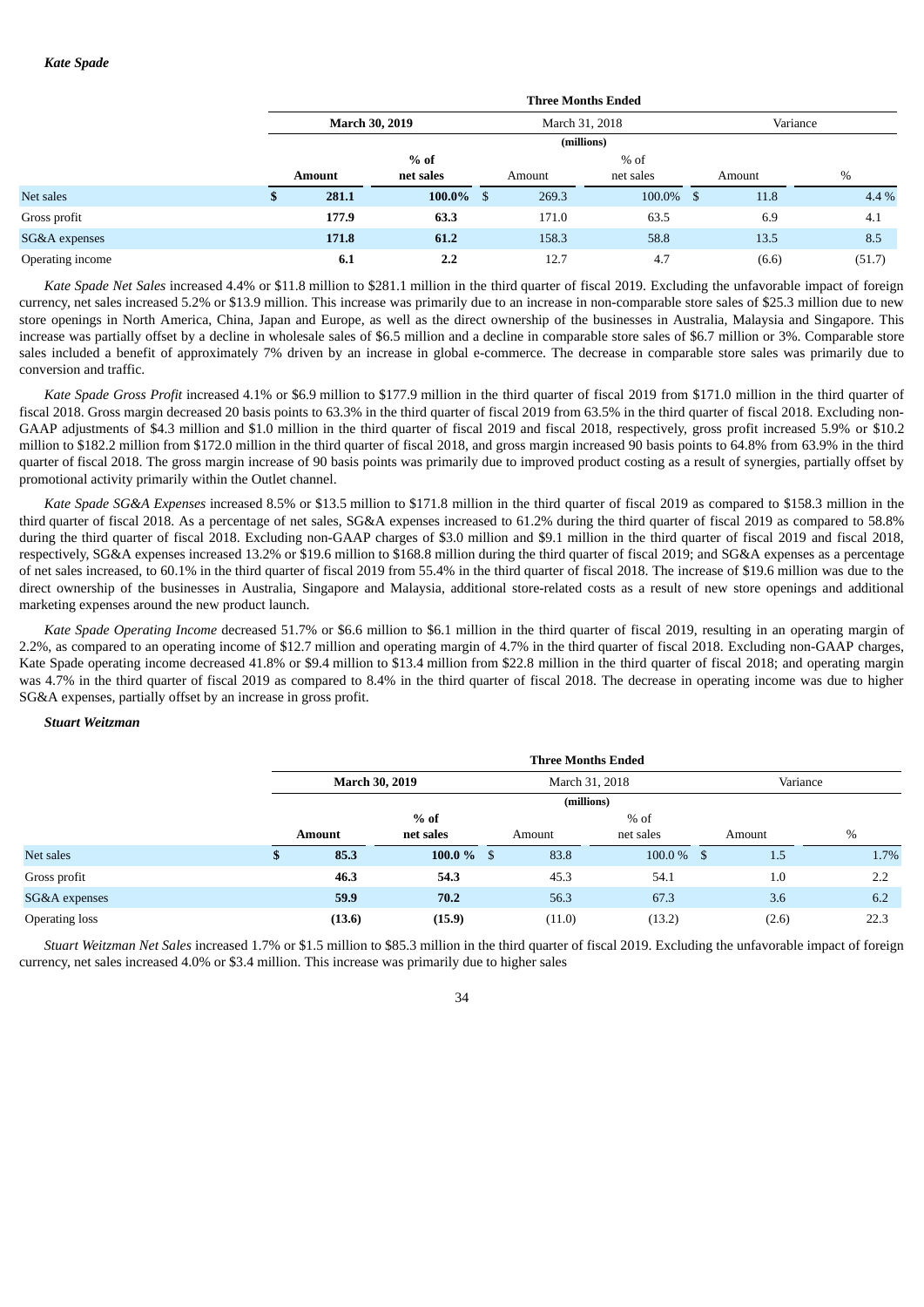in the retail business of \$9.6 million, primarily due to the direct ownership of the businesses in China, partially offset by lower comparable store sales. This increase was partially offset by a decline in wholesale sales of \$6.2 million primarily due to the trailing impacts as a result of supply chain operational challenges.

*Stuart Weitzman Gross Profit* increased 2.2% or \$1.0 million to \$46.3 million during the third quarter of fiscal 2019 from \$45.3 million in the third quarter of fiscal 2018. Gross margin increased 20 basis points to 54.3% in the third quarter of fiscal 2019 from 54.1% in the third quarter of fiscal 2018. Excluding non-GAAP charges of \$0.7 million and \$2.1 million in the third quarter of fiscal 2019 and fiscal 2018, respectively, Stuart Weitzman gross profit decreased 0.9% or \$0.4 million to \$47.0 million from \$47.4 million in the third quarter of fiscal 2018, and gross margin decreased 140 basis points to 55.2% from 56.6% in the third quarter of fiscal 2018. The year over year change in gross margin was negatively impacted by foreign currency of 210 basis points, primarily due to the Euro. Excluding the impact of foreign currency, gross margin increased 70 basis points primarily due to the benefit of the direct ownership of the businesses in China and channel mix, partially offset by promotional activity.

*Stuart Weitzman SG&A Expenses* increased 6.2% or \$3.6 million to \$59.9 million in the third quarter of fiscal 2019 as compared to \$56.3 million in the third quarter of fiscal 2018. As a percentage of net sales, SG&A expenses increased to 70.2% during the third quarter of fiscal 2019 as compared to 67.3% during the third quarter of fiscal 2018. Excluding non-GAAP charges of \$0.1 million and \$4.7 million in the third quarter of fiscal 2019 and fiscal 2018, respectively, SG&A expenses increased 15.4% or \$8.2 million to \$59.8 million during the third quarter of fiscal 2019; and SG&A expenses as a percentage of net sales increased to 70.0% in the third quarter of fiscal 2019 from 61.8% in the third quarter of fiscal 2018. The increase of \$8.2 million was primarily due to the direct ownership of the businesses in China and new store opening costs.

*Stuart Weitzman Operating Loss* increased 22.3% or \$2.6 million to \$13.6 million in the third quarter of fiscal 2019, resulting in an operating margin of (15.9)%, as compared to an operating loss of \$11.0 million and operating margin of (13.2)% in the third quarter of fiscal 2018. Excluding non-GAAP charges, Stuart Weitzman operating loss increased \$8.6 million to \$12.8 million from operating loss of \$4.2 million in the third quarter of fiscal 2018; and operating margin was (14.9)% in the third quarter of fiscal 2019 as compared to (5.1)% in the third quarter of fiscal 2018. This decrease was due to higher SG&A expenses and, to a lesser extent, lower gross profit.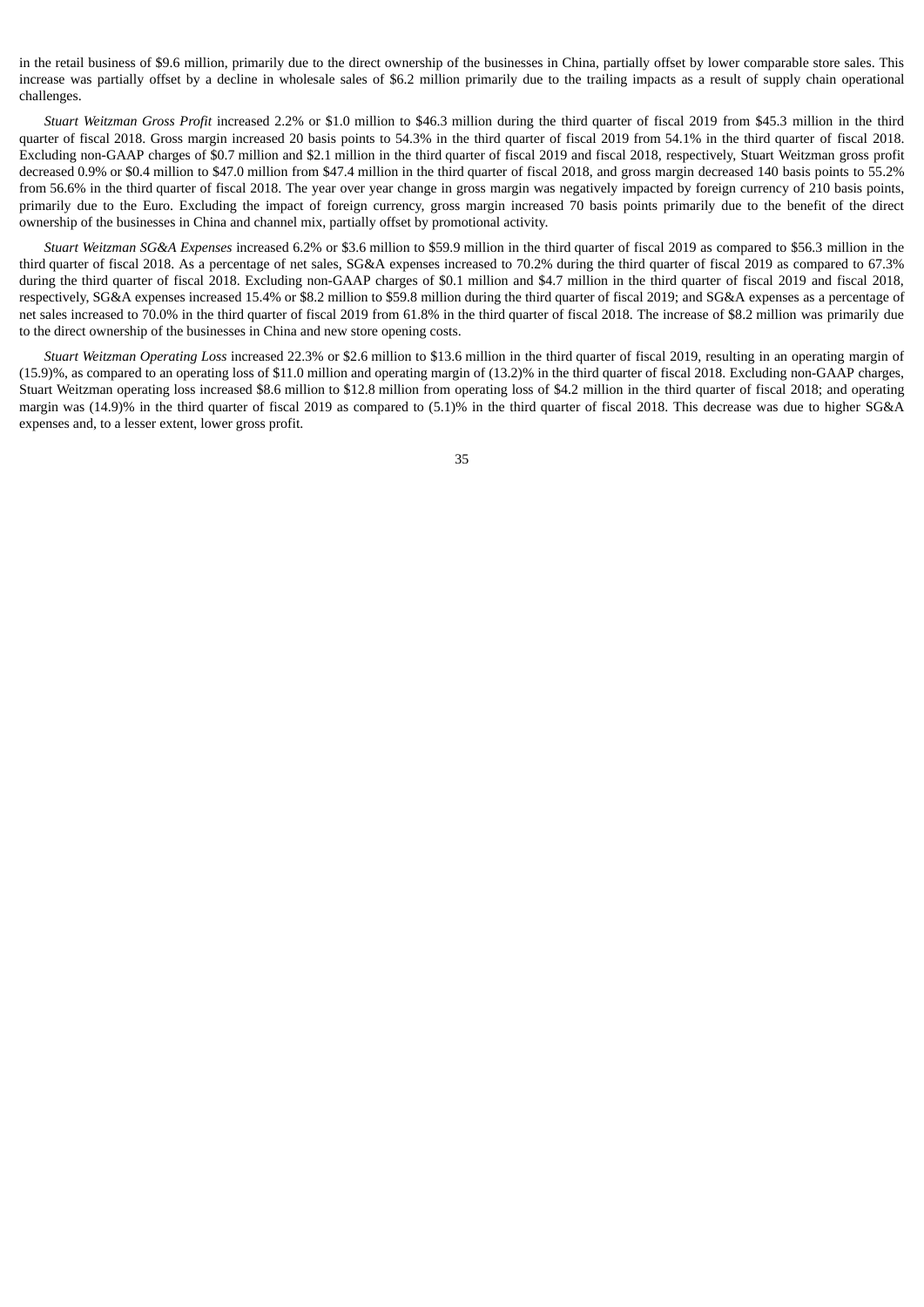## **FIRST NINE MONTHS FISCAL 2019 COMPARED TO FIRST NINE MONTHS FISCAL 2018**

The following table summarizes results of operations for the first nine months of fiscal 2019 compared to the first nine months of fiscal 2018. All percentages shown in the table below and the discussion that follows have been calculated using unrounded numbers.

|                            | <b>Nine Months Ended</b> |                |                     |              |         |                                   |    |          |           |  |  |  |  |
|----------------------------|--------------------------|----------------|---------------------|--------------|---------|-----------------------------------|----|----------|-----------|--|--|--|--|
|                            |                          | March 30, 2019 |                     |              |         | March 31, 2018                    |    | Variance |           |  |  |  |  |
|                            |                          |                |                     |              |         | (millions, except per share data) |    |          |           |  |  |  |  |
|                            |                          | Amount         | $%$ of<br>net sales |              | Amount  | $%$ of<br>net sales               |    | Amount   | $\%$      |  |  |  |  |
| Net sales                  | \$                       | 4,513.4        | $100.0\%$ \$        |              | 4,396.3 | 100.0% \$                         |    | 117.1    | 2.7%      |  |  |  |  |
| Gross profit               |                          | 3,054.5        | 67.7                |              | 2,846.7 | 64.8                              |    | 207.8    | 7.3       |  |  |  |  |
| SG&A expenses              |                          | 2,410.3        | 53.4                |              | 2,363.1 | 53.8                              |    | 47.2     | 2.0       |  |  |  |  |
| Operating income           |                          | 644.2          | 14.3                |              | 483.6   | 11.0                              |    | 160.6    | 33.2      |  |  |  |  |
| Interest expense, net      |                          | 36.9           | 0.8                 |              | 59.6    | 1.4                               |    | (22.7)   | (37.9)    |  |  |  |  |
| Provision for income taxes |                          | 112.8          | 2.5                 |              | 238.2   | 5.4                               |    | (125.4)  | (52.7)    |  |  |  |  |
| Net income                 |                          | 494.5          | 11.0                |              | 185.8   | 4.2                               |    | 308.7    | <b>NM</b> |  |  |  |  |
| Net income per share:      |                          |                |                     |              |         |                                   |    |          |           |  |  |  |  |
| <b>Basic</b>               | \$                       | 1.71           |                     | $\mathbf{s}$ | 0.65    |                                   | \$ | 1.06     | NM        |  |  |  |  |
| Diluted                    | \$                       | 1.70           |                     | \$           | 0.65    |                                   | \$ | 1.05     | NM        |  |  |  |  |

NM - Not meaningful

## **GAAP to Non-GAAP Reconciliation**

The Company's reported results are presented in accordance with GAAP. The reported results during the first nine months of fiscal 2019 and fiscal 2018 reflect the impact of the costs attributable to the ERP system implementation efforts, integration and acquisition costs, impact of the new tax legislation and the impact of the Operational Efficiency Plan, as noted in the following tables. Refer to "Non-GAAP Measures" herein for further discussion on the Non-GAAP Measures.

## **First Nine Months of Fiscal 2019 Items**

|                                          | Nine Months Ended March 30, 2019 |                                    |     |                              |      |                                                |     |                                     |                                            |         |  |  |  |
|------------------------------------------|----------------------------------|------------------------------------|-----|------------------------------|------|------------------------------------------------|-----|-------------------------------------|--------------------------------------------|---------|--|--|--|
|                                          |                                  | <b>GAAP Basis</b><br>(As Reported) |     | <b>ERP</b><br>Implementation |      | <b>Integration &amp;</b><br><b>Acquisition</b> |     | <b>Impact of Tax</b><br>Legislation | <b>Non-GAAP Basis</b><br>(Excluding Items) |         |  |  |  |
|                                          |                                  |                                    |     |                              |      | (millions, except per share data)              |     |                                     |                                            |         |  |  |  |
| <b>Gross profit</b>                      | \$                               | 3,054.5                            | -\$ | $\overline{\phantom{m}}$     | - \$ | (9.1)                                          | -\$ | $\overline{\phantom{0}}$            | - \$                                       | 3,063.6 |  |  |  |
| <b>SG&amp;A</b> expenses                 |                                  | 2,410.3                            |     | 25.1                         |      | 46.2                                           |     |                                     |                                            | 2,339.0 |  |  |  |
| <b>Operating income</b>                  |                                  | 644.2                              |     | (25.1)                       |      | (55.3)                                         |     |                                     |                                            | 724.6   |  |  |  |
| Income before provision for income taxes |                                  | 607.3                              |     | (25.1)                       |      | (55.3)                                         |     |                                     |                                            | 687.7   |  |  |  |
| <b>Provision for income taxes</b>        |                                  | 112.8                              |     | (6.3)                        |      | (4.5)                                          |     | 9.2                                 |                                            | 114.4   |  |  |  |
| <b>Net income</b>                        |                                  | 494.5                              |     | (18.8)                       |      | (50.8)                                         |     | (9.2)                               |                                            | 573.3   |  |  |  |
| Diluted net income per share             |                                  | 1.70                               |     | (0.06)                       |      | (0.17)                                         |     | (0.04)                              |                                            | 1.97    |  |  |  |

In the first nine months of fiscal 2019 the Company incurred charges as follows:

- *ERP Implementation* Total charges of \$25.1 million primarily related to technology implementation costs. Refer to the "Executive Overview" herein for further information.
- *• Integration & Acquisitions Costs* Total charges of \$55.3 million represent integration and acquisition costs related to professional fees, organization-related costs, contract termination charges and limited life purchase accounting adjustments.

Refer to the "Executive Overview" herein and Note 5, "Integration & Acquisitions Costs," for more information.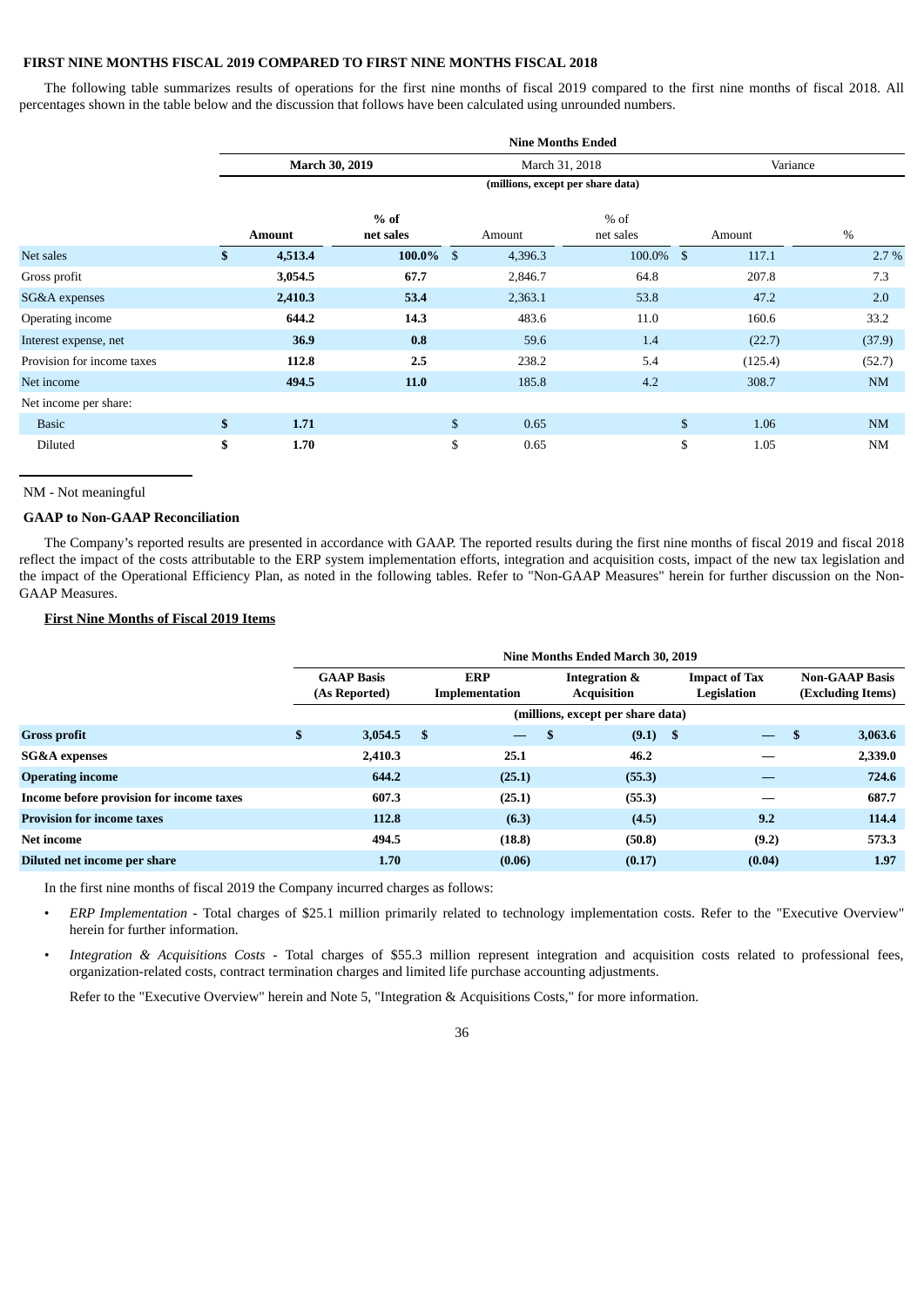• *Impact of Tax Legislation* - Total charges of \$9.2 million primarily due to transition tax related to foreign earnings deemed to be repatriated. Refer to the "Executive Overview" herein and Note 15, "Income Taxes," for further information.

These actions taken together increased the Company's Cost of sales by \$9.1 million, increased SG&A expenses by \$71.3 million and decreased Provision for income taxes by \$1.6 million, negatively impacting Net income by \$78.8 million or \$0.27 per diluted share.

The following table summarizes the GAAP to Non-GAAP Reconciliation by reportable segment through Operating income for the first nine months of fiscal 2019:

|                           |              | Nine Months Ended March 30, 2019   |              |       |    |               |    |                        |              |           |    |                                                         |  |
|---------------------------|--------------|------------------------------------|--------------|-------|----|---------------|----|------------------------|--------------|-----------|----|---------------------------------------------------------|--|
|                           |              | <b>GAAP Basis</b><br>(As Reported) |              | Coach |    | Kate<br>Spade |    | <b>Stuart Weitzman</b> |              | Corporate |    | <b>Non-GAAP</b><br><b>Basis</b><br>(Excluding<br>Items) |  |
|                           |              |                                    |              |       |    | (millions)    |    |                        |              |           |    |                                                         |  |
| <b>Cost of sales</b>      |              |                                    |              |       |    |               |    |                        |              |           |    |                                                         |  |
| Integration & Acquisition |              |                                    |              | (2.0) |    | (5.4)         |    | (1.7)                  |              |           |    |                                                         |  |
| <b>Gross profit</b>       | $\mathbf{s}$ | 3,054.5                            | $\mathbf{s}$ | (2.0) | \$ | (5.4)         | \$ | (1.7)                  | $\mathbf{s}$ |           |    | 3,063.6                                                 |  |
|                           |              |                                    |              |       |    |               |    |                        |              |           |    |                                                         |  |
| <b>SG&amp;A</b> expenses  |              |                                    |              |       |    |               |    |                        |              |           |    |                                                         |  |
| Integration & Acquisition |              |                                    |              | 5.5   |    | 10.1          |    | 12.2                   |              | 18.4      |    |                                                         |  |
| <b>ERP</b> Implementation |              |                                    |              |       |    |               |    |                        |              | 25.1      |    |                                                         |  |
| <b>SG&amp;A</b> expenses  | \$           | 2,410.3                            | \$           | 5.5   | \$ | 10.1          | Ŝ. | 12.2                   | \$           | 43.5      | \$ | 2,339.0                                                 |  |
|                           |              |                                    |              |       |    |               |    |                        |              |           |    |                                                         |  |
| <b>Operating income</b>   | \$           | 644.2                              | \$           | (7.5) | \$ | (15.5)        | \$ | $(13.9)$ \$            |              | (43.5)    | \$ | 724.6                                                   |  |

First Nine Months of Fiscal 2018 Items

|                                          | Nine Months Ended March 31, 2018 |                                    |                                   |                          |             |               |  |               |      |                   |  |  |
|------------------------------------------|----------------------------------|------------------------------------|-----------------------------------|--------------------------|-------------|---------------|--|---------------|------|-------------------|--|--|
|                                          |                                  | <b>GAAP Basis</b><br>(As Reported) |                                   | Operational              |             | Integration & |  | Impact of Tax |      | Non-GAAP Basis    |  |  |
|                                          |                                  |                                    |                                   | Efficiency Plan          | Acquisition |               |  | Legislation   |      | (Excluding Items) |  |  |
|                                          |                                  |                                    | (millions, except per share data) |                          |             |               |  |               |      |                   |  |  |
| Gross profit                             | \$                               | 2,846.7                            | $\mathfrak{s}$                    | $\overline{\phantom{0}}$ |             | $(110.9)$ \$  |  |               | - \$ | 2,957.6           |  |  |
| SG&A expenses                            |                                  | 2,363.1                            |                                   | 9.5                      |             | 160.4         |  |               |      | 2,193.2           |  |  |
| Operating income                         |                                  | 483.6                              |                                   | (9.5)                    |             | (271.3)       |  |               |      | 764.4             |  |  |
| Income before provision for income taxes |                                  | 424.0                              |                                   | (9.5)                    |             | (271.3)       |  |               |      | 704.8             |  |  |
| Provision for income taxes               |                                  | 238.2                              |                                   | (3.1)                    |             | (79.3)        |  | 199.6         |      | 121.0             |  |  |
| Net income                               |                                  | 185.8                              |                                   | (6.4)                    |             | (192.0)       |  | (199.6)       |      | 583.8             |  |  |
| Diluted net income per share             |                                  | 0.65                               |                                   | (0.02)                   |             | (0.67)        |  | (0.69)        |      | 2.03              |  |  |

In the first nine months of fiscal 2018, the Company incurred charges as follows:

- *Operational Efficiency Plan* Total charges of \$9.5 million primarily related to technology infrastructure costs.
- *Integration & Acquisitions Costs* Total charges of \$271.3 million, primarily attributable to the integration and acquisition of Kate Spade, and to a lesser extent the acquisition of certain distributors for the Coach and Stuart Weitzman brands and assumed operational control of the Kate Spade Joint Ventures. These charges include:
	- Limited life purchase accounting adjustments
	- Professional fees
	- Severance and related costs as a result of contractual agreements with certain Kate Spade executives
	- Organizational costs as a result of integration
	- Inventory reserves established primarily for the destruction of inventory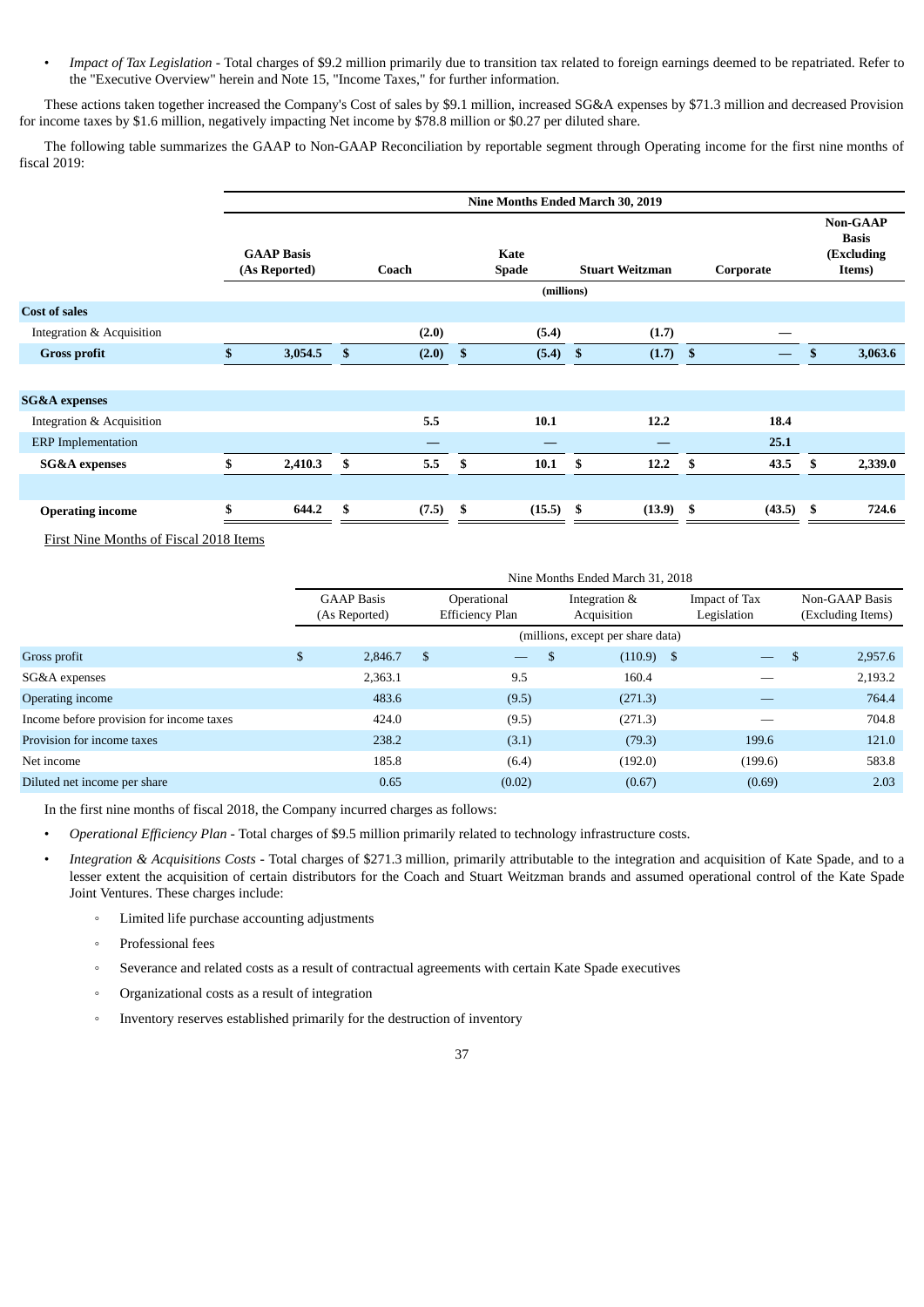• *Impact of Tax Legislation* - Total charges of \$199.6 million primarily related to the net impact of the transition tax and re-measurement of deferred tax balances.

These actions taken together increased the Company's Cost of sales by \$110.9 million, SG&A expenses by \$169.9 million, Provision for income taxes by \$117.2 million, negatively impacting Net income by \$398.0 million, or \$1.38 per diluted share.

The following table summarizes the GAAP to Non-GAAP Reconciliation by reportable segment through Operating income for the first nine months of fiscal 2018:

|                                    | Nine Months Ended March 31, 2018   |         |    |       |     |              |                 |        |               |        |                                     |         |
|------------------------------------|------------------------------------|---------|----|-------|-----|--------------|-----------------|--------|---------------|--------|-------------------------------------|---------|
|                                    | <b>GAAP Basis</b><br>(As Reported) |         |    | Coach |     | Kate Spade   | Stuart Weitzman |        | Corporate     |        | Non-GAAP Basis<br>(Excluding Items) |         |
|                                    |                                    |         |    |       |     | (millions)   |                 |        |               |        |                                     |         |
| Cost of sales                      |                                    |         |    |       |     |              |                 |        |               |        |                                     |         |
| Integration & Acquisition          |                                    |         |    | (1.0) |     | (106.4)      |                 | (3.5)  |               |        |                                     |         |
| Gross profit                       | \$                                 | 2,846.7 | \$ | (1.0) | \$  | $(106.4)$ \$ |                 | (3.5)  | - \$          |        |                                     | 2,957.6 |
|                                    |                                    |         |    |       |     |              |                 |        |               |        |                                     |         |
| SG&A expenses                      |                                    |         |    |       |     |              |                 |        |               |        |                                     |         |
| Integration & Acquisition          |                                    |         |    | 0.2   |     | 106.6        |                 | 6.5    |               | 47.1   |                                     |         |
| <b>Operational Efficiency Plan</b> |                                    |         |    |       |     |              |                 |        |               | 9.5    |                                     |         |
| SG&A expenses                      |                                    | 2,363.1 | \$ | 0.2   | \$  | 106.6        | -\$             | 6.5    | $\mathbf{\$}$ | 56.6   | \$.                                 | 2,193.2 |
|                                    |                                    |         |    |       |     |              |                 |        |               |        |                                     |         |
| Operating income                   | \$                                 | 483.6   | \$ | (1.2) | -\$ | $(213.0)$ \$ |                 | (10.0) | $\mathbf{s}$  | (56.6) | -\$                                 | 764.4   |

### **Tapestry, Inc. Summary – First Nine Months of Fiscal 2019**

## **Currency Fluctuation Effects**

The change in net sales and gross margin for the first nine months of fiscal 2019 compared to fiscal 2018 has been presented both including and excluding currency fluctuation effects.

### **Net Sales**

Net sales in the first nine months of fiscal 2019 increased 2.7% or \$117.1 million to \$4.51 billion. Excluding the effects of foreign currency, net sales increased by 3.6% or \$157.0 million. Excluding the effects of foreign currency, the net sales increase was driven by Coach, Kate Spade and Stuart Weitzman.

## **Gross Profit**

Gross profit increased 7.3% or \$207.8 million to \$3.05 billion during the first nine months of fiscal 2019 from \$2.85 billion in the first nine months of fiscal 2018. Gross margin for the first nine months of fiscal 2019 was 67.7% as compared to 64.8% in the first nine months of fiscal 2018. Excluding non-GAAP charges of \$9.1 million and \$110.9 million in the first nine months of fiscal 2019 and 2018, respectively, as discussed in the "GAAP to Non-GAAP Reconciliation" herein, gross profit increased 3.6% or \$106.0 million to \$3.06 billion in the first nine months of fiscal 2019, and gross margin increased to 67.9% from 67.3% in the first nine months of fiscal 2018. This increase in gross profit is primarily driven by increases in Coach of \$63.1 million and Kate Spade of \$54.4 million, partially offset by a decline of \$11.5 million in Stuart Weitzman.

## **Selling, General and Administrative Expenses**

SG&A expenses increased 2.0% or \$47.2 million to \$2.41 billion in the first nine months of fiscal 2019 as compared to \$2.36 billion in the first nine months of fiscal 2018. As a percentage of net sales, SG&A expenses decreased to 53.4% during the first nine months of fiscal 2019 as compared to 53.8% during the first nine months of fiscal 2018. Excluding non-GAAP charges of \$71.3 million and \$169.9 million in the first nine months of fiscal 2019 and 2018, respectively, SG&A expenses increased 6.6% or \$145.8 million from the first nine months of fiscal 2018. This increase is primarily due to increases in Kate Spade of \$56.0 million, Coach of \$34.6 million, Corporate of \$30.1 million and Stuart Weitzman of \$25.1 million. SG&A expenses as a percentage of net sales increased to 51.8% in the first nine months of fiscal 2019 from 49.9% in the first nine months of fiscal 2018.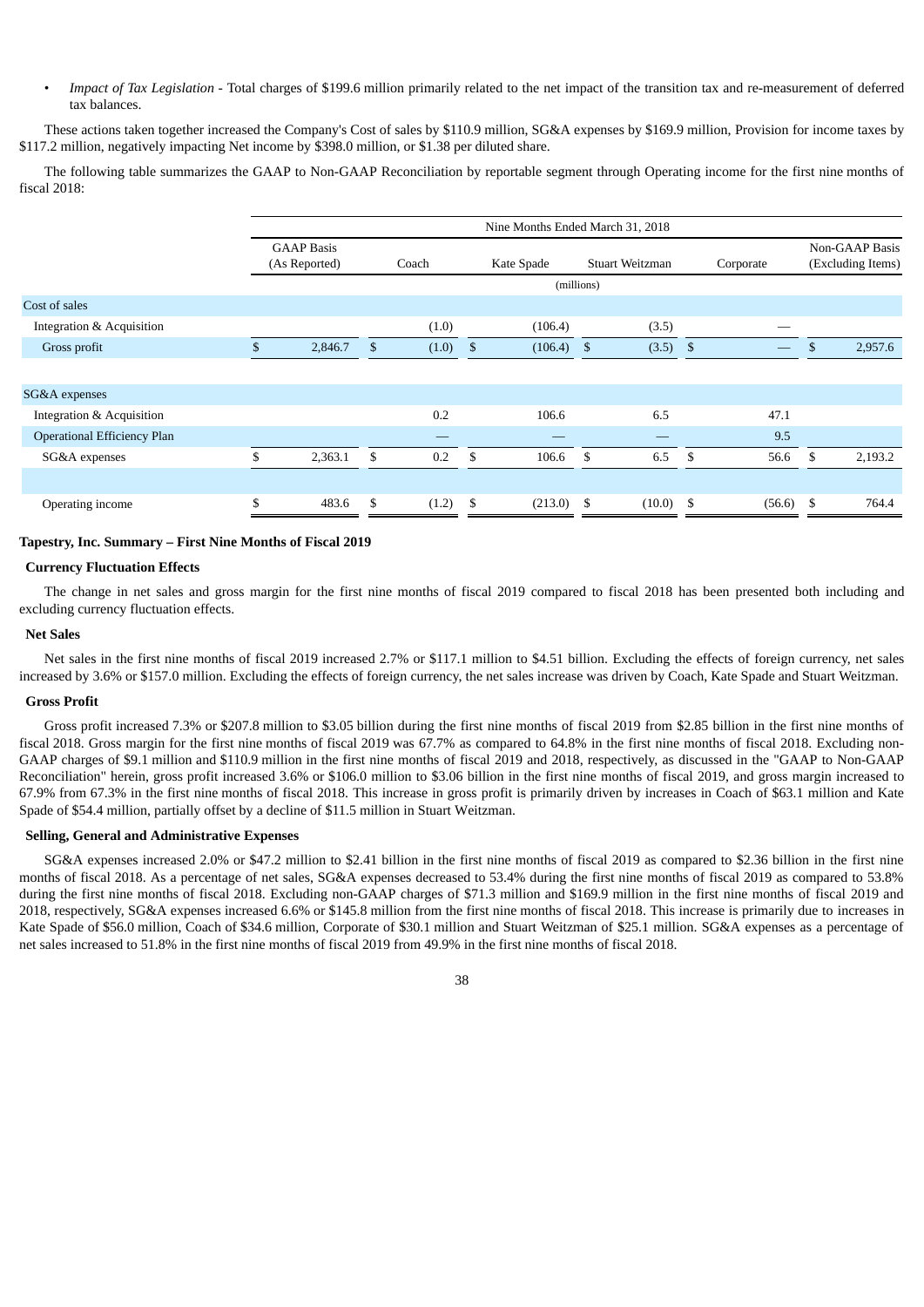Corporate expenses, which are included within SG&A expenses discussed above but are not directly attributable to a reportable segment, increased 5.6% or \$17.0 million to \$324.0 million in the first nine months of fiscal 2019 as compared to \$307.0 million in the first nine months of fiscal 2018. Excluding non-GAAP charges of \$43.5 million and \$56.6 million in the first nine months of fiscal 2019 and 2018, respectively, SG&A expenses increased by 12.1% or \$30.1 million in the first nine months of fiscal 2019 as compared to the first nine months of fiscal 2018. This increase in SG&A expenses was primarily driven by ongoing system expenses as a result of the new system implementations, as well as higher employee related costs including compensation.

### **Operating Income**

Operating income increased 33.2% or \$160.6 million to \$644.2 million in the first nine months of fiscal 2019 as compared to \$483.6 million in the first nine months of fiscal 2018. Operating margin was 14.3% in the first nine months of fiscal 2019 as compared to 11.0% in the first nine months of fiscal 2018. Excluding non-GAAP charges of \$80.4 million and \$280.8 million in the first nine months of fiscal 2019 and fiscal 2018, respectively, operating income decreased 5.2% or \$39.8 million to \$724.6 million from \$764.4 million in the first nine months of fiscal 2018; and operating margin was 16.1% in the first nine months of fiscal 2019 as compared to 17.4% in the first nine months of fiscal 2018. The decrease in operating income is driven by a decrease in Stuart Weitzman operating income of \$36.6 million, an increase in Corporate expense of \$30.1 million, and a decrease in Kate Spade operating income of \$1.6 million, offset by growth in Coach of \$28.5 million.

### **Interest Expense, net**

Interest expense, net decreased 37.9% or \$22.7 million to \$36.9 million in the first nine months of fiscal 2019 from \$59.6 million in the first nine months of fiscal 2018. The decrease in net interest expense is due to debt repayments made in the third quarter of fiscal 2018.

#### **Provision for Income Taxes**

The effective tax rate was 18.6% in the first nine months of fiscal 2019 as compared to 56.2% in the first nine months of fiscal 2018. Excluding non-GAAP charges, the effective tax rate was 16.6% in the first nine months of fiscal 2019 as compared to 17.2% in the first nine months of fiscal 2018. The decrease in the effective tax rate was primarily attributable to the Tax Legislation, which lowered the U.S. federal statutory income tax, partially offset by the impact of the GILTI provision.

#### **Net Income**

Net income increased \$308.7 million to \$494.5 million in the first nine months of fiscal 2019 as compared to \$185.8 million in the first nine months of fiscal 2018. Excluding non-GAAP charges, net income decreased 1.8% or \$10.5 million to \$573.3 million in the first nine months of fiscal 2019 as compared to \$583.8 million in the first nine months of fiscal 2018. This decrease was due to lower operating income partially offset by lower net interest expense and reduced provision for income tax.

### **Net Income per Share**

Net income per diluted share increased to \$1.70 in the first nine months of fiscal 2019 as compared to \$0.65 in the first nine months of fiscal 2018. Excluding non-GAAP charges, net income per diluted share decreased 3.0% to \$1.97 in the first nine months of fiscal 2019 from \$2.03 in the first nine months of fiscal 2018, due to lower net income, as well as an increase in shares outstanding.

## **Segment Performance - First Nine Months of Fiscal 2019**

The following tables summarize results of operations by reportable segment for the first nine months of fiscal 2019 compared to the first nine months of fiscal 2018. All percentages shown in the table below and the discussion that follows have been calculated using unrounded numbers.

#### *Coach*

|                  |   | <b>Nine Months Ended</b> |                       |            |         |                |          |      |      |  |  |  |  |
|------------------|---|--------------------------|-----------------------|------------|---------|----------------|----------|------|------|--|--|--|--|
|                  |   |                          | <b>March 30, 2019</b> |            |         | March 31, 2018 | Variance |      |      |  |  |  |  |
|                  |   |                          |                       | (millions) |         |                |          |      |      |  |  |  |  |
|                  |   |                          | $%$ of                |            |         | $%$ of         |          |      |      |  |  |  |  |
|                  |   | Amount                   | net sales             |            | Amount  | net sales      | Amount   |      | $\%$ |  |  |  |  |
| Net sales        | D | 3,174.3                  | $100.0\%$ \$          |            | 3,122.6 | $100.0\%$ \$   |          | 51.7 | 1.7% |  |  |  |  |
| Gross profit     |   | 2,231.5                  | 70.3                  |            | 2,169.4 | 69.5           |          | 62.1 | 2.9  |  |  |  |  |
| SG&A expenses    |   | 1,382.6                  | 43.6                  |            | 1,342.7 | 43.0           |          | 39.9 | 3.0  |  |  |  |  |
| Operating income |   | 848.9                    | 26.7                  |            | 826.7   | 26.5           |          | 22.2 | 2.7  |  |  |  |  |

*Coach Net Sales* increased 1.7% or \$51.7 million to \$3.17 billion in the first nine months of fiscal 2019. Excluding the unfavorable impact of foreign currency, net sales increased 2.6% or \$82.7 million. Comparable store sales for Coach increased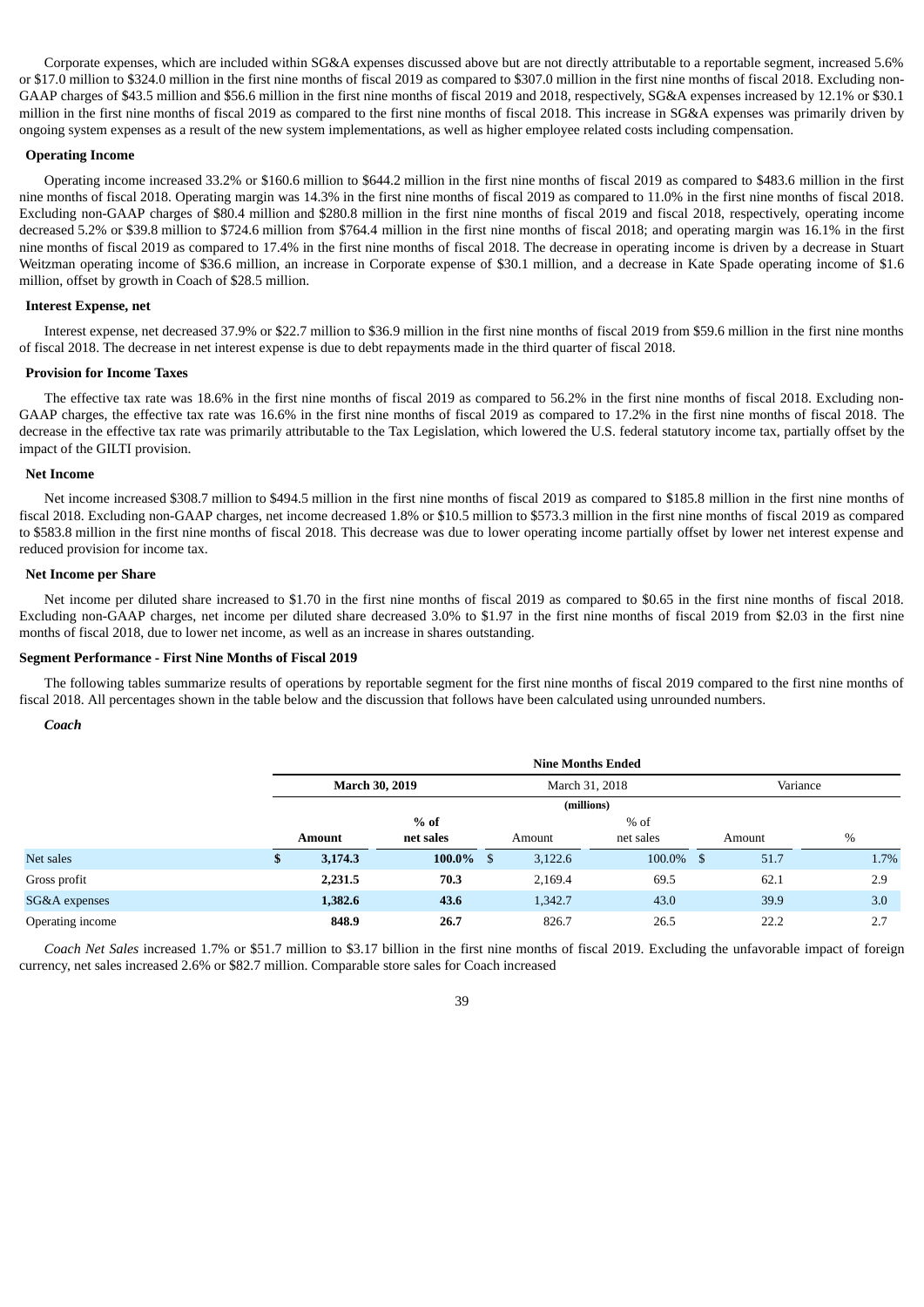\$48.1 million or 2% as compared to the first nine months of fiscal 2018, including a benefit of approximately 1% driven by an increase in global e-commerce. The increase in comparable store sales is primarily due to increases in Other Asia, including Japan, Greater China, Europe and North America due to traffic and to a lesser extent conversion. Non-comparable store sales increased by \$37.3 million, primarily driven by the direct ownership of the business in Australia and New Zealand, as well as non-comparable store sales in Greater China and Europe, partially offset by a decrease in Japan and North America.

*Coach Gross Profit* increased 2.9% or \$62.1 million to \$2.23 billion in the first nine months of fiscal 2019 from \$2.17 billion in the first nine months of fiscal 2018. Gross margin increased 80 basis points to 70.3% in the first nine months of fiscal 2019 from 69.5% in the first nine months of fiscal 2018. Excluding non-GAAP charges of \$2.0 million in the first nine months of fiscal 2019 and \$1.0 million in the first nine months of fiscal 2018, Coach gross profit increased 2.9% or \$63.1 million. Gross margin increased 90 basis points to 70.4% in the first nine months of fiscal 2019 from 69.5% in the first nine months of fiscal 2018 on a non-GAAP basis. Excluding the impact of foreign currency in both periods, gross margin increased 40 basis points. The increase in gross margin was primarily due to improved product costing, partially offset by promotional activity.

*Coach SG&A Expenses* increased 3.0% or \$39.9 million to \$1.38 billion in the first nine months of fiscal 2019 as compared to \$1.34 billion in the first nine months of fiscal 2018. As a percentage of net sales, SG&A expenses increased to 43.6% during the first nine months of fiscal 2019 as compared to 43.0% during the first nine months of fiscal 2018. Excluding non-GAAP charges of \$5.5 million and \$0.2 million in the first nine months of fiscal 2019 and 2018, respectively, SG&A expenses increased 2.6% or \$34.6 million to \$1.38 billion in the first nine months of fiscal 2019; and SG&A expenses as a percentage of net sales increased to 43.4% in the first nine months of fiscal 2019 from 43.0% in the first nine months of fiscal 2018. The \$34.6 million increase is primarily due to higher compensation expenses, marketing expenses and higher store-related costs.

*Coach Operating Income* increased 2.7% or \$22.2 million to \$848.9 million in the first nine months of fiscal 2019, resulting in an operating margin of 26.7%, as compared to \$826.7 million and 26.5%, respectively in the first nine months of fiscal 2018. Excluding non-GAAP charges, Coach operating income increased 3.5% or \$28.5 million to \$856.4 million from \$827.9 million in the first nine months of fiscal 2018; and operating margin was 27.0% in the first nine months of fiscal 2019 as compared to 26.5% in the first nine months of fiscal 2018. The increase in operating income was due to an increase in gross profit, partially offset by higher SG&A expenses.

## *Kate Spade*

|                         |   | <b>Nine Months Ended</b> |              |        |        |                |        |          |           |  |  |  |
|-------------------------|---|--------------------------|--------------|--------|--------|----------------|--------|----------|-----------|--|--|--|
|                         |   | <b>March 30, 2019</b>    |              |        |        | March 31, 2018 |        | Variance |           |  |  |  |
|                         |   | (millions)               |              |        |        |                |        |          |           |  |  |  |
|                         |   |                          | $%$ of       |        |        | $%$ of         |        |          |           |  |  |  |
|                         |   | <b>Amount</b>            | net sales    | Amount |        | net sales      | Amount |          | $\%$      |  |  |  |
| Net sales               | Ф | 1,034.9                  | $100.0\%$ \$ |        | 972.8  | $100.0\%$ \$   |        | 62.1     | 6.4%      |  |  |  |
| Gross profit            |   | 658.0                    | 63.6         |        | 502.6  | 51.7           |        | 155.4    | 30.9      |  |  |  |
| SG&A expenses           |   | 517.9                    | 50.1         |        | 558.4  | 57.4           |        | (40.5)   | (7.3)     |  |  |  |
| Operating income (loss) |   | 140.1                    | 13.5         |        | (55.8) | (5.8)          |        | 195.9    | <b>NM</b> |  |  |  |

### NM - Not meaningful

*Kate Spade Net Sales* increased 6.4% or \$62.1 million to \$1.03 billion in the first nine months of fiscal 2019. Excluding the unfavorable impact of foreign currency, net sales increased 6.9% or \$67.4 million. This increase was due to an increase in non-comparable stores sales of \$152.6 million which benefited from new store openings in North America, Japan and Europe, taking operational control of the Kate Spade Joint Ventures in mainland China and the direct ownership of the businesses in Australia, Singapore and Malaysia, as well as the additional days under Tapestry ownership in the first quarter of fiscal 2019 when compared to the same period in the prior year. These increases were partially offset by a decline in comparable store sales of \$57.2 million or 8%, including a benefit of approximately 3% driven by an increase in global e-commerce. The decrease in comparable store sales was primarily due to decreased traffic and conversion. In addition, there was a decline in wholesale sales of \$35.8 million primarily due to the strategic pullback in wholesale disposition and lower wholesale sales in North America.

*Kate Spade Gross Profit* increased 30.9% or \$155.4 million to \$658.0 million in the first nine months of fiscal 2019 from \$502.6 million in the first nine months of fiscal 2018. Gross margin increased 11.9% to 63.6% in the first nine months of fiscal 2019 from 51.7% in the first nine months of fiscal 2018. Excluding non-GAAP charges of \$5.4 million and \$106.4 million in the first nine months of fiscal 2019 and in the first nine months of fiscal 2018 respectively, Kate Spade gross profit increased 8.9% or \$54.4 million to \$663.4 million from \$609.0 million in the first nine months of fiscal 2018, and gross margin increased 150 basis points to 64.1% from 62.6% in the first nine months of fiscal 2018. The gross margin increase of 150 basis points was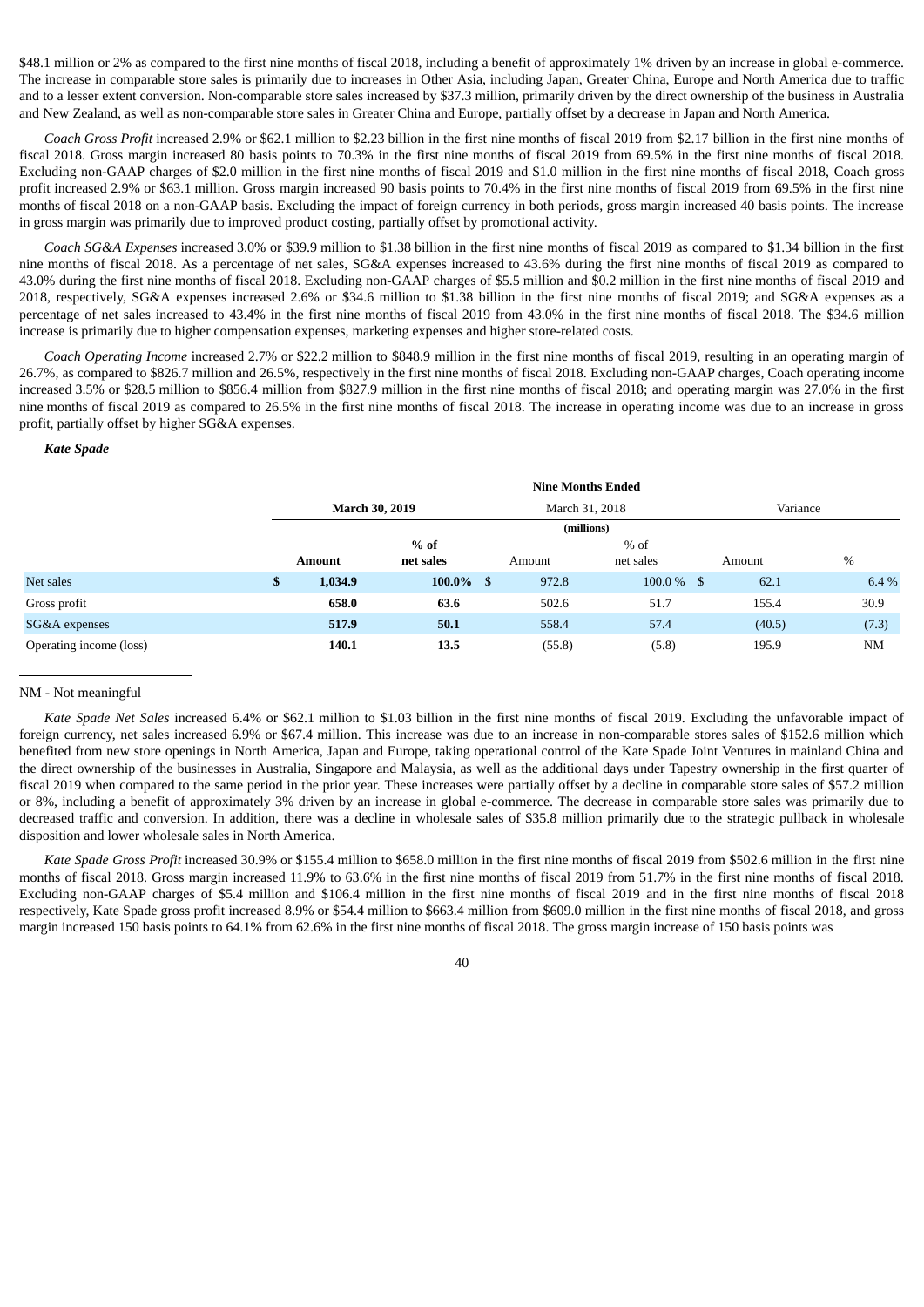primarily due to improved product costing as a result of synergies, partially offset by promotional activity primarily within the Outlet channel.

*Kate Spade SG&A Expenses* decreased 7.3% or \$40.5 million to \$517.9 million in the first nine months of fiscal 2019 from \$558.4 million in the first nine months of fiscal 2018. As a percentage of net sales, SG&A expenses decreased to 50.1% during the first nine months of fiscal 2019 as compared to 57.4% during the first nine months of fiscal 2018. Excluding non-GAAP charges of \$10.1 million and \$106.6 million in the first nine months of fiscal 2019 and 2018, respectively, SG&A expenses increased 12.4% or \$56.0 million to \$507.8 million in the first nine months of fiscal 2019; and SG&A expenses as a percentage of net sales increased to 49.1% in the first nine months of fiscal 2019 from 46.5% in the first nine months of fiscal 2018. This increase was due to taking operational control of the Kate Spade Joint Ventures in mainland China and the direct ownership of the businesses in Australia, Singapore and Malaysia, additional store-related costs as a result of new store openings, as well as the additional days under Tapestry ownership in the first quarter of fiscal 2019 when compared to the same period in the prior year.

*Kate Spade Operating Income* increased \$195.9 million to \$140.1 million in the first nine months of fiscal 2019, resulting in an operating margin of 13.5%, as compared to an operating loss of \$55.8 million and (5.8)%, respectively in the first nine months of fiscal 2018. Excluding non-GAAP charges, Kate Spade operating income decreased 1.0% or \$1.6 million to \$155.6 million from \$157.2 million in the first nine months of fiscal 2018; and operating margin was 15.0% in the first nine months of fiscal 2019 as compared to 16.1% in the first nine months of fiscal 2018. The decrease in operating income was due to higher SG&A expenses, partially offset by an increase in gross profit.

## *Stuart Weitzman*

|                         |   | <b>Nine Months Ended</b> |                       |        |            |                |        |          |       |  |  |  |  |
|-------------------------|---|--------------------------|-----------------------|--------|------------|----------------|--------|----------|-------|--|--|--|--|
|                         |   |                          | <b>March 30, 2019</b> |        |            | March 31, 2018 |        | Variance |       |  |  |  |  |
|                         |   |                          |                       |        | (millions) |                |        |          |       |  |  |  |  |
|                         |   |                          | $%$ of                |        |            | $%$ of         |        |          |       |  |  |  |  |
|                         |   | <b>Amount</b>            | net sales             | Amount |            | net sales      | Amount |          | $\%$  |  |  |  |  |
| Net sales               | D | 304.2                    | $100.0 \%$ \$         |        | 300.9      | 100.0% \$      |        | 3.3      | 1.1%  |  |  |  |  |
| Gross profit            |   | 165.0                    | 54.2                  |        | 174.7      | 58.1           |        | (9.7)    | (5.6) |  |  |  |  |
| SG&A expenses           |   | 185.8                    | 61.1                  |        | 155.0      | 51.5           |        | 30.8     | 19.8  |  |  |  |  |
| Operating (loss) income |   | (20.8)                   | (6.8)                 |        | 19.7       | 6.5            |        | (40.5)   | NM    |  |  |  |  |

## NM - Not meaningful

*Stuart Weitzman Net Sales* increased 1.1% or \$3.3 million to \$304.2 million in the first nine months of fiscal 2019. Excluding the unfavorable impact of foreign currency, net sales increased 2.3% or \$6.9 million. This increase was primarily due to higher sales in the retail business of \$26.4 million, primarily due to the direct ownership of the businesses in China and new store openings, partially offset by comparable store sales. This increase was partially offset by a decline in wholesale sales of \$19.1 million primarily due to trailing impacts as a result of supply chain operational challenges.

*Stuart Weitzman Gross Profit* decreased 5.6% or \$9.7 million to \$165.0 million during the first nine months of fiscal 2019 from \$174.7 million in the first nine months of fiscal 2018. Gross margin decreased 390 basis points to 54.2% in the first nine months of fiscal 2019 from 58.1% in the first nine months of fiscal 2018. Excluding non-GAAP charges of \$1.7 million and \$3.5 million in the first nine months of fiscal 2019 and fiscal 2018, respectively, Stuart Weitzman gross profit decreased 6.5% or \$11.5 million to \$166.7 million from \$178.2 million in the first nine months of fiscal 2018, and gross margin decreased 440 basis points to 54.8% from 59.2% in the first nine months of fiscal 2018. The year over year change in gross margin was negatively impacted by foreign currency rates of 240 basis points, primarily due to the Euro. Excluding the impact of foreign currency, there was a decrease in gross margin of 200 basis points primarily due to lower wholesale margins from the trailing impacts as a result of supply chain operational challenges, partially offset by the direct ownership of the businesses in China.

*Stuart Weitzman SG&A Expenses* increased 19.8% or \$30.8 million to \$185.8 million in the first nine months of fiscal 2019 as compared to \$155.0 million in the first nine months of fiscal 2018. As a percentage of net sales, SG&A expenses increased to 61.1% during the first nine months of fiscal 2019 as compared to 51.5% during the first nine months of fiscal 2018. Excluding non-GAAP charges of \$12.2 million and \$6.5 million in the first nine months of fiscal 2019 and 2018, respectively, SG&A expenses increased 16.8% or \$25.1 million to \$173.6 million in the first nine months of fiscal 2019; and SG&A expenses as a percentage of net sales increased to 57.0% in the first nine months of fiscal 2019 from 49.4% in the first nine months of fiscal 2018. This increase is primarily due to the direct ownership of the businesses in China and new store openings.

*Stuart Weitzman Operating Income* decreased \$40.5 million to an operating loss of \$20.8 million in the first nine months of fiscal 2019, resulting in an operating margin of (6.8)%, as compared to an operating income of \$19.7 million and an operating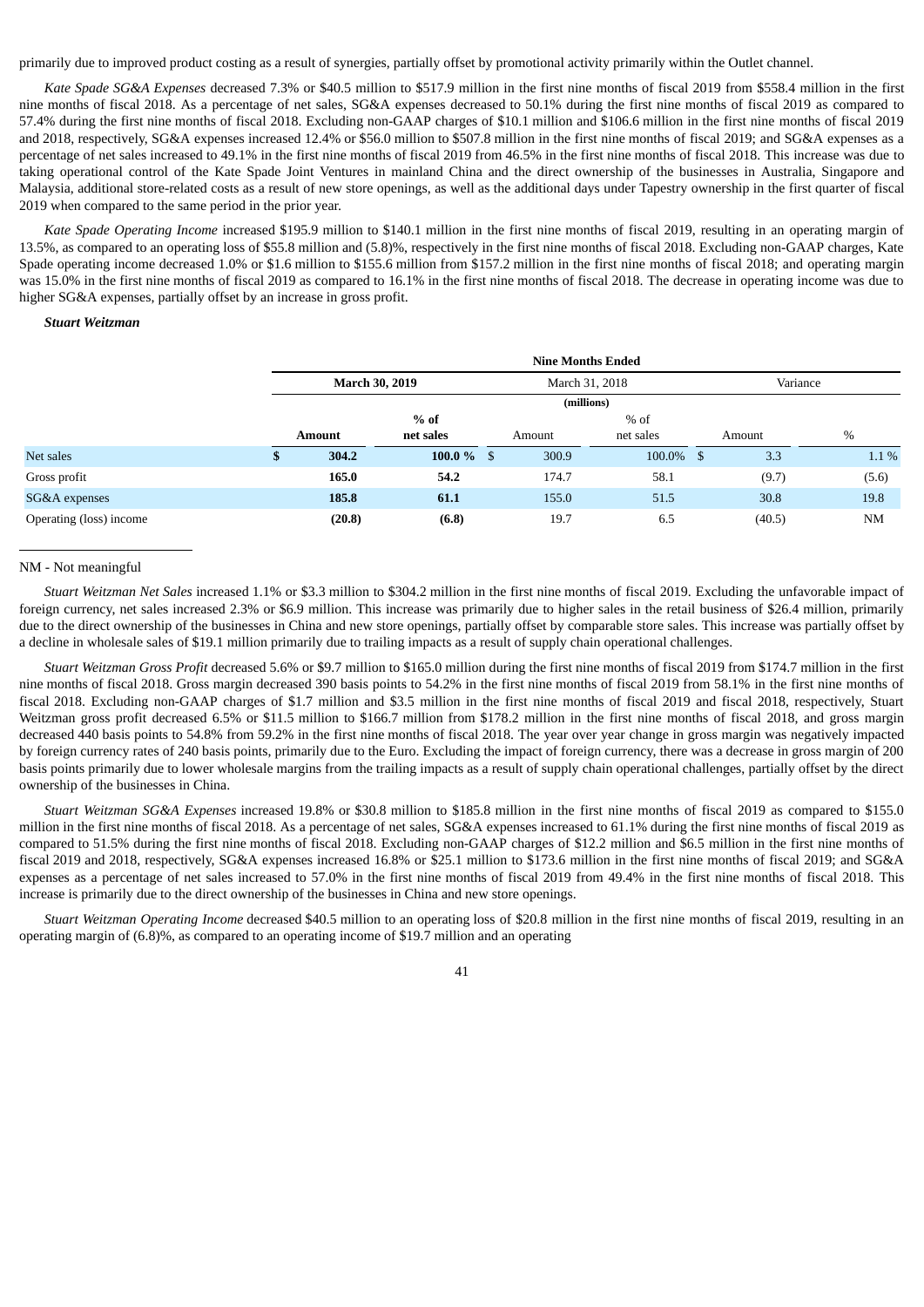margin of 6.5% in first nine months of fiscal 2018. Excluding non-GAAP charges, Stuart Weitzman operating income decreased \$36.6 million to an operating loss of \$6.9 million from operating income of \$29.7 million in the first nine months of fiscal 2018; and operating margin was (2.3)% in the first nine months of fiscal 2019 as compared to 9.8% in the first nine months of fiscal 2018. The decrease was due to an increase in SG&A expenses and a decrease in gross profit.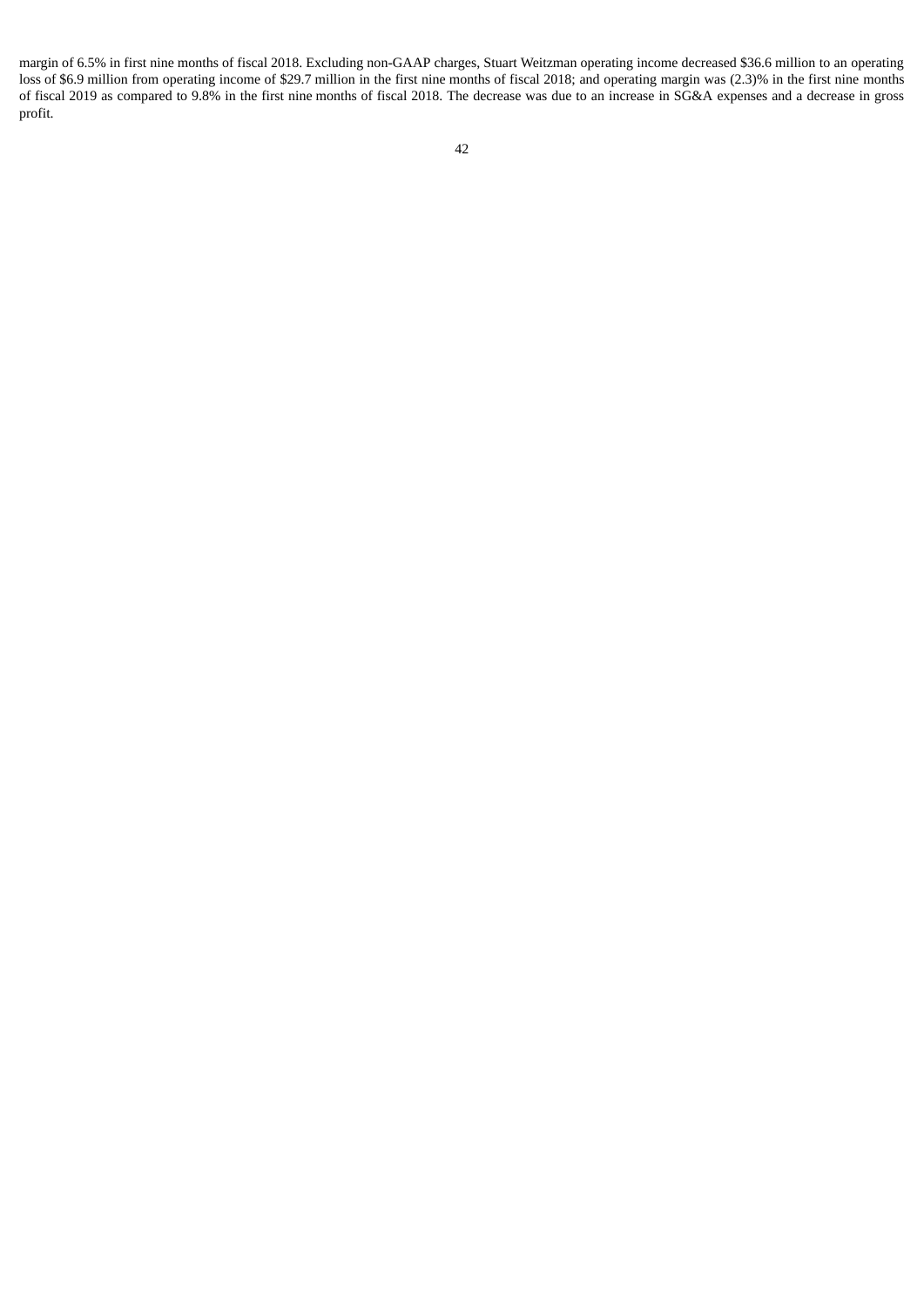## **NON-GAAP MEASURES**

The Company's reported results are presented in accordance with GAAP. The reported gross profit, SG&A expenses, operating income, provision for income taxes, net income and earnings per diluted share in the third quarter of fiscal 2019 and fiscal 2018 reflect certain items, including the impact of the ERP Implementation in fiscal 2019, Integration and Acquisition costs for acquired companies by Tapestry, the impact of Tax Legislation and the Operational Efficiency Plan. As a supplement to the Company's reported results, these metrics are also reported on a non-GAAP basis to exclude the impact of these items, along with a reconciliation to the most directly comparable GAAP measures.

Comparable store sales, which is a non-GAAP measure, reflects sales performance at stores that have been open for at least 12 months, and includes sales from the Internet. In certain instances, orders placed via the Internet are fulfilled by a physical store; such sales are recorded by the physical store. The Company excludes new, including newly acquired locations, from the comparable store base for the first twelve months of operation. The Company excludes closed stores from the calculation. Comparable store sales have not been adjusted for store expansions. Comparable store sales for Kate Spade have been calculated beginning on the acquisition date.

These non-GAAP performance measures were used by management to conduct and evaluate its business during its regular review of operating results for the periods affected. Management and the Company's Board utilized these non-GAAP measures to make decisions about the uses of Company resources, analyze performance between periods, develop internal projections and measure management performance. The Company's internal management reporting excluded these items. In addition, the human resources committee of the Company's Board uses these non-GAAP measures when setting and assessing achievement of incentive compensation goals.

The Company operates on a global basis and reports financial results in U.S. dollars in accordance with GAAP. Fluctuations in foreign currency exchange rates can affect the amounts reported by the Company in U.S. dollars with respect to its foreign revenues and profit. Accordingly, certain material increases and decreases in operating results for the Company and its segments have been presented both including and excluding currency fluctuation effects. These effects occur from translating foreign-denominated amounts into U.S. dollars and comparing to the same period in the prior fiscal year. Constant currency information compares results between periods as if exchange rates had remained constant period-over-period. The Company calculates constant currency revenue results by translating current period revenue in local currency using the prior year period's currency conversion rate.

We believe these non-GAAP measures are useful to investors and others in evaluating the Company's ongoing operating and financial results in a manner that is consistent with management's evaluation of business performance and understanding how such results compare with the Company's historical performance. Additionally, we believe presenting certain increases and decreases in constant currency provides a framework for assessing the performance of the Company's business outside the United States and helps investors and analysts understand the effect of significant year-over-year currency fluctuations. We believe excluding these items assists investors and others in developing expectations of future performance.

By providing the non-GAAP measures, as a supplement to GAAP information, we believe we are enhancing investors' understanding of our business and our results of operations. The non-GAAP financial measures are limited in their usefulness and should be considered in addition to, and not in lieu of, GAAP financial measures. Further, these non-GAAP measures may be unique to the Company, as they may be different from non-GAAP measures used by other companies.

For a detailed discussion on these non-GAAP measures, see Item 2. "Management's Discussion and Analysis of Financial Condition and Results of Operations."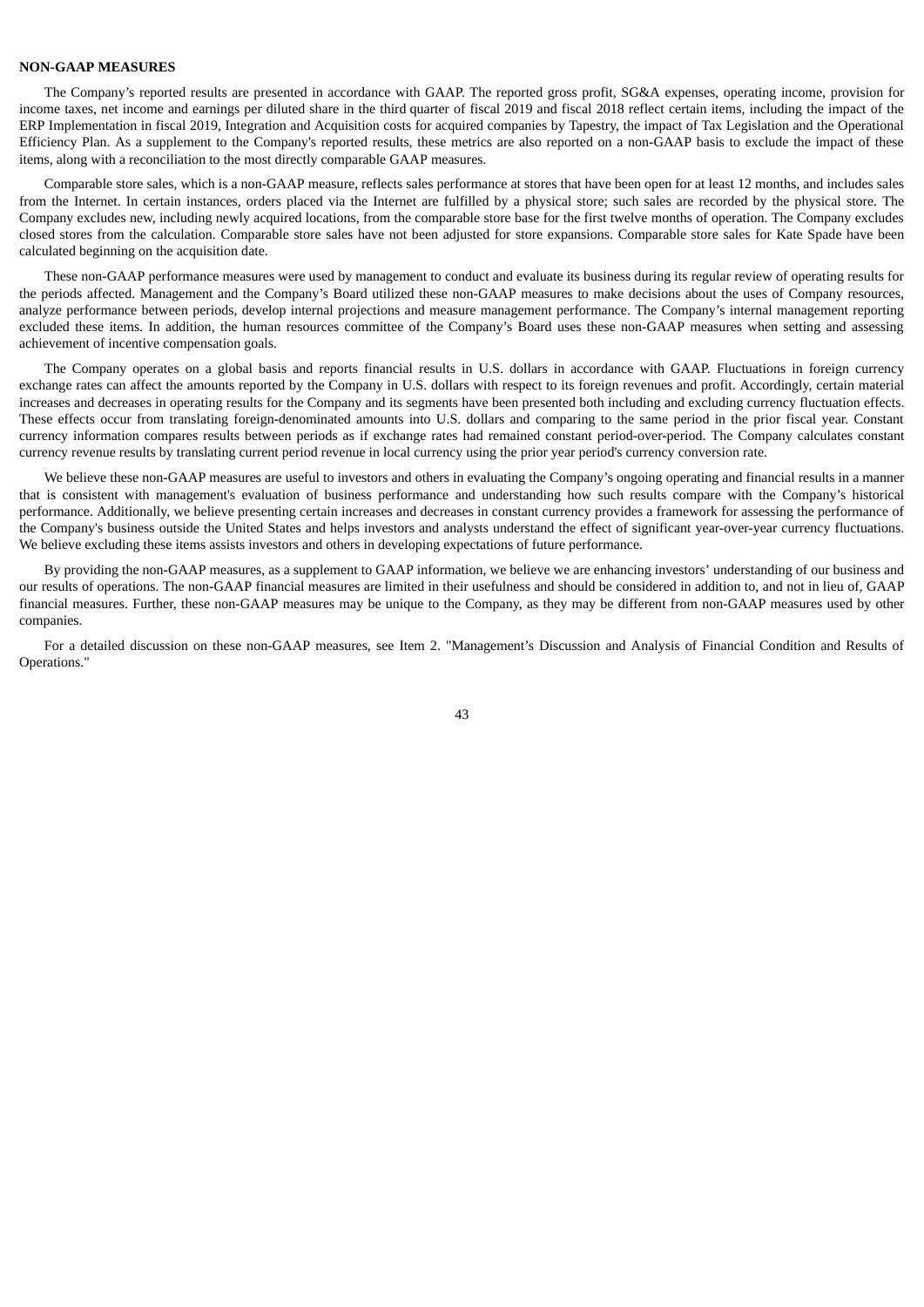## **LIQUIDITY AND CAPITAL RESOURCES**

## **Cash Flows**

|                                                              | <b>Nine Months Ended</b> |      |                   |  |         |  |  |  |  |
|--------------------------------------------------------------|--------------------------|------|-------------------|--|---------|--|--|--|--|
|                                                              | March 30,<br>2019        |      | March 31,<br>2018 |  | Change  |  |  |  |  |
|                                                              |                          |      | (millions)        |  |         |  |  |  |  |
| Net cash provided by operating activities                    | \$<br>602.2              | - \$ | 586.5 \$          |  | 15.7    |  |  |  |  |
| Net cash used in investing activities                        | (477.7)                  |      | (2,081.1)         |  | 1,603.4 |  |  |  |  |
| Net cash used in financing activities                        | (287.3)                  |      | (158.4)           |  | (128.9) |  |  |  |  |
| Effect of exchange rate changes on cash and cash equivalents | (5.3)                    |      | 11.8              |  | (17.1)  |  |  |  |  |
| Net decrease in cash and cash equivalents                    | (168.1)                  |      | (1,641.2)         |  | 1,473.1 |  |  |  |  |

The Company's cash and cash equivalents decreased by \$168.1 million in the first nine months of fiscal 2019 as compared to a decrease of \$1.64 billion in the first nine months of fiscal 2018, as discussed below.

#### **Net cash provided by operating activities**

Net cash provided by operating activities increased \$15.7 million due to higher net income of \$308.7 million, partially offset by changes in operating assets and liabilities of \$267.3 million and lower non-cash adjustments of \$25.7 million.

The \$267.3 million decrease in changes in operating asset and liability balances was primarily driven by the following:

- Other liabilities were a use of cash of \$61.2 million in the first nine months of fiscal 2019 compared to a source of cash of \$168.6 million in the first nine months of fiscal 2018, primarily related to the timing of tax payments.
- Inventories were a use of cash of \$123.1 million in the first nine months of fiscal 2019 compared to a source of cash of \$12.0 million in the first nine months of fiscal 2018, primarily driven by higher in-transit inventory.
- Other assets were a use of cash of \$54.5 million in the first nine months of fiscal 2019 compared to a use of cash of \$18.1 million in the first nine months of fiscal 2018, primarily related to the timing of tax payments.
- Accounts receivable were a source of cash of \$50.9 million in the first nine months of fiscal 2019 compared to a source of cash of \$78.6 million in the first nine months of fiscal 2018, primarily driven by timing of wholesale shipments.
- Accounts payable was a use of cash of \$43.5 million in the first nine months of fiscal 2019 as compared to a use of cash of \$136.7 million in the first nine months of fiscal 2018, primarily driven by the timing of payments by Kate Spade, Coach and Stuart Weitzman.
- Accrued liabilities were a source of cash of \$28.5 million in the first nine months of fiscal 2019 as compared to a use of cash of \$40.0 million in the first nine months of fiscal 2018, primarily driven by the timing of payments related to operating liabilities.

#### **Net cash used in investing activities**

Net cash used in investing activities in the first nine months of fiscal 2019 was \$477.7 million as compared to a use of cash of \$2.08 billion in the first nine months of fiscal 2018, resulting in a \$1.60 billion decrease in net cash used in investing activities.

The \$477.7 million use of cash in the first nine months of fiscal 2019 is primarily due to net cash used for purchases, maturities and sales of investments of \$254.1 million in the first nine months of fiscal 2019 and capital expenditures of \$184.2 million.

The \$2.08 billion use of cash in the first nine months of fiscal 2018 is primarily due to the \$2.37 billion purchase of Kate Spade, net of cash acquired, partially offset by the impact of net cash proceeds from purchases, maturities and sales of investments of \$478.7 million in the first nine months of fiscal 2018.

## **Net cash used in financing activities**

Net cash used in financing activities was \$287.3 million in the first nine months of fiscal 2019 as compared to a use of cash of \$158.4 million in the first nine months of fiscal 2018, resulting in a net decrease in cash of \$128.9 million.

The \$287.3 million of cash used in the first nine months of fiscal 2019 was primarily due to dividend payments of \$292.8 million.

The \$158.4 million use of cash in the first nine months of fiscal 2018 was primarily due to dividend payments of \$287.1 million, partially offset by proceeds from share-based awards of \$159.9 million.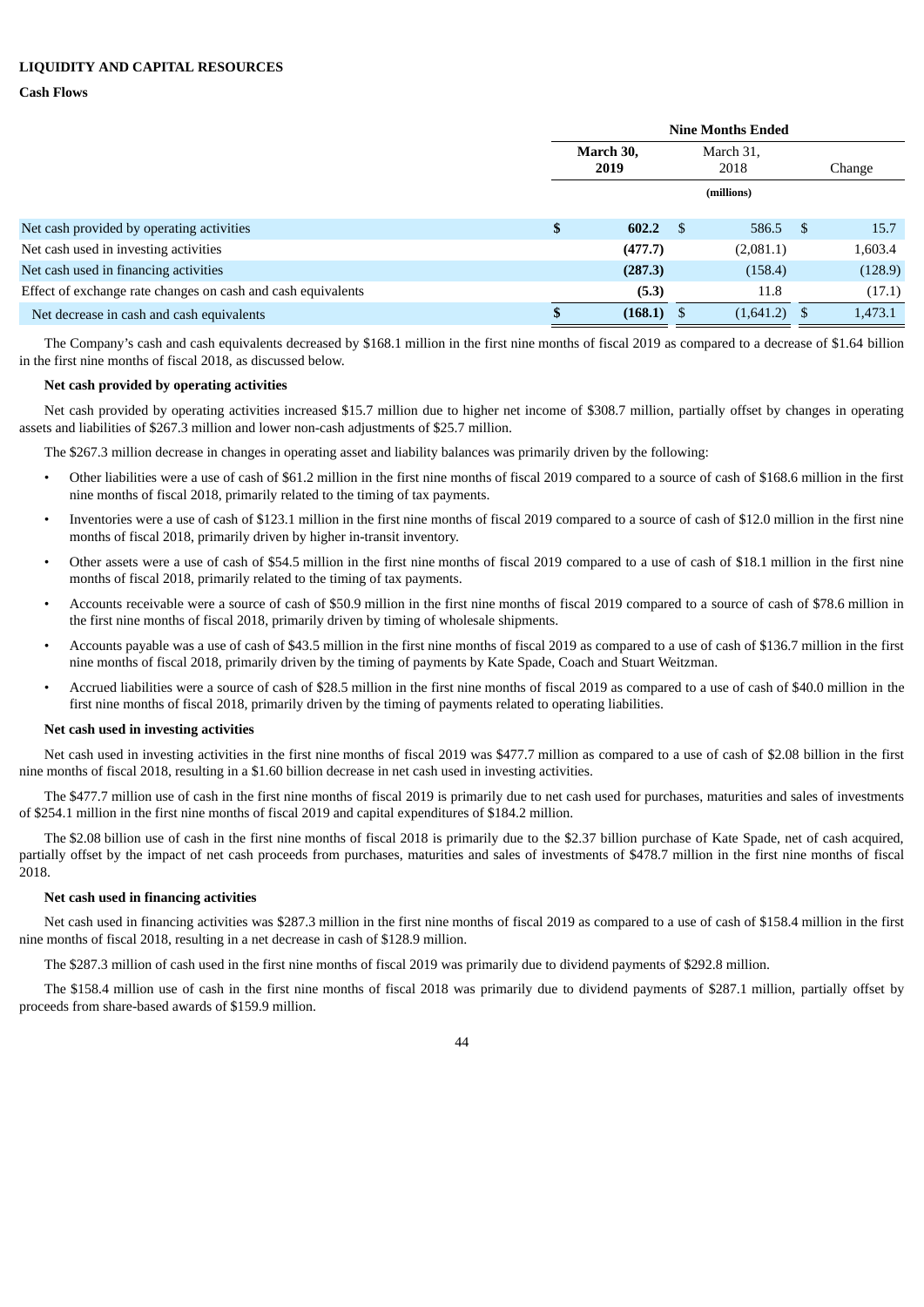## **Working Capital and Capital Expenditures**

As of March 30, 2019, in addition to our cash flows from operations, our sources of liquidity and capital resources were comprised of the following:

|                                                 | <b>Sources of Liquidity</b> |         |    | Outstanding<br><b>Indebtedness</b> | <b>Total Available</b><br>Liquidity $(1)$ |  |
|-------------------------------------------------|-----------------------------|---------|----|------------------------------------|-------------------------------------------|--|
|                                                 |                             |         |    | (millions)                         |                                           |  |
| Cash and cash equivalents $(1)$                 | \$                          | 1,075.3 | \$ |                                    | 1,075.3                                   |  |
| Short-term investments $(1)$                    |                             | 262.0   |    |                                    | 262.0                                     |  |
| <b>Revolving Credit Facility</b> <sup>(2)</sup> |                             | 900.0   |    |                                    | 900.0                                     |  |
| $3.000\%$ Senior Notes due 2022 $(3)$           |                             | 400.0   |    | 400.0                              |                                           |  |
| 4.250% Senior Notes due $2025^{(3)}$            |                             | 600.0   |    | 600.0                              |                                           |  |
| 4.125% Senior Notes due $2027^{(3)}$            |                             | 600.0   |    | 600.0                              |                                           |  |
| <b>Total</b>                                    |                             | 3,837.3 | S. | 1,600.0                            | 2,237.3                                   |  |

<sup>(1)</sup> As of March 30, 2019, approximately 74% of our cash and short-term investments were held outside the United States. Before the Tax Legislation, the Company considered the earnings of its non-U.S. subsidiaries to be indefinitely reinvested, and accordingly, recorded no deferred income taxes on these earnings. In fiscal 2018, we analyzed our global working capital and cash requirements, and the potential tax liabilities associated with repatriation, and determined that we will likely repatriate some portion of available foreign cash in the foreseeable future. See Note 15, "Income Taxes," for more information.

- <sup>(2)</sup> In May 2017, the Company entered into a definitive credit agreement whereby Bank of America, N.A., as administrative agent, the other agents party thereto, and a syndicate of banks and financial institutions have made available to the Company a \$900.0 million revolving credit facility, including subfacilities for letters of credit, with a maturity date of May 30, 2022 (the "Revolving Credit Facility"). Borrowings under the Revolving Credit Facility bear interest at a rate per annum equal to, at the Borrowers' option, either (a) an alternate base rate (which is a rate equal to the greatest of (i) the Prime Rate in effect on such day, (ii) the Federal Funds Effective Rate in effect on such day plus ½ of 1% or (iii) the Adjusted LIBO Rate for a one month Interest Period on such day plus 1%) or (b) a rate based on the rates applicable for deposits in the interbank 47 market for U.S. Dollars or the applicable currency in which the loans are made plus, in each case, an applicable margin. The applicable margin will be determined by reference to a grid, defined in the Credit Agreement, based on the ratio of (a) consolidated debt plus 600% of consolidated lease expense to (b) consolidated EBITDAR. Additionally, the Company pays a commitment fee at a rate determined by the reference to the aforementioned pricing grid. The Company had no outstanding borrowings under the Revolving Credit Facility as of March 30, 2019. Refer to Note 12, "Debt," for further information on our existing debt instruments.
- (3) In March 2015, the Company issued \$600.0 million aggregate principal amount of 4.250% senior unsecured notes due April 1, 2025 at 99.445% of par (the "2025 Senior Notes"). Furthermore, on June 20, 2017, the Company issued \$400.0 million aggregate principal amount of 3.000% senior unsecured notes due July 15, 2022 at 99.505% of par (the "2022 Senior Notes"), and \$600.0 million aggregate principal amount of 4.125% senior unsecured notes due July 15, 2027 at 99.858% of par (the "2027 Senior Notes"). Furthermore, the indentures for the 2025 Senior Notes, 2022 Senior Notes and 2027 Senior Notes contain certain covenants limiting the Company's ability to: (i) create certain liens, (ii) enter into certain sale and leaseback transactions and (iii) merge, or consolidate or transfer, sell or lease all or substantially all of the Company's assets. As of March 30, 2019, no known events of default have occurred. Refer to Note 12, "Debt," for further information on our existing debt instruments.

We believe that our Revolving Credit Facility is adequately diversified with no undue concentrations in any one financial institution. As of March 30, 2019, there were 13 financial institutions participating in the Revolving Credit Facility, with no one participant maintaining a maximum commitment percentage in excess of 13%. We have no reason at this time to believe that the participating institutions will be unable to fulfill their obligations to provide financing in accordance with the terms of the facility in the event we elect to draw funds in the foreseeable future.

We have the ability to draw on our credit facilities or access other sources of financing options available to us in the credit and capital markets for, among other things, our restructuring initiatives, acquisition or integration-related costs, settlement of a material contingency, or a material adverse business or macroeconomic development, as well as for other general corporate business purposes.

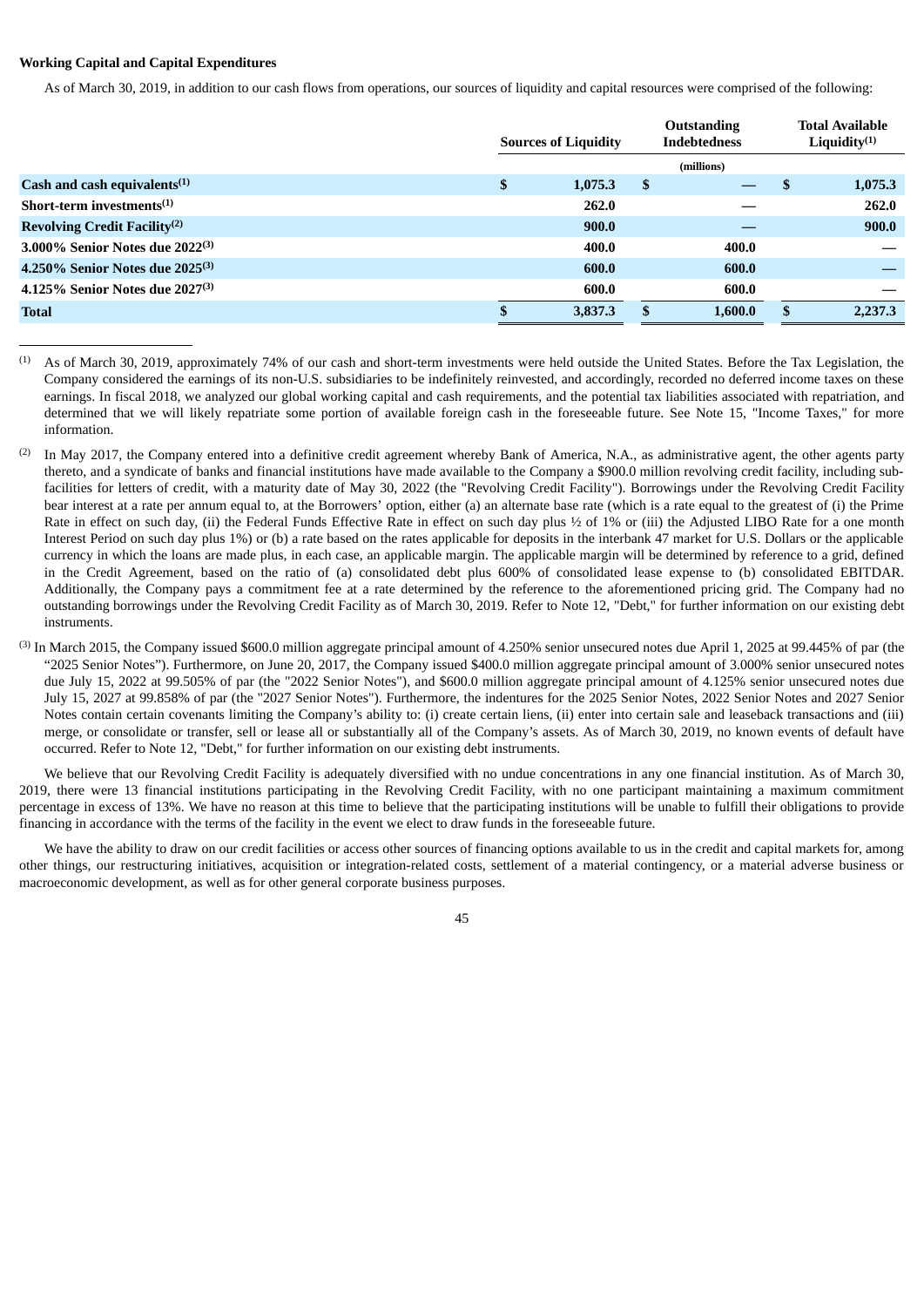Management believes that cash flows from operations, access to the credit and capital markets and our credit lines, on-hand cash and cash equivalents and our investments will provide adequate funds to support our operating, capital, and debt service requirements for the foreseeable future, our plans for acquisitions, further business expansion and restructuring-related initiatives. Future events, such as acquisitions or joint ventures, and other similar transactions may require additional capital. There can be no assurance that any such capital will be available to the Company on acceptable terms or at all. Our ability to fund working capital needs, planned capital expenditures, dividend payments and scheduled debt payments, as well as to comply with all of the financial covenants under our debt agreements, depends on future operating performance and cash flow, which in turn are subject to prevailing economic conditions and to financial, business and other factors, some of which are beyond the Company's control.

Reference should be made to our most recent Annual Report on Form 10-K and other filings with the SEC for additional information regarding liquidity and capital resources. The Company expects total fiscal 2019 capital expenditures to be in the range of \$300 to \$325 million.

### *Seasonality*

The Company's results are typically affected by seasonal trends. During the first fiscal quarter, we build inventory for the holiday selling season. In the second fiscal quarter, working capital requirements are reduced substantially as we generate higher net sales and operating income, especially during the holiday months of November and December. Accordingly, the Company's net sales, operating income and operating cash flows for the three months ended March 30, 2019 are not necessarily indicative of that expected for the full fiscal 2019. However, fluctuations in net sales, operating income and operating cash flows of the Company in any fiscal quarter may be affected by the timing of wholesale shipments and other events affecting retail sales, including adverse weather conditions or other macroeconomic events.

## **CRITICAL ACCOUNTING POLICIES AND ESTIMATES**

Our significant accounting policies are described in Note 2 to the audited consolidated financial statements in our fiscal 2018 10-K. Our discussion of results of operations and financial condition relies on our condensed consolidated financial statements that are prepared based on certain critical accounting policies that require management to make judgments and estimates which are subject to varying degrees of uncertainty. While we believe that these accounting policies are based on sound measurement criteria, actual future events can and often do result in outcomes that can be materially different from these estimates or forecasts.

For a complete discussion of our critical accounting policies and estimates, see the "Critical Accounting Policies and Estimates" section of the Management's Discussion and Analysis of Financial Condition and Results of Operations in our fiscal 2018 10-K. In the first quarter of fiscal 2019, we adopted new revenue accounting guidance which resulted in certain changes to our accounting policies. Refer to Note 4, "Revenue," for additional information about our accounting policies and estimates. As of March 30, 2019, there have been no material changes to any of the critical accounting policies other than the changes mentioned above.

The Company performs its annual impairment assessment of goodwill as well as brand intangibles during the fourth quarter of each fiscal year. The Company determined that there was no impairment of goodwill in fiscal 2018 as the fair values of the Coach and Kate Spade brand reporting units and the Kate Spade indefinite-lived brand intangible significantly exceeded their respective carrying values. The fair values of the Stuart Weitzman brand reporting unit and indefinite-lived brand exceeded their respective carrying values by approximately 15% and 90%. Several factors could impact the Stuart Weitzman brand's ability to achieve future cash flows, including uncertainty around global macroeconomic conditions as well as trade tensions that may present challenges in growing our business with the Chinese consumer globally, the management of trailing impacts as a result of the supply chain operational challenges at Stuart Weitzman, the success of international expansion strategies, the optimization of the store fleet productivity, the simplification of certain corporate overhead structures and other initiatives aimed at expanding higher performing categories of the business. While there was no impairment recorded in the three-month period ended March 30, 2019, given the relatively small excess of fair value over carrying value as noted above, if profitability trends continue to decline during fiscal 2019 from those that are expected or if there is a significant adverse change in the business climate, it is possible that an interim test or our annual impairment test could result in an impairment of these assets.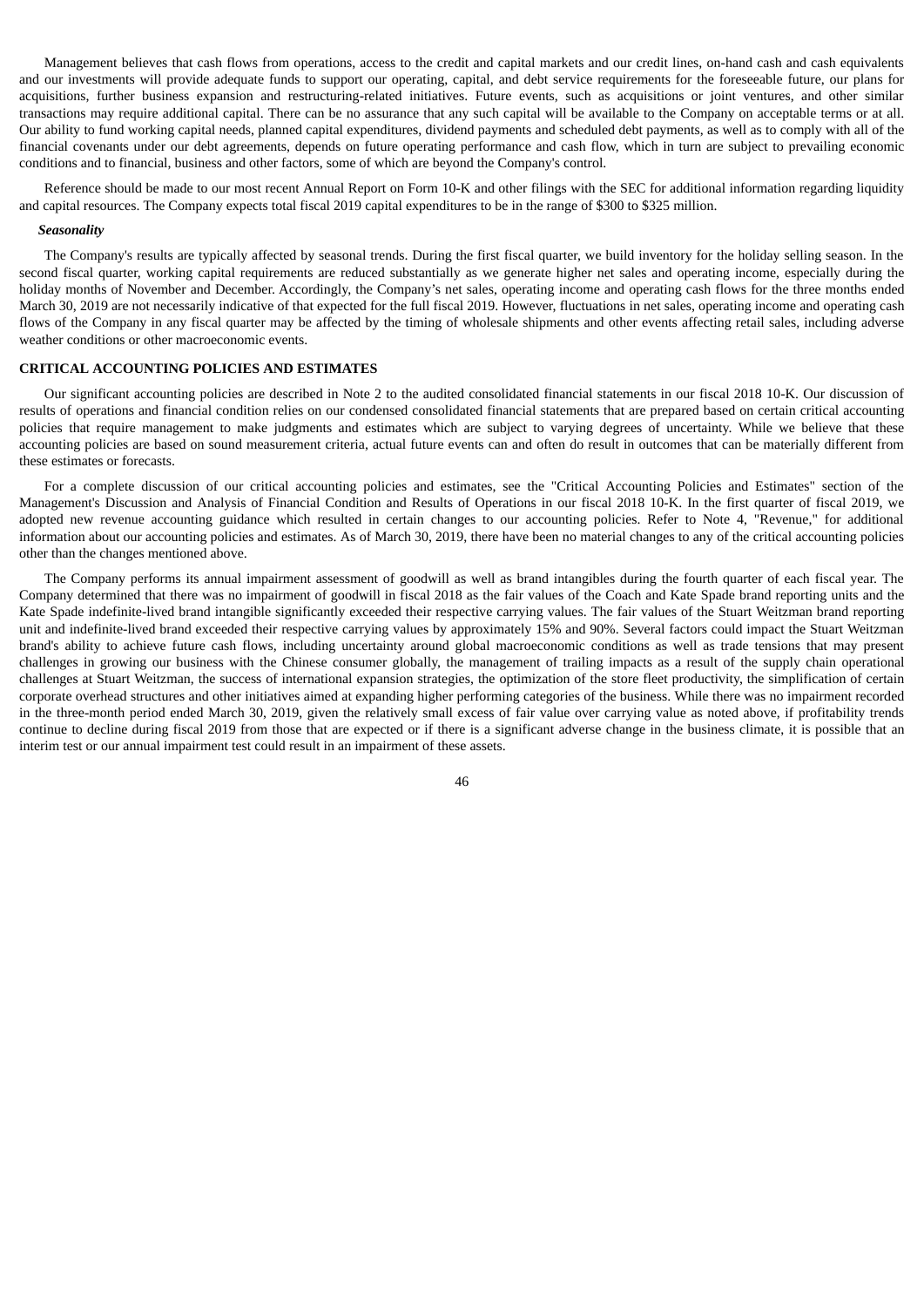## <span id="page-49-0"></span>**ITEM 3. QUANTITATIVE AND QUALITATIVE DISCLOSURES ABOUT MARKET RISK**

The market risk inherent in our financial instruments represents the potential loss in fair value, earnings or cash flows, arising from adverse changes in foreign currency exchange rates or interest rates. The Company manages these exposures through operating and financing activities and, when appropriate, through the use of derivative financial instruments. The use of derivative financial instruments is in accordance with the Company's risk management policies, and we do not enter into derivative transactions for speculative or trading purposes.

The quantitative disclosures in the following discussion are based on quoted market prices obtained through independent pricing sources for the same or similar types of financial instruments, taking into consideration the underlying terms and maturities and theoretical pricing models. These quantitative disclosures do not represent the maximum possible loss or any expected loss that may occur, since actual results may differ from those estimates.

#### **Foreign Currency Exchange Rate Risk**

Foreign currency exposures arise from transactions, including firm commitments and anticipated contracts, denominated in a currency other than the entity's functional currency, and from foreign-denominated revenues and expenses translated into U.S. dollars. The majority of the Company's purchases and sales involving international parties, excluding international consumer sales, are denominated in U.S. dollars and, therefore, our foreign currency exchange risk is limited. The Company is exposed to risk from foreign currency exchange rate fluctuations resulting from its operating subsidiaries' U.S. dollar and Euro denominated inventory purchases. To mitigate such risk, certain subsidiaries enter into forward currency contracts. As of March 30, 2019 and June 30, 2018, forward currency contracts designated as cash flow hedges with a notional amount of \$385.1 million and \$257.4 million, respectively, were outstanding. As a result of the use of derivative instruments, we are exposed to the risk that counterparties to the derivative instruments will fail to meet their contractual obligations. To mitigate the counterparty credit risk, we only enter into derivative contracts with carefully selected financial institutions. The Company also reviews the creditworthiness of our counterparties on a regular basis. As a result of the above considerations, we do not believe that we are exposed to any undue concentration of counterparty credit risk associated with our derivative contracts as of March 30, 2019.

The Company is also exposed to transaction risk from foreign currency exchange rate fluctuations with respect to various cross-currency intercompany loans which are not long term in investment nature. This primarily includes exposure to exchange rate fluctuations in the Japanese Yen, the Euro, the Australian dollar, the Chinese Renminbi and the Singapore dollar. To manage the exchange rate risk related to these loans, the Company enters into forward currency contracts. As of March 30, 2019 and June 30, 2018 the total notional values of outstanding forward foreign currency contracts related to these loans were \$95.0 million and \$160.7 million, respectively.

The fair value of outstanding forward currency contracts included in current assets at March 30, 2019 and June 30, 2018 was \$2.9 million and \$6.0 million, respectively. The fair value of outstanding foreign currency contracts included in current liabilities at March 30, 2019 and June 30, 2018 was \$5.3 million and \$2.4 million, respectively.

#### **Interest Rate Risk**

The Company is exposed to interest rate risk in relation to its Revolving Credit Facility entered into under the credit agreement dated May 30, 2017, the 2025 Senior Notes, 2022 Senior Notes, 2027 Senior Notes (collectively the "Senior Notes") and investments.

Our exposure to changes in interest rates is primarily attributable to debt outstanding under the Revolving Credit Facility. Borrowings under the Facility bear interest at a rate per annum equal to, at the Company's option, either (a) an alternate base rate (which is a rate equal to the greatest of (i) the Prime Rate in effect on such day, (ii) the Federal Funds Effective Rate in effect on such day plus ½ of 1% or (iii) the Adjusted LIBO Rate for a one month Interest Period on such day plus 1%) or (b) a rate based on the rates applicable for deposits in the interbank market for U.S. dollars or the applicable currency in which the loans are made plus, in each case, an applicable margin. The applicable margin will be determined by reference to a grid, as defined in the Credit Agreement, based on the ratio of (a) consolidated debt plus 600% of consolidated lease expense to (b) consolidated EBITDAR.

The Company is exposed to changes in interest rates related to the fair value of the Senior Notes. At March 30, 2019, the fair value of the 2025 Senior Notes, 2022 Senior Notes and 2027 Senior Notes was approximately \$605 million, \$395 million and \$575 million, respectively. At June 30, 2018, the fair value of the 2025 Senior Notes, 2022 Senior Notes and 2027 Senior Notes was approximately \$593 million, \$389 million and \$574 million, respectively. These fair values are based on external pricing data, including available quoted market prices of these instruments, and consideration of comparable debt instruments with similar interest rates and trading frequency, among other factors, and are classified as Level 2 measurements within the fair value hierarchy. The interest rate payable on the 2022 and 2027 Senior Notes will be subject to adjustments from time to time if either Moody's or S&P or a substitute rating agency (as defined in the Prospectus Supplement furnished with the SEC on June 7, 2017), downgrades (or downgrades and subsequently upgrades) the credit rating assigned to the Senior Notes of such series.

The Company's investment portfolio is maintained in accordance with the Company's investment policy, which defines our investment principles including credit quality standards and limits the credit exposure of any single issuer. The primary objective of our investment activities is the preservation of principal while maximizing interest income and minimizing risk. We do not hold any investments for trading purposes.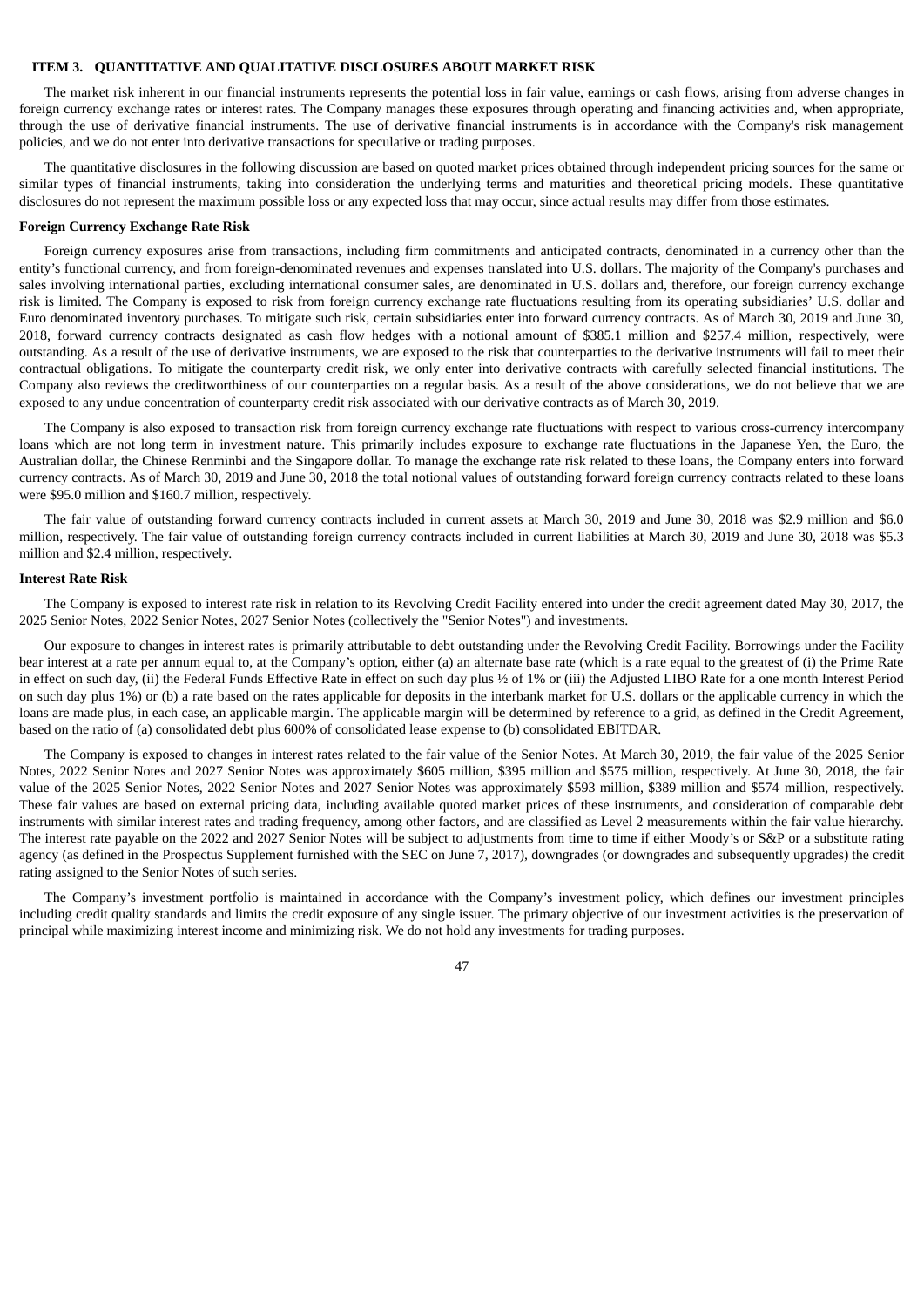### <span id="page-50-0"></span>**ITEM 4. CONTROLS AND PROCEDURES**

Based on the evaluation of the Company's disclosure controls and procedures, as that term is defined in Rule 13a-15(e) under the Securities Exchange Act of 1934, as amended, the Chief Executive Officer of the Company and the Chief Financial Officer of the Company have concluded that the Company's disclosure controls and procedures are effective as of March 30, 2019.

During the second quarter of fiscal 2019, the Company completed the first phase of its ERP implementation, SAP's S4/HANA, migrating the global finance functions for Corporate, Coach and Stuart Weitzman. The finance and supply chain functions were implemented for Kate Spade during the third quarter of fiscal 2019, with the supply chain functions for Coach and Stuart Weitzman to follow in early fiscal 2020. As a result of the implementations to date, there were certain changes to processes and procedures, which resulted in changes to the Company's internal control over financial reporting. The implementation of SAP's S4/HANA is expected to strengthen the financial controls by automating certain manual processes and standardizing business processes and reporting across the organization. The Company will continue to evaluate and monitor the internal controls over financial reporting during this period of change and will continue to evaluate the operating effectiveness of related key controls. For a discussion of risks related to the implementation of new systems, see Part I, Item 1A, Risk Factors, in the Company's most recent Annual Report on Form 10-K.

Reference should be made to our most recent Annual Report on Form 10-K for additional information regarding discussion of the effectiveness of the Company's controls and procedures. Other than the ERP system implementation noted above, there were no other changes in our internal control over financial reporting during the quarter ended March 30, 2019 that have materially affected, or are reasonably likely to materially affect, our internal control over financial reporting.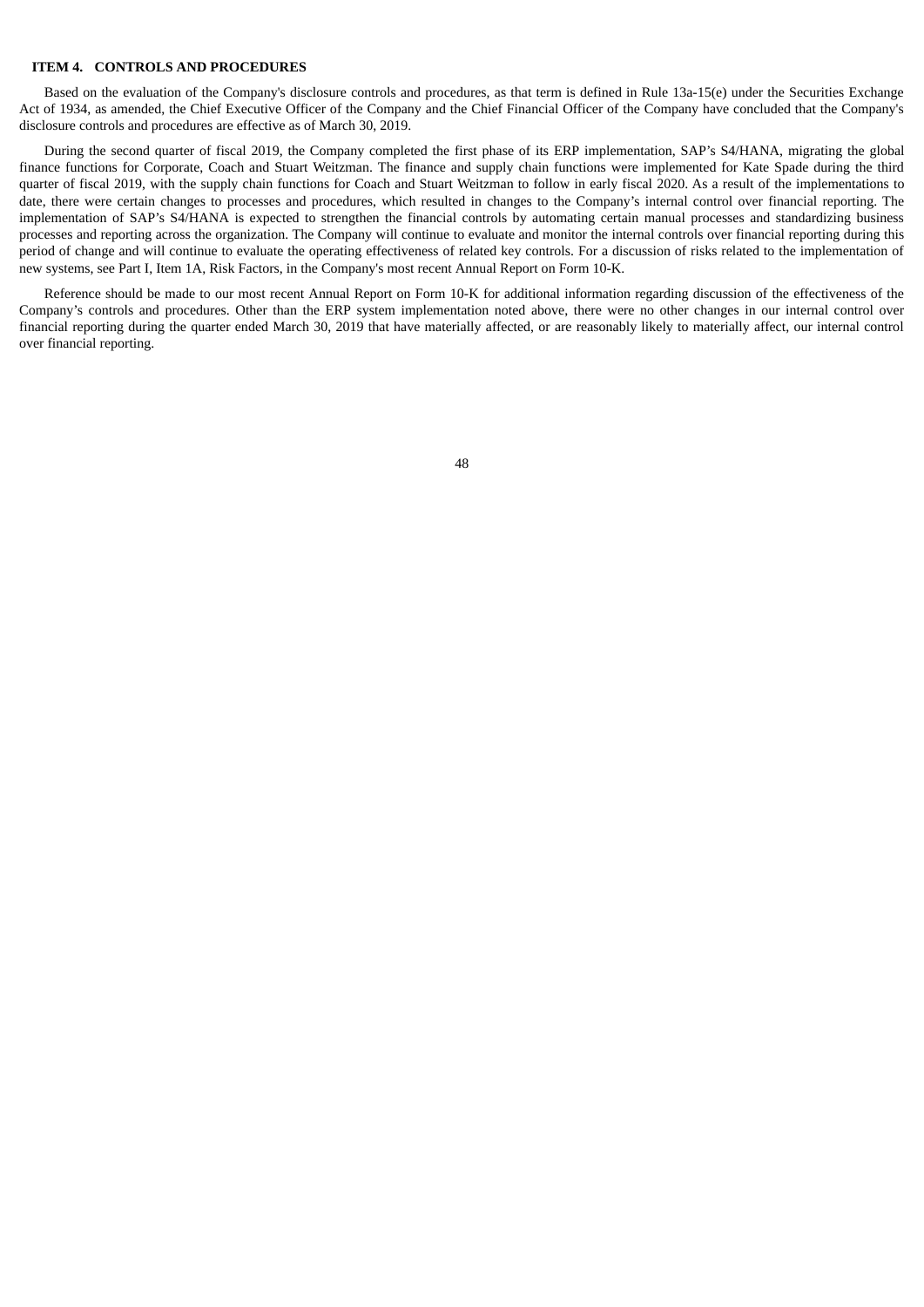## **PART II – OTHER INFORMATION**

### <span id="page-51-0"></span>**ITEM 1. LEGAL PROCEEDINGS**

The Company is involved in various routine legal proceedings as both plaintiff and defendant incident to the ordinary course of its business, including proceedings to protect Tapestry's intellectual property rights, litigation instituted by persons alleged to have been injured by advertising claims or upon premises within the Company's control, and litigation with present or former employees.

As part of Tapestry's policing program for its intellectual property rights, from time to time, the Company files lawsuits in the U.S. and abroad alleging acts of trademark counterfeiting, trademark infringement, patent infringement, trade dress infringement, copyright infringement, unfair competition, trademark dilution and/or state or foreign law claims. At any given point in time, Tapestry may have a number of such actions pending. These actions often result in seizure of counterfeit merchandise and/or out of court settlements with defendants. From time to time, defendants will raise, either as affirmative defenses or as counterclaims, the invalidity or unenforceability of certain of Tapestry's intellectual properties.

Although the Company's litigation as a defendant is routine and incidental to the conduct of Tapestry's business, as well as for any business of its size, such litigation can result in large monetary awards when a civil jury is allowed to determine compensatory and/or punitive damages.

The Company believes that the outcome of all pending legal proceedings in the aggregate will not have a material adverse effect on Tapestry's business or consolidated financial statements.

The Company has not entered into any transactions that have been identified by the IRS as abusive or that have a significant tax avoidance purpose. Accordingly, we have not been required to pay a penalty to the IRS for failing to make disclosures required with respect to certain transactions that have been identified by the IRS as abusive or that have a significant tax avoidance purpose.

### <span id="page-51-1"></span>**ITEM 1A. RISK FACTORS**

There are no material changes from the risk factors previously disclosed in Part I, Item 1A, Risk Factors of our Annual Report on Form 10-K for the fiscal year ended June 30, 2018.

## <span id="page-51-2"></span>**ITEM 2. UNREGISTERED SALES OF EQUITY SECURITIES AND USE OF PROCEEDS**

The Company did not repurchase any shares during the third quarter of fiscal 2019. As of March 30, 2019, the Company had zero availability remaining in the stock repurchase program.

### <span id="page-51-3"></span>**ITEM 4. MINE SAFETY DISCLOSURES**

Not applicable.

#### <span id="page-51-4"></span>**ITEM 6. EXHIBITS**

- 31.1\* Rule  $13(a) 14(a)/15(d) 14(a)$  [Certifications](#page-53-0)
- 32.1\* Section 1350 [Certifications](#page-55-0)
- 101.INS\* XBRL Instance Document
- 101.SCH\* XBRL Taxonomy Extension Schema Document
- 101.CAL\* XBRL Taxonomy Extension Calculation Linkbase
- 101.LAB\* XBRL Taxonomy Extension Label Linkbase
- 101.PRE\* XBRL Taxonomy Extension Presentation Linkbase
- 101.DEF\* XBRL Taxonomy Extension Definition Linkbase

\* Filed Herewith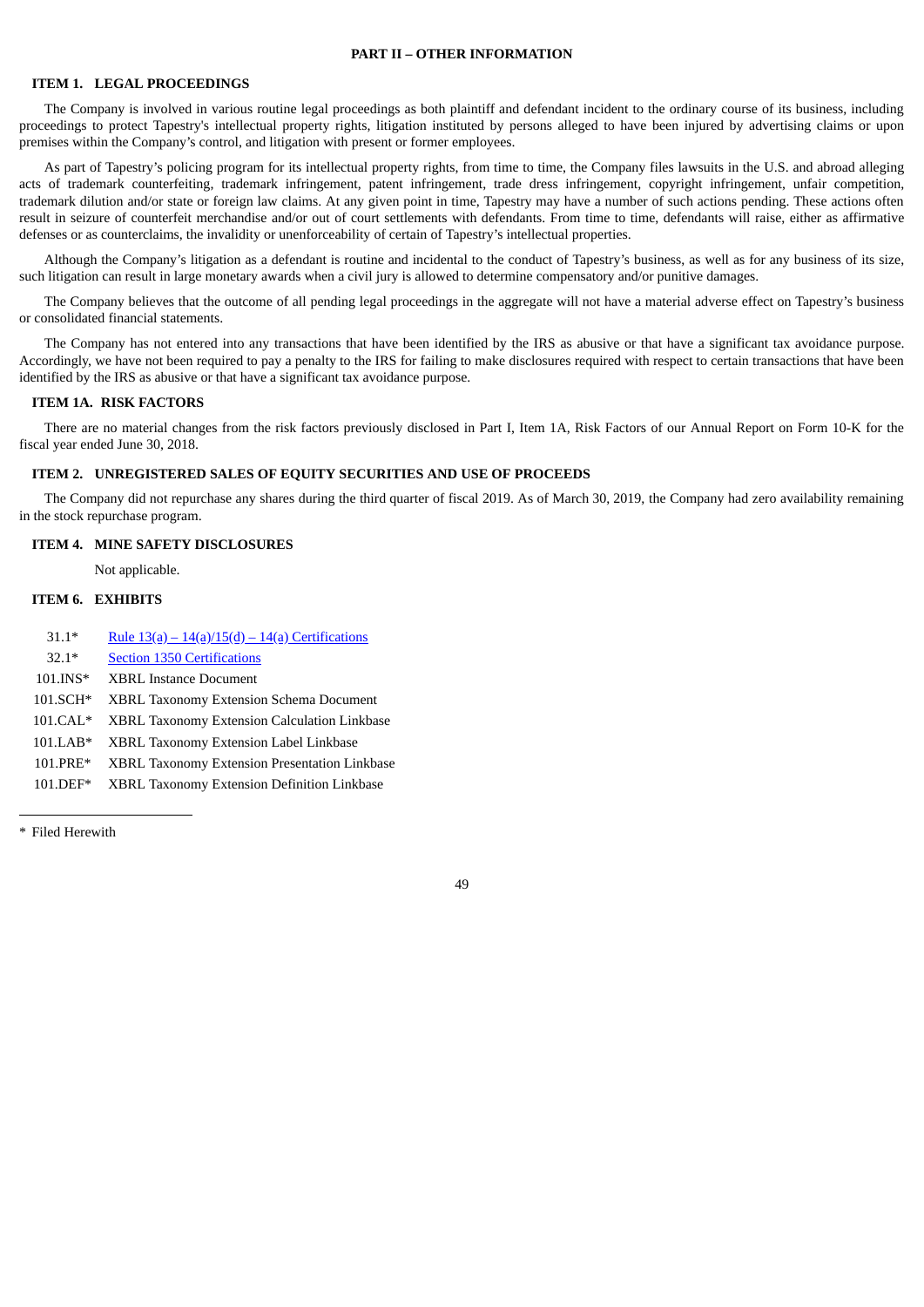## **SIGNATURE**

<span id="page-52-0"></span>Pursuant to the requirements of the Securities Exchange Act of 1934, the registrant has duly caused this report to be signed on its behalf by the undersigned, thereunto duly authorized.

> TAPESTRY, INC. (Registrant)

By: /s/ Brian Satenstein

Name: Brian Satenstein Title: Corporate Controller (Principal Accounting Officer)

Dated: May 9, 2019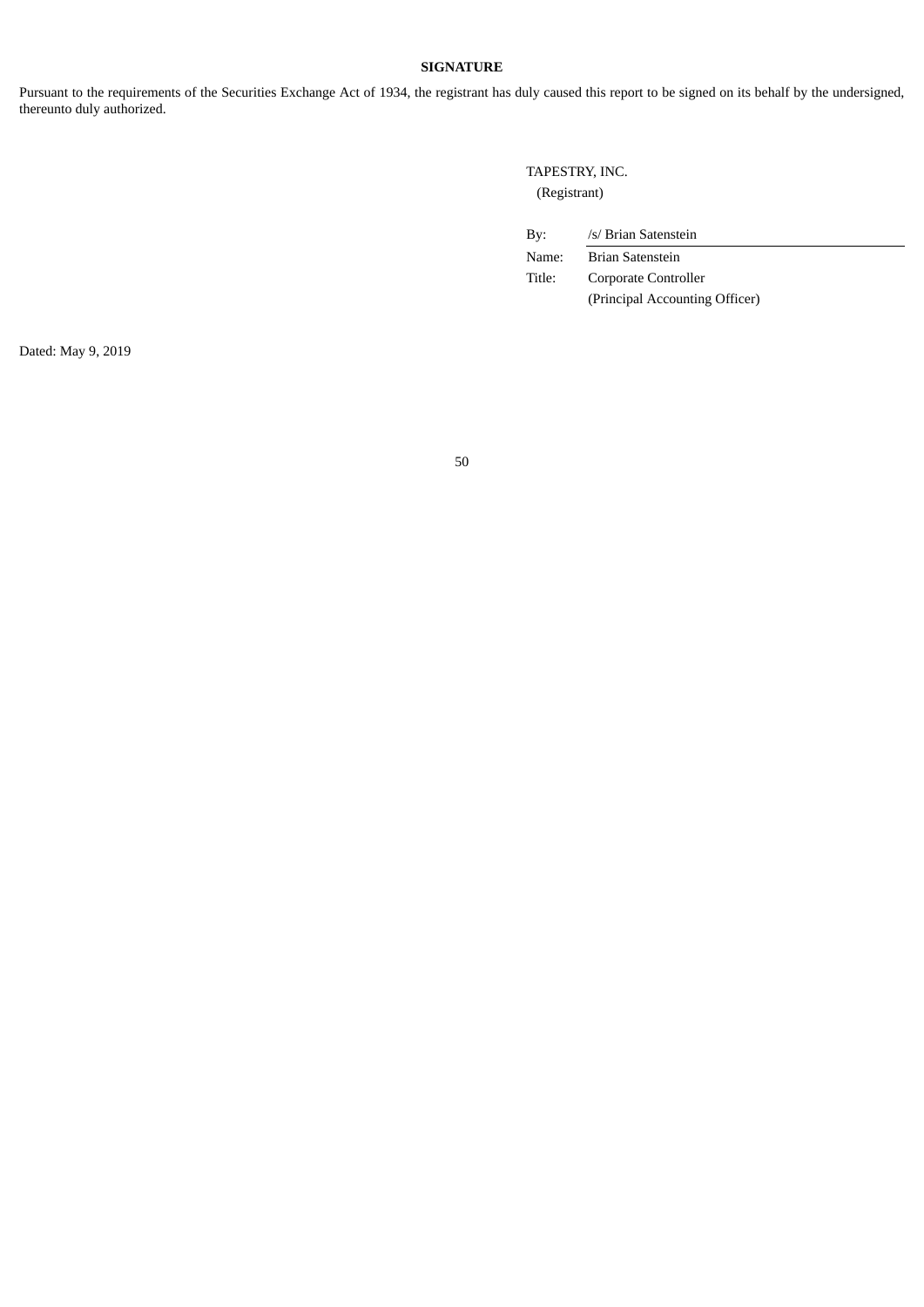<span id="page-53-0"></span>I, Victor Luis, certify that,

- 1. I have reviewed this Quarterly Report on Form 10-Q of Tapestry, Inc.;
- 2. Based on my knowledge, this report does not contain any untrue statement of a material fact or omit to state a material fact necessary to make the statements made, in light of the circumstances under which such statements were made, not misleading with respect to the period covered by this report;
- 3. Based on my knowledge, the financial statements, and other financial information included in this report, fairly present in all material respects the financial condition, results of operations and cash flows of the registrant as of, and for, the periods presented in this report;
- 4. The registrant's other certifying officer and I are responsible for establishing and maintaining disclosure controls and procedures (as defined in Exchange Act Rules 13a-15(e) and 15d-15(e)) and internal control over financial reporting (as defined in Exchange Act Rules 13a-15(f) and 15d-15(f)) for the registrant and have:
	- (a) Designed such disclosure controls and procedures, or caused such disclosure controls and procedures to be designed under our supervision, to ensure that material information relating to the registrant, including its consolidated subsidiaries, is made known to us by others within those entities, particularly during the period in which this quarterly report is being prepared;
	- (b) Designed such internal control over financial reporting, or caused such internal control over financial reporting to be designed under our supervision, to provide reasonable assurance regarding the reliability of financial reporting and the preparation of financial statements for external purposes in accordance with generally accepted accounting principles;
	- (c) Evaluated the effectiveness of the registrant's disclosure controls and procedures and presented in this report our conclusions about the effectiveness of the disclosure controls and procedures, as of the end of the period covered by this report based on such evaluation; and
	- (d) Disclosed in this report any change in the registrant's internal control over financial reporting that occurred during the registrant's most recent fiscal quarter (the registrant's fourth quarter in the case of an annual report) that has materially affected, or is reasonably likely to materially affect, the registrant's internal control over financial reporting; and
- 5. The registrant's other certifying officer and I have disclosed, based on our most recent evaluation of internal control over financial reporting, to the registrant's auditors and the audit committee of registrant's board of directors (or persons performing the equivalent functions):
	- (a) All significant deficiencies and material weaknesses in the design or operation of internal controls over financial reporting which are reasonably likely to adversely affect the registrant's ability to record, process, summarize and report financial information; and
	- (b) Any fraud, whether or not material, that involves management or other employees who have a significant role in the registrant's internal control over financial reporting.

Date: May 9, 2019

By: /s/ Victor Luis

Name: Victor Luis Title: Chief Executive Officer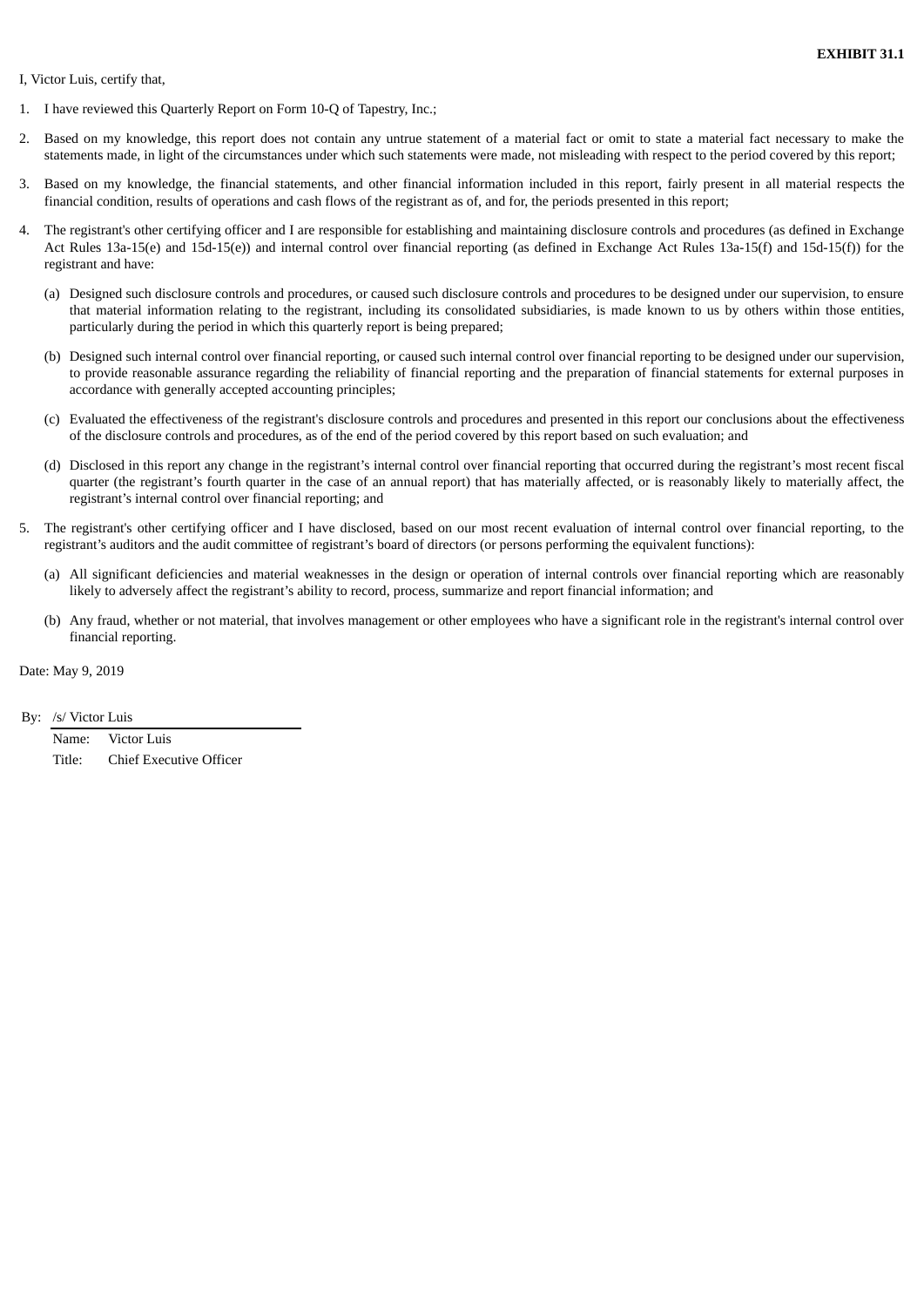I, Andrea Shaw Resnick, certify that,

- 1. I have reviewed this Quarterly Report on Form 10-Q of Tapestry, Inc.;
- 2. Based on my knowledge, this report does not contain any untrue statement of a material fact or omit to state a material fact necessary to make the statements made, in light of the circumstances under which such statements were made, not misleading with respect to the period covered by this report;
- 3. Based on my knowledge, the financial statements, and other financial information included in this report, fairly present in all material respects the financial condition, results of operations and cash flows of the registrant as of, and for, the periods presented in this report;
- 4. The registrant's other certifying officer and I are responsible for establishing and maintaining disclosure controls and procedures (as defined in Exchange Act Rules 13a-15(e) and 15d-15(e)) and internal control over financial reporting (as defined in Exchange Act Rules 13a-15(f) and 15d-15(f)) for the registrant and have:
	- (a) Designed such disclosure controls and procedures, or caused such disclosure controls and procedures to be designed under our supervision, to ensure that material information relating to the registrant, including its consolidated subsidiaries, is made known to us by others within those entities, particularly during the period in which this quarterly report is being prepared;
	- (b) Designed such internal control over financial reporting, or caused such internal control over financial reporting to be designed under our supervision, to provide reasonable assurance regarding the reliability of financial reporting and the preparation of financial statements for external purposes in accordance with generally accepted accounting principles;
	- (c) Evaluated the effectiveness of the registrant's disclosure controls and procedures and presented in this report our conclusions about the effectiveness of the disclosure controls and procedures, as of the end of the period covered by this report based on such evaluation; and
	- (d) Disclosed in this report any change in the registrant's internal control over financial reporting that occurred during the registrant's most recent fiscal quarter (the registrant's fourth quarter in the case of an annual report) that has materially affected, or is reasonably likely to materially affect, the registrant's internal control over financial reporting; and
- 5. The registrant's other certifying officer and I have disclosed, based on our most recent evaluation of internal control over financial reporting, to the registrant's auditors and the audit committee of registrant's board of directors (or persons performing the equivalent functions):
	- (a) All significant deficiencies and material weaknesses in the design or operation of internal controls over financial reporting which are reasonably likely to adversely affect the registrant's ability to record, process, summarize and report financial information; and
	- (b) Any fraud, whether or not material, that involves management or other employees who have a significant role in the registrant's internal control over financial reporting.

Date: May 9, 2019

By: /s/ Andrea Shaw Resnick

Name: Andrea Shaw Resnick Interim Chief Financial Officer

Title: